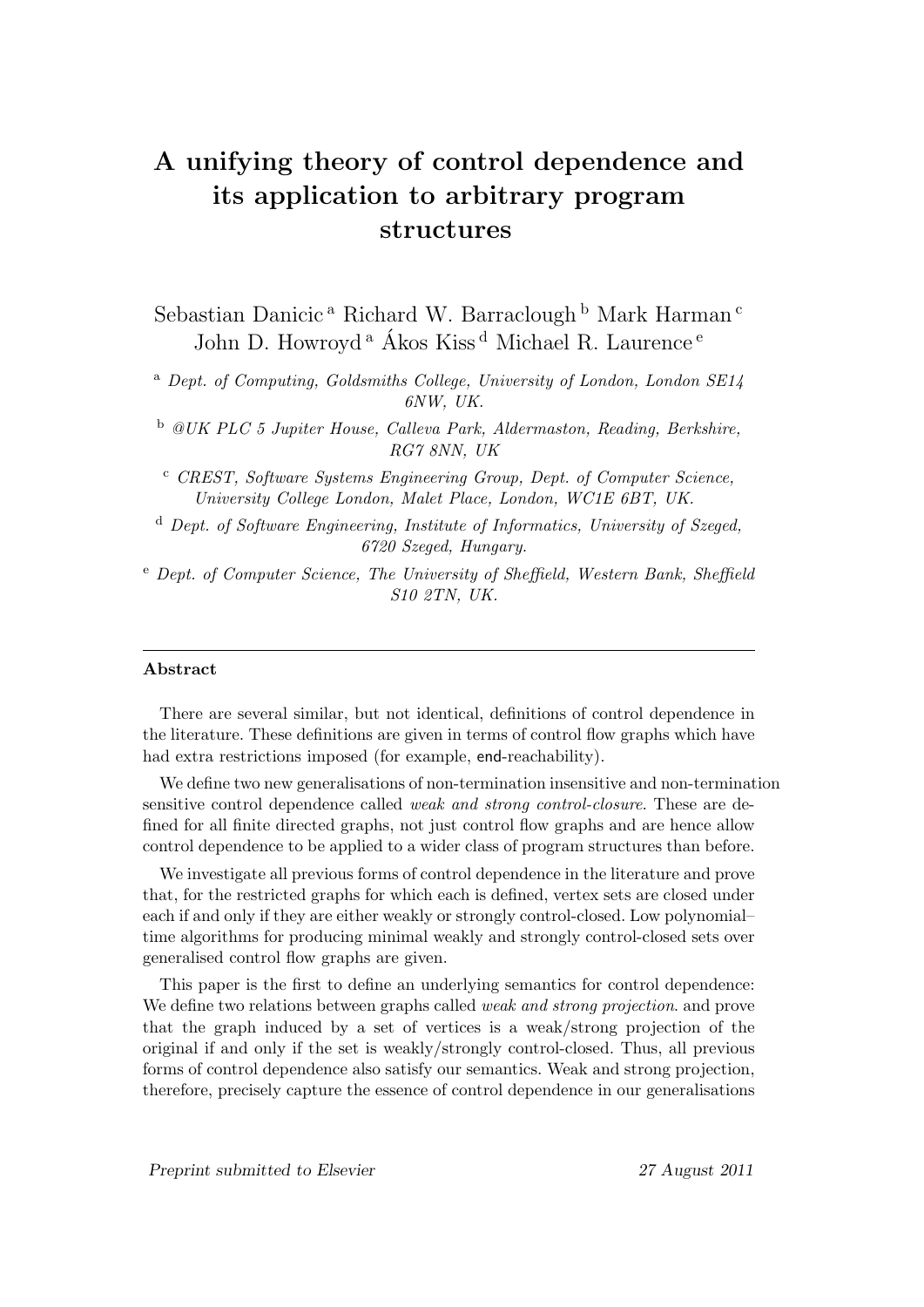and all the previous, more restricted forms. More fundamentally, these semantics can be thought of as correctness criteria for future definitions of control dependence.

# 1 Introduction

Control dependence is the relationship that exists between two vertices of a control flow graph (cfg) representing a program when one vertex determines whether or not the other can be executed. Informally, vertex  $v$  is said to control vertex  $w$  if  $v$  computes a value which determines whether  $w$  is executed or avoided. This fundamental concept in program analysis has been studied since the 1970s [15] and yet still produces new and surprising results. For example, recently [3,28,29], it was demonstrated that standard definitions of control dependence [16], in use for over two decades, were unsuitable for capturing control dependence in a wide class of reactive systems.

Control dependence is central to many program analysis and transformation techniques. For instance, it underpins work on program slicing [14,18,21,32], goto elimination [27] and compiler optimisations [16]. This paper focuses on the use of control dependence in program slicing [10,20,31], though the definitions and results concerning control dependence that the paper introduces also apply to other applications. The aim of program slicing is, given a chosen set of variables and chosen points in the program, to find a set of all statements which may affect the values of the variables at those points.

Slicing algorithms conventionally use two relations between statements in a program, or, more precisely, vertices in its control flow graph (cfg). These are data dependence and control dependence. Statement s is data dependent on statement t if t assigns a value to a variable v, say, which is referenced in s and there is a path from  $t$  to s with no intervening assignments to  $v$ .

Control dependence in program slicing can be understood by considering the program fragment represented by graph  $G_{1(a)}$  in Figure 1. Suppose we are interested in finding out which program statements contribute to the final values of variables x and y. The set of vertices of interest is therefore  $\{q, h\}$ because these are the only vertices that correspond to statements that change the values of x and y. The vertices  $\{$  start, end  $\}$  are also added since these are traditionally required in a CFG. This gives a starting set  $\{g, h, \text{start}, \text{end}\}.$ 

We now see that predicates  $p_2$  and  $p_3$  both *control* which of g and h are executed, and in turn  $p_1$  controls which of  $p_2$  and  $p_3$  is executed. To compute the vertices which control  $\{g, h\}$ , we thus build up a *closure* to finally arrive at the set {start,  $g, h, p_2, p_3, p_1, \text{end}$ } which is *closed* under control dependence. These vertices are then reconnected to produce the slice  $G_{1(c)}$ . Vertices  $p_4$  and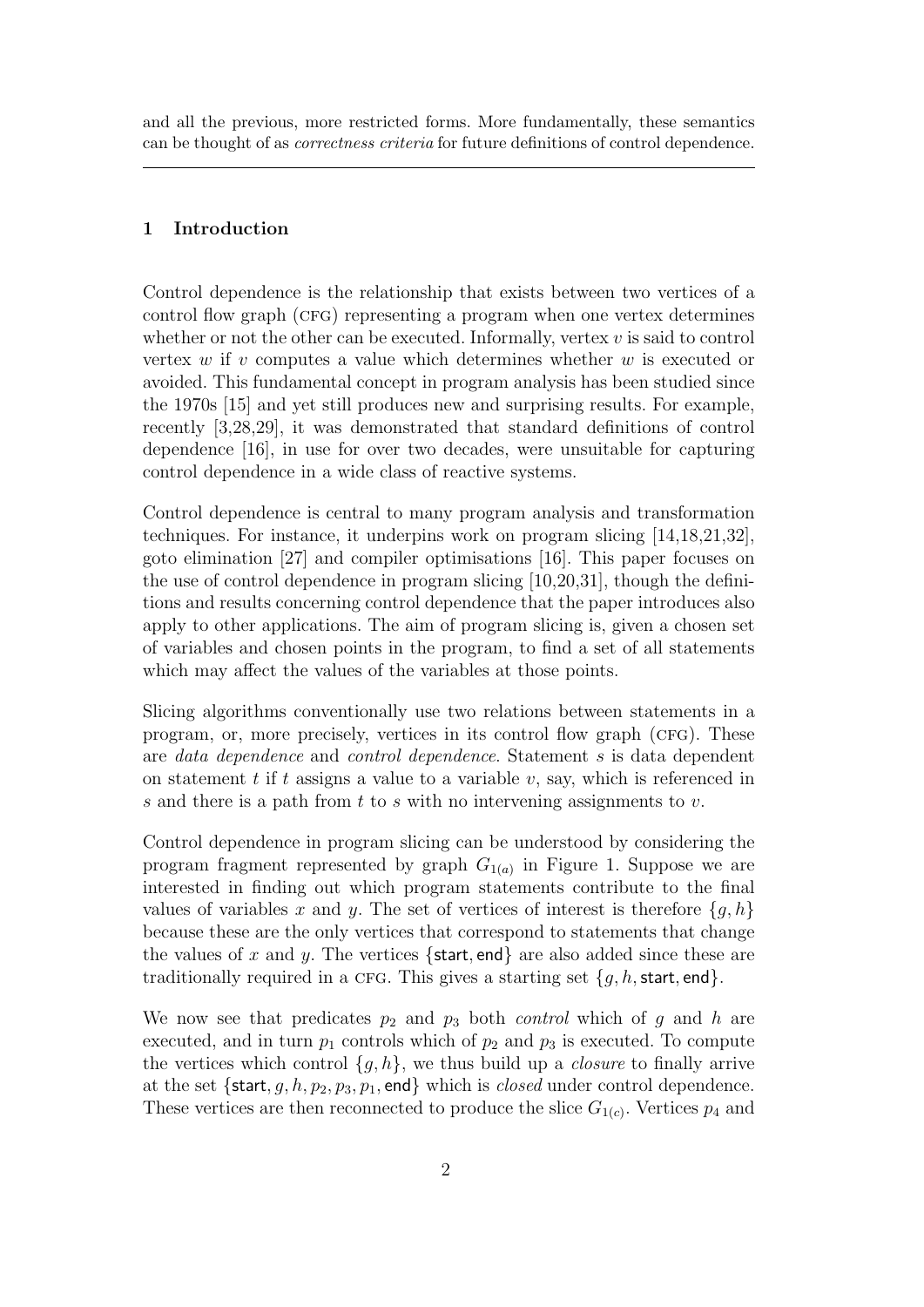k have been 'sliced away' and a new edge from  $p_2$  to g has appeared.



(a) To slice  $G_{1(a)}$  with respect to {start, h, g, end}...



(b) ...first, the statements (vertices) in the slice are computed:  $p_2$  and  $p_3$  are added because they control h and g and then  $p_1$  is added because it controls  $p_2$  and  $p_3$ . This gives the set  $\{start, p_1, p_2, p_3, h, g, \text{end}\}$  which is closed under control dependence.



(c) These statements are then rewired to produce the slice  $G_{1(c)}$  above. Vertices  $p_4$ and k have been 'sliced away' and a new edge from  $p_2$  to g has appeared.

## Fig. 1. The use of control dependence in program slicing

Control dependence has a long history, throughout which authors have sought to capture the property for certain classes of program graphs of interest. The first authors to consider control dependence are widely regarded to be Denning and Denning in their seminal work on secure information flow [15], a topic which remains highly relevant to this day.

Weiser [33], was the first to express the Dennings' concept graph–theoretically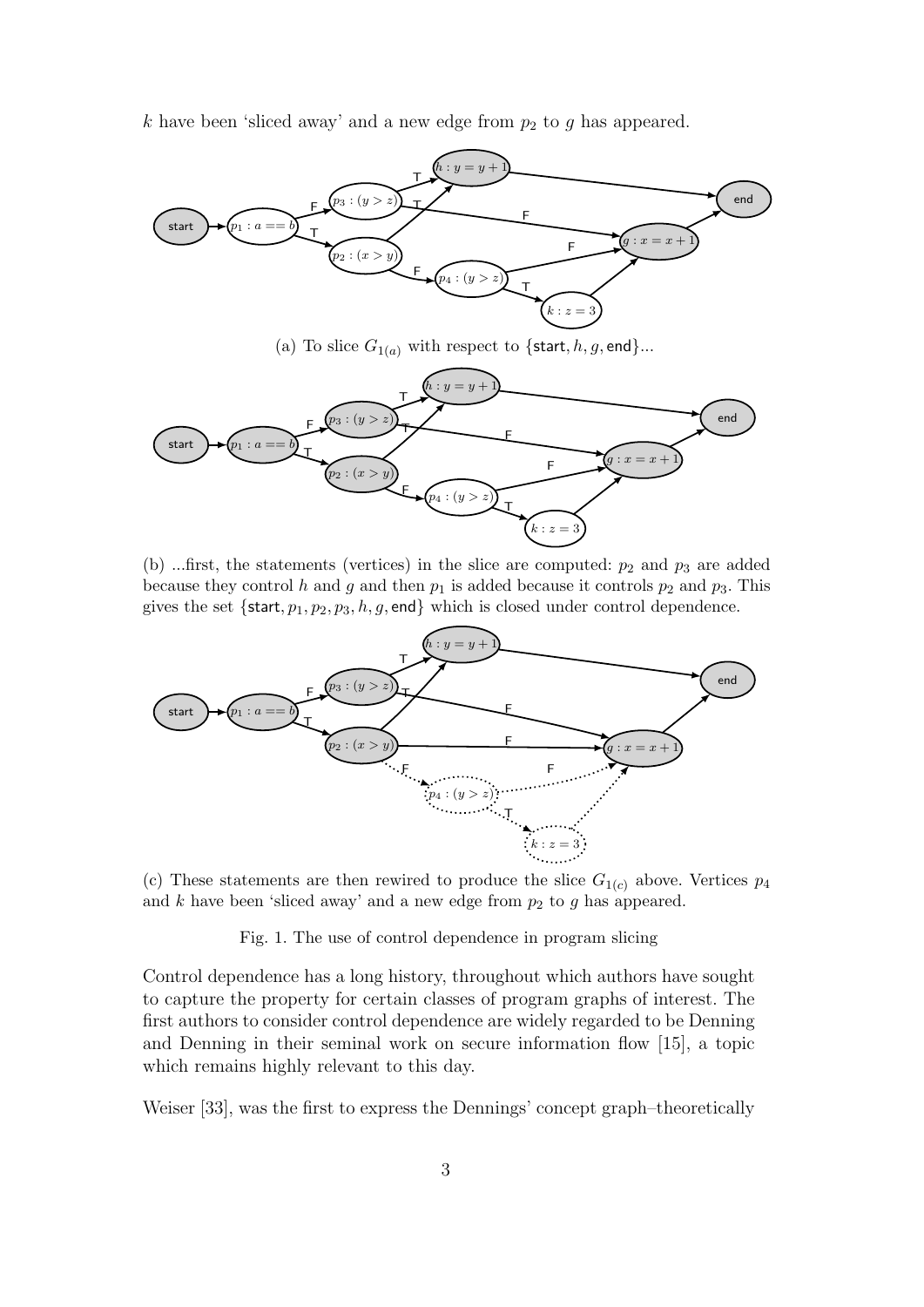in order to support slice construction. Subsequently, Ottenstein and Ottenstein [25] showed how Weiser's slicing could be captured as a graph reachability problem. Ferrante et al. [16] further developed these notions into a formal characterisation of the program dependence graph<sup>1</sup>.

In the 1990s, a generalisation of control dependence was defined by Bilardi and Pingali [6]. This generalisation is achieved by abstracting the notion of dominance to any set of paths. Generalised control dependence is thus 'parameterised' by this set. Instantiating different sets of paths yields different forms of control dependence. This, in effect, provides a framework for expressing different forms of control dependence. The value of the framework was demonstrated by using it to express those forms of control dependence known at the time including the weak control dependence of Podgurski and Clarke [26].

The program dependence graph, later extended to handle procedures as the System Dependence Graph [22], has formed the basis of many analyses, such as program slicing, since its introduction in the 1980s. However, more recently, building on the work of Podgurski and Clarke [26], Ranganath et al. [28,29] and Amtoft [3] developed new notions of control dependence for reactive systems. Ranganath et al. [29] showed that the definitions used up until then were inadequate to handle (increasingly prevalent) reactive systems, in which programs react to inputs continuously without termination. Such reactive programs are deliberately written to non–terminate. These programs, thus, have graphs that contain vertices from which end is not reachable.

The wide range of applications of control dependence and its fundamental nature make it attractive to seek a simple, general characterisation that captures all previous definitions and which is also readily understood and from which it is easy to prove results for application areas. This paper introduces semantic definitions of control dependence, using a simple graph theoretic formulation, unhindered by specific restrictions on graph properties, such as constraints on the connectivity of the graph or presence or absence of certain structural features, such as special vertices.

### 1.1 Contributions of this paper

In this paper we develop a coherent theory of control dependence. There are four main contributions:

(1) We give two semantics for non–termination insensitive and non–termination sensitive control dependence by defining properties which must exist be-

<sup>&</sup>lt;sup>1</sup> Similar ideas are mentioned in  $[2,24,30,34]$ .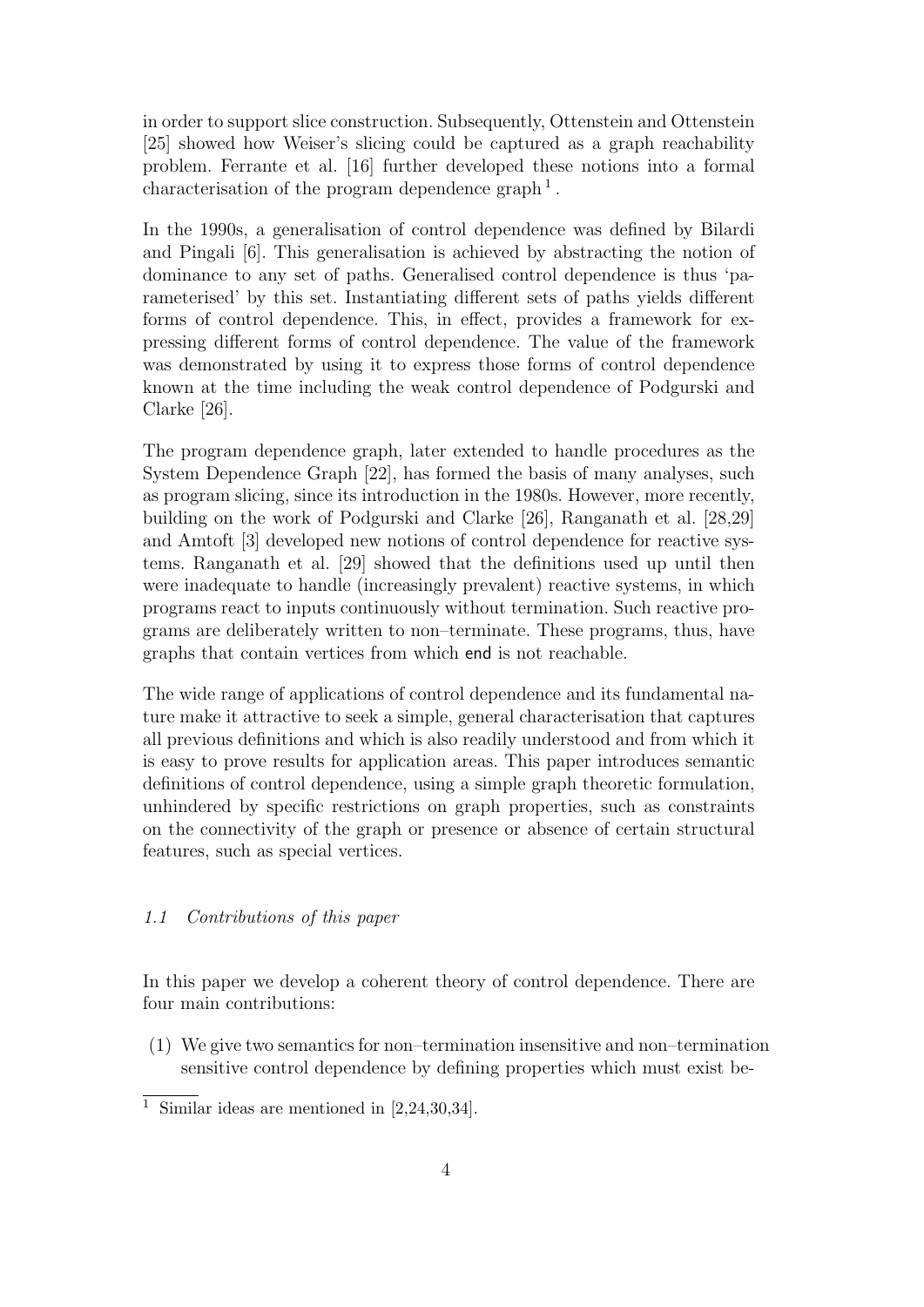tween graphs and graphs induced by subsets closed under control dependence in its different forms. We call these properties weak and strong projection.

- (2) We introduce the notions of weak and strong control-closure and prove that graphs induced by sets satisfy our weak or strong semantics if and only if the sets are weakly or strongly control-closed respectively. Unlike conventional control dependence, weak and strong control-closure is defined not just for traditional control flow graphs but for all finite directed graphs.
- (3) In program slicing, we require slices to be as small as possible. With this in mind, we give low order polynomial worst–case time complexity algorithms for computing the unique minimal weak and strong controlclosed sets. These algorithms are functionally equivalent to previous ones but more generally applicable.
- (4) We believe that weak and strong projection capture the essence of control dependence. We demonstrate this by proving that the vertex sets closed under each form of control dependence in the literature induce graphs which are either weak or strong projections of the original. In so doing we provide a classification of all previous forms of control dependence into just two: weak and strong. Our algorithms can, thus, be used to compute sets closed under control dependence for a larger class of program structures.

# 1.2 Overview of the paper structure and results

This section provides an overview of the technical contributions of the paper and the structure within which they are presented in the remainder of the paper.

In Section 2, we define a generalised form of CFG upon which the rest of our theory is built. Our CFGs are finite, directed, labelled graphs. They are simple in the sense that we do not need variables, assignments and expressions (these are only needed for data–dependence). The edges are labelled with subsets of  ${T, F}$ . Our crgs are deterministic in the sense that edges from the same vertex must be disjointly labelled. Many of the definitions of control dependence in the literature impose constraints upon the types of graph for which they are defined. Our graphs encompass all those previously considered in the literature. They need not have a special end vertex which, when reached, represents successful termination. If it exists, the end vertex need not be reachable from all vertices. We allow all vertices to have out–degree zero and we allow predicates to have out–degree one. Leaving such 'incomplete' vertices corresponds to our program failing which we think of as reaching a state of silent non– termination. Intuitively, this can be thought of as the program appearing to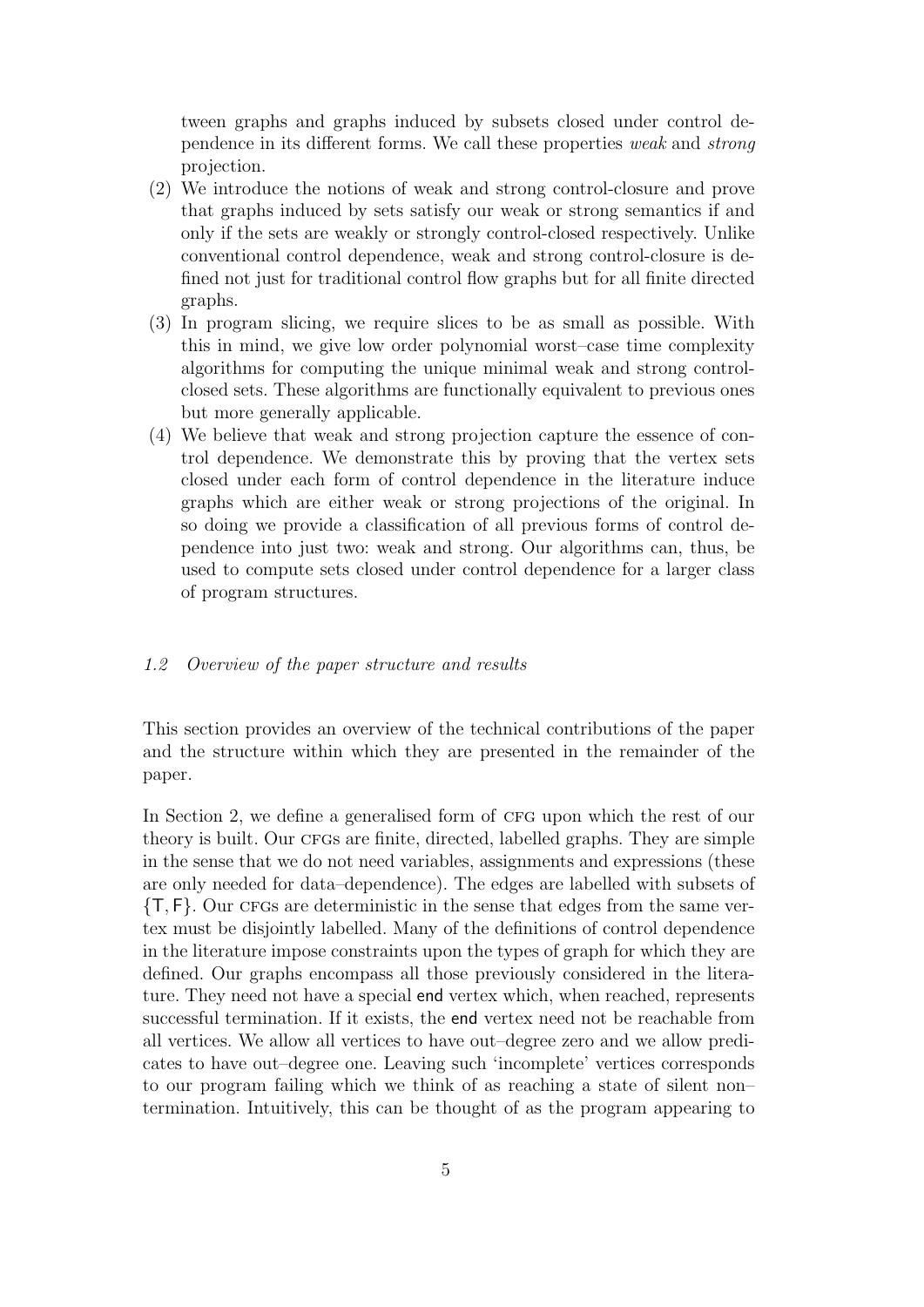do nothing but never returning to the operating system prompt. Incomplete vertices give rise to finite yet 'non–terminating' paths. Using the language of process algebra [23], we imagine the program infinitely engaging in (silent)  $\tau$ actions after reaching an incomplete vertex. It will be shown that graphs with incomplete vertices arise naturally in constructing minimal strong projections from deliberately non–terminating CFGs. Finally, our CFGs do not require a special start vertex.

We define a number of useful graph–theoretic concepts including  $V'$ –intervals and  $V'$ -paths, where  $V'$  is a set of vertices. A  $V'$ -interval is a path whose initial and final elements are both in  $V'$  but the intermediate ones are not. A  $V'$ -path is a path of length at least two whose final element lies in  $V'$ , its first element may be in  $V'$ , but none of its intermediate elements are in  $V'$ .

In Section 3, we describe the 'rewiring' problem: given a CFG  $G$  and a subset  $V'$ of the vertices of G (representing the statements in the slice of  $G$ ), how do we connect the elements of  $V'$  and relabel the new edges in a 'sensible' way? We call this the graph *induced* by  $V'$  from  $G$ . Rewiring is achieved by connecting vertices  $v_1$  and  $v_2$  in G' if and only if there is a V'-interval connecting them<sup>2</sup> in G. Edge labels are formed by taking the union of 'corresponding' edges in the original.

In Section 4, we define weak and strong projections. These are semantic relations which exist between graphs and the graphs induced from them by subsets of vertices closed under termination insensitive and termination sensitive control dependence respectively. These projections are defined in terms of walks. A walk is very similar to a path, but elements which are predicates also include the boolean value in  $\{T, F\}$  representing the 'choice' that was taken at that predicate. A weak projection is a graph where every walk of the original, when restricted to the vertices of the projection, is a walk of the projection. This is analogous to the situation that arises in conventional slicing where if the original executes  $n$  times a statement that is also in the slice then the slice, when executed from the same initial state, also executes the statement  $n$  times. As is well known, in conventional slicing we may execute this statement more times in the slice than in the original program because, for example, non–terminating loops may have been sliced away. This is also the case with weak projections.

The graph induced from a CFG  $G$  by  $V'$  is not necessarily, itself, a CFG. In general, it may contain non–predicate vertices of out–degree greater than one, predicates of out–degree greater than two, or non–disjoint edge labellings. We prove (Proposition 20) that being a weak projection is no more than a by– product resulting from ensuring that the induced graph is indeed a cfg. In

 $2$  This is not the first paper to define rewiring in this way. Earlier work [1,19] uses very similar definitions.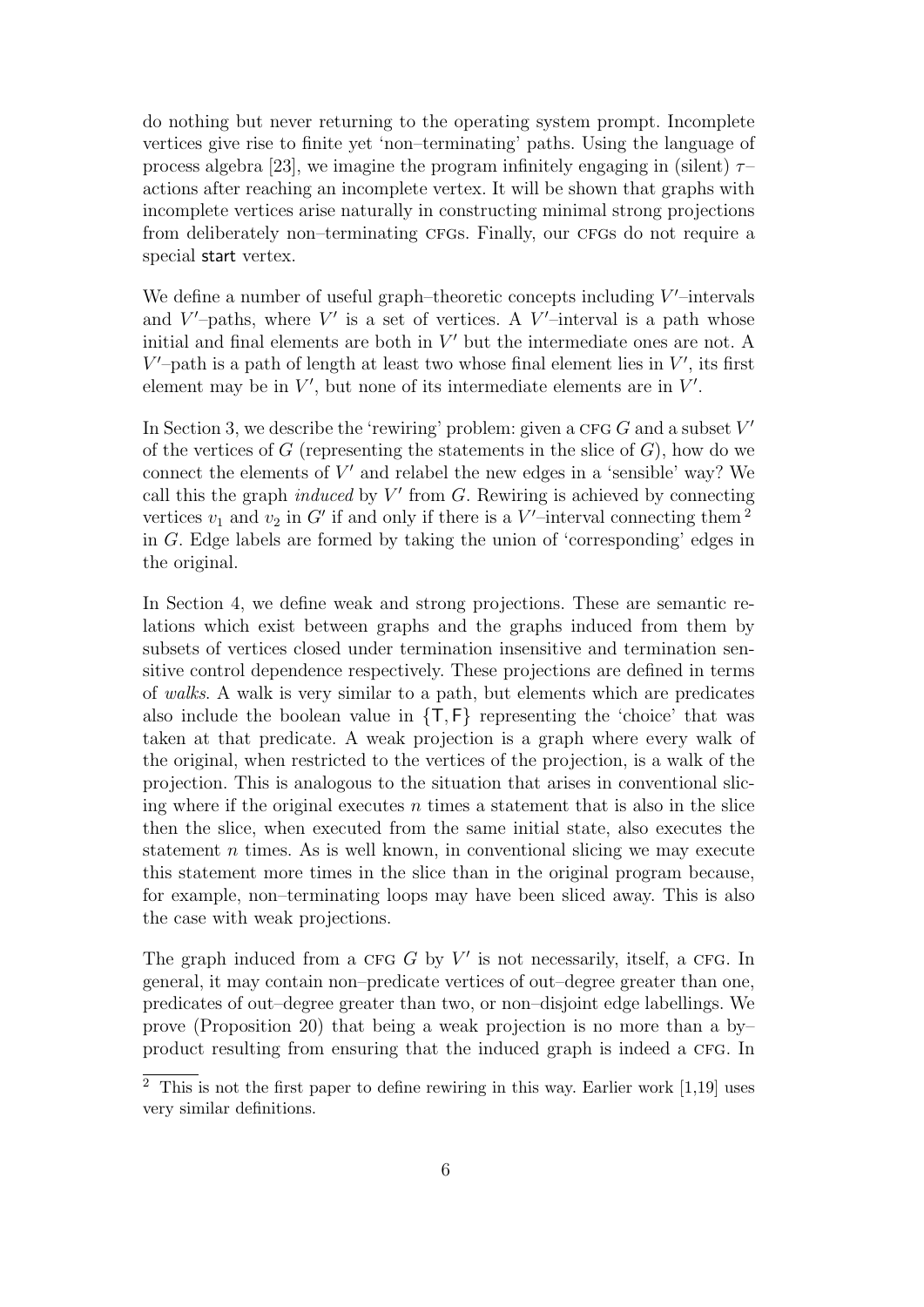| Weak Control Dependence                   | Strong Control Dependence                                         |
|-------------------------------------------|-------------------------------------------------------------------|
| $\xrightarrow{\text{W-controls}}$ [33]    |                                                                   |
| $\overrightarrow{F\text{-controls}}$ [16] |                                                                   |
| $\xrightarrow{\text{WOD}}$ [3]            |                                                                   |
|                                           | $\xrightarrow{\text{PC-weak}}$ [26]                               |
|                                           | $\xrightarrow{\text{NTSCD}}$ and $\xrightarrow{\text{DOD}}$<br>29 |

Fig. 2. Table showing the different forms of weak and strong control dependence.

other words, if the induced graph from a CFG is a CFG then it must be a weak projection of the original too.

Weak projection captures the behaviour of slices produced using the weak forms of control dependence (see Figure 2.) A stronger semantics is, however, required for slices produced using the strong forms of control dependence. With this aim, in Section 4.3, we define a strong projection. In the case of strong projection, every maximal walk of the original, when restricted to the vertices of the projection, gives rise to a maximal walk of the projection. Moreover, every walk of the projection arises in this way. For strong projection the number of times a walk passes through a vertex in the projection must be equal to the number of times the corresponding walk in the original passes though the vertex.

In Section 4.4, we observe that both weak and strong projections either may or may not preserve the termination conditions of the original. This is also true of the so–called non-termination sensitive control dependence of Ranganath et al. [29]. Termination and walk preservation are orthogonal conditions. The weak projection of a CFG  $G$  may terminate when  $G$  does not. Strong projections, on the other hand, are always non-termination preserving. If a weak or strong projection of a CFG contains end then it termination preserving. Strong projections containing end of a CFG  $G$ , thus, perfectly preserve the termination and non-termination of G.

In Section 5, we develop a theory of weak and strong control–closure, generalisations of non-termination sensitive and insensitive control dependence. We prove that these are properties of vertex sets which are necessary and sufficient to induce graphs which are weak and strong projections. Weak and strong control–closure are used both in the production of algorithms for producing minimal weak and strong projections and also in the proofs that classify the previous forms of control dependence as either weak or strong.

In Sections 5.1 and 5.2, we define weakly and strongly control–closure. In Section 5.3, we investigate graphs induced by weakly control–closed sets. The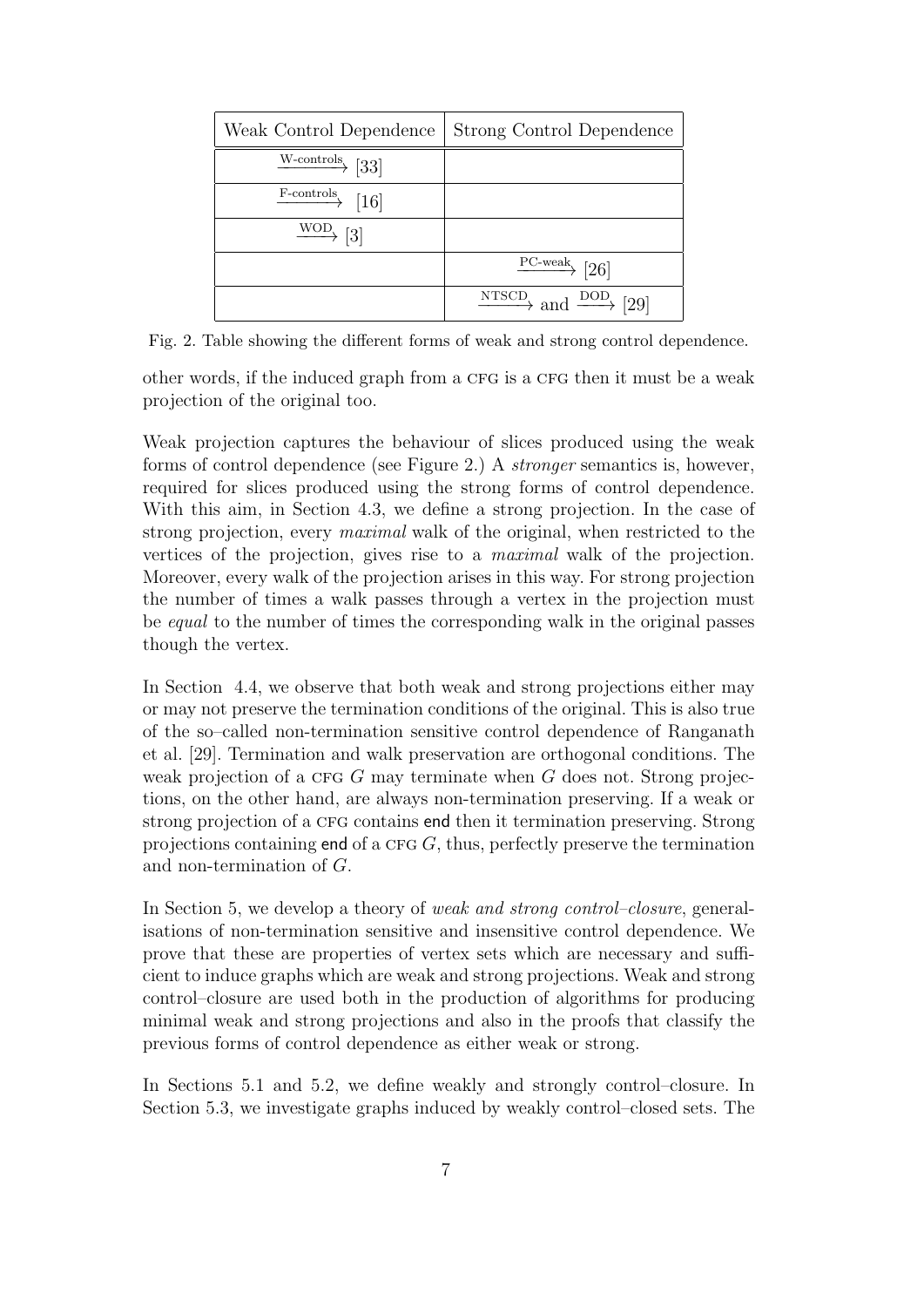main result of Section 5.3 is Theorem 45 which states that the following three statements are all equivalent:

- The graph induced by  $V'$  from  $G$  is a CFG.
- $V'$  is weakly control-closed in  $G$ .
- The graph induced by  $V'$  from  $G$  is a weak projection of  $G$ .

In Section 5.4, we investigate graphs induced by strongly control–closed sets. The main result of Section 5.4 is Theorem 49 which states that the graph induced by  $V'$  from  $G$  is a strong projection if and only if  $V'$  is strongly control–closed in G.

In Section 5.5, we prove Theorems 54 and 58 which state that given any set  $V'$ of vertices in a cfg, there are unique minimal weakly and strongly control– closed sets containing  $V'$ . These are the sets that are closed under control dependence which are required for slicing. This proves that for any vertex subset  $V'$  of CFG  $G$ , unique minimal weak and strong projections (slices) containing  $V'$  exist.

In Section 6, algorithms for computing minimal weak and strongly control– closed sets containing  $V'$  are defined and proved correct. This demonstrates that minimal weak and strong projections (slices) containing  $V'$  are computable. Furthermore, we show that these algorithms have worst–case time complexity  $O(|V|^3)$ , and  $O(|V|^4)$  respectively where |V| is the number of vertices of G. This is of a very similar order to the worst–case time complexity of the algorithms for computing the new control dependences of Ranganath et al. which is  $O(|V|^4 log |V|)$ . It is likely that the efficiency of these algorithms can be improved, but this is a topic for future work and is beyond the scope of this paper.

In Section 7, we categorise the weak forms of control dependence in the literature.

They are:

- $\frac{\text{W-controls}}{2}$ : the control dependence of Weiser [33],
- $\frac{\text{F-controls}}{\text{F-control}}$ : the control dependence of Ferrante et al. [16] and
- $\xrightarrow{\text{WOD}}$ : the weak order dependence of Amtoft [3].

The results of this section give the relationship between sets closed under the weak forms of control dependence mentioned above and weakly control–closed sets.

From these, we prove our main result, Theorem 67, which states that, indeed, all weak forms of control dependence in the literature induce weak projections.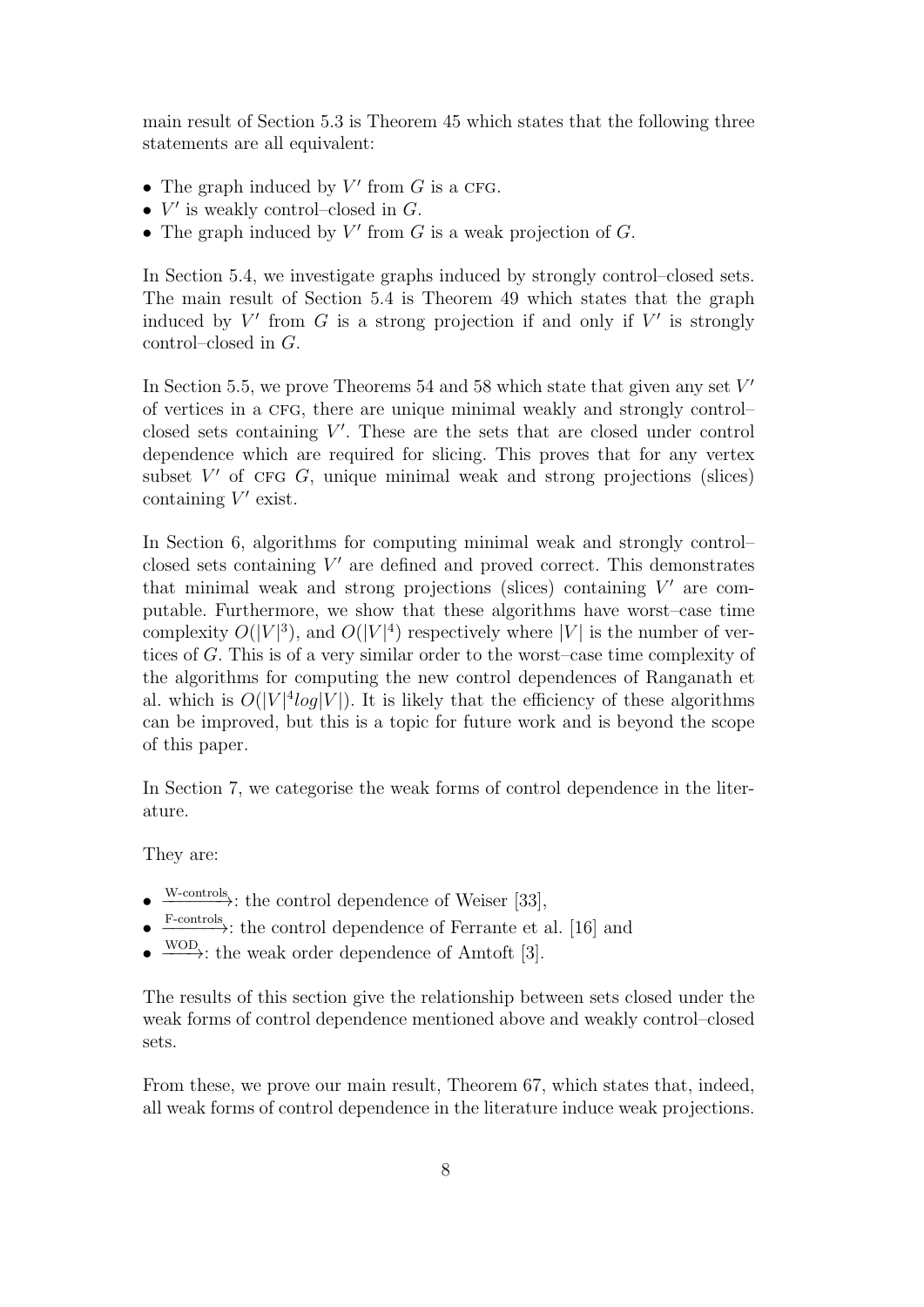In Section 8, we categorise the strong forms of control dependence in the literature. We call them strong because, as we show in this section, vertex sets closed under them induce strong projections. They are:

- the combination of  $\frac{\text{NTSCD}}{\text{max}}$  and  $\frac{\text{DOD}}{\text{max}}$  of Ranganath et al. [29].
- $\frac{\text{PC-weak}}{\text{C-weak}}$ , the weak control dependence of Podgurski and Clarke [26].

The results of this section give the relationship between sets closed under the strong forms of control dependence mentioned above and strongly control– closed sets. From these, we can prove our main result of this section, Theorem 86, which shows that, indeed, both strong forms of control dependence in the literature induce strong projections. Sections 7 and 8, as well as semantically characterising current forms of control dependence, justify our claim that weak and strong projection capture the essence of control dependence.

In Section 9, we conclude and give directions for future work. Section 10 is a glossary of all the main definitions and results of the paper. We encourage readers to refer to this whilst reading the paper.

#### 2 Generalised CFGs for control dependence

Our graphs, since we are exploring only control dependence, do not need the variables, assignments and expressions which would be required for data– dependence. We can therefore have a very simple definition of a cfg. Our cfgs are finite directed graphs whose vertices are either predicates or non– predicates. Non–predicates have out–degree of at most one and predicates of out–degree of at most two. The edges emerging from predicates are labelled with subsets of  $\{T, F\}$ . This allows for a predicate with one edge labelled  $\{T, F\}$ to represent a predicate where both branches go to the same destination. The labellings of the edges from each predicate must be disjoint. In other words, our CFGs are deterministic.

There is at most one special non–predicate vertex called end of out–degree zero. Reaching end corresponds to termination. Unlike conventional CFGs, we allow other non–predicates to have out–degree zero and predicates (incomplete) to have edges whose union of labels is not  $\{T, F\}$ . Reaching such vertices corresponds to a program silently non–terminating. We imagine programs which reach such vertices apparently not performing any actions but also not returning to the 'operating system prompt'. This situation arises naturally when slicing away infinite loops when preserving termination properties. Unlike, conventional CFGs we do not insist on a special start vertex.

**Definition 1 (CFGs)** A control flow graph (CFG) is a triple  $G = (V, E, \beta)$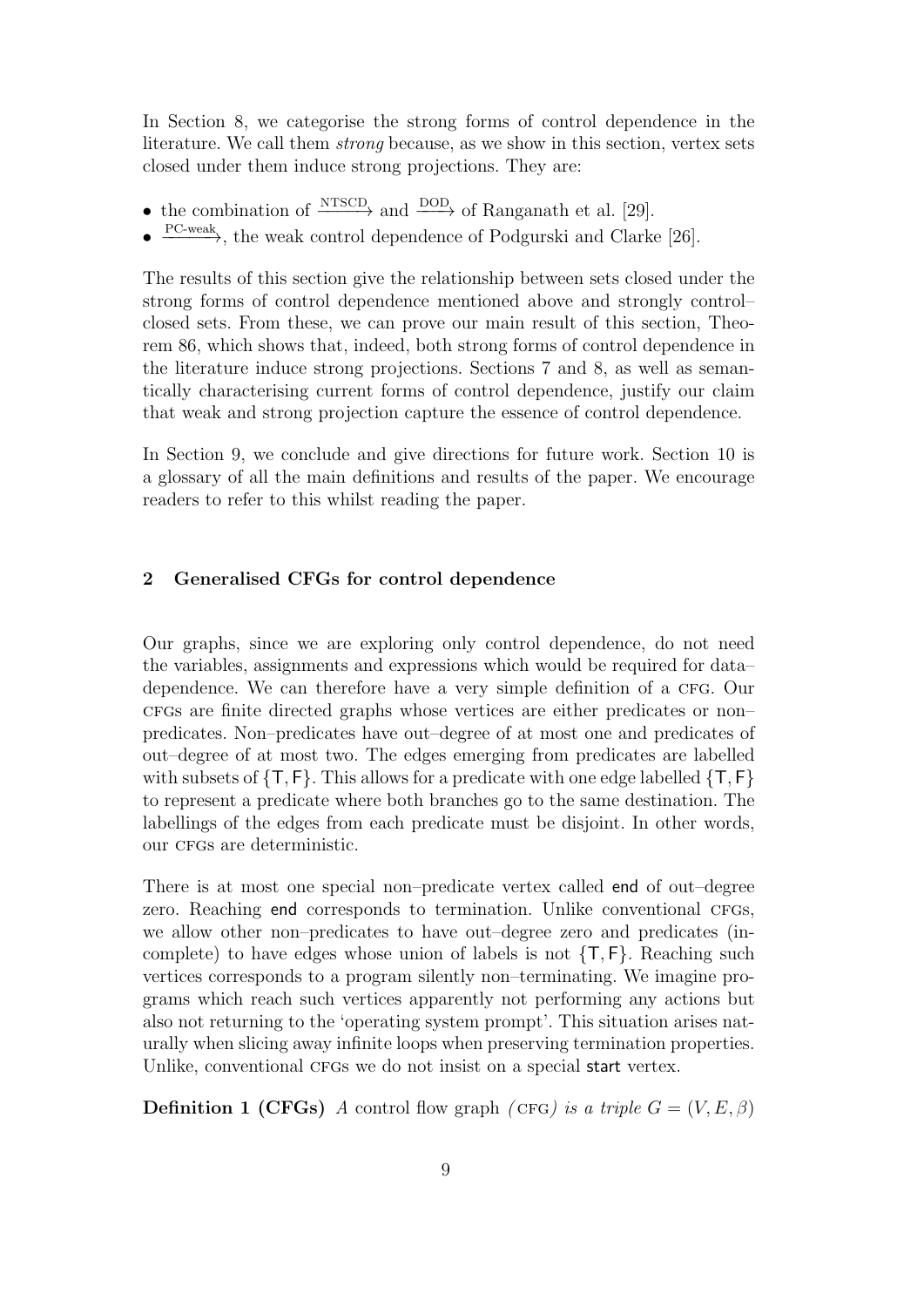where  $(V, E)$  is a finite directed graph and the vertex set V is partitioned as  $V = P \cup N$  (predicates and non–predicates) with  $P \cap N = \emptyset$ , and  $\beta : E \rightarrow$  $P({\mathsf{T},\mathsf{F}})$  is the edge labelling function.

- $(1) \bullet$  If  $x \in P$  then the out-degree of x is at most 2.
	- If  $x \in N$  then the out-degree of x is at most 1.
	- There is at most one end vertex. It has out–degree 0. (end  $\in N$  is the only vertex which represents normal termination.)
- (2) The edges are labelled by  $\beta$  where:
	- If  $x \in P$  and  $(x, y) \in E$  then  $\beta(x, y) \neq \emptyset$ .
	- If  $x \in N$  and  $(x, y) \in E$  then  $\beta(x, y) = \emptyset$ . (For clarity we omit the label  $\emptyset$  from our diagrams.)
- (3) Let p be a predicate. If  $(p, y) \in E$  and  $(p, z) \in E$  with  $y \neq z$  then  $\beta(p, y) \cap \beta(p, z) = \emptyset$ . (In other words, our CFGs are deterministic.)

See Figure 3 for examples of CFGs.

Definition 2 (Complete predicates of a CFG) A predicate is complete if and only if the union of the labels of its outgoing edges is  $\{\mathsf{T},\mathsf{F}\}.$ 

**Definition 3 (Complete CFGs)**  $\overline{A}$  cfg is complete if and only if all its predicates are complete.

**Definition 4 (Final vertices of a CFG)** A final vertex is either a non– predicate vertex of out–degree 0 or an incomplete predicate.

### 2.1 Specialised classes of graphs and CFGs

The previous forms of control dependence variously make references to a unique start or end of the program or cfg. The following definition gives notation for the required classes of specialised graphs and CFGs.

**Definition 5** ({**start, end**}–CFGs and graphs) Let  $G = (V, E)$  be a finite directed graph.

- (1) If G has a unique distinguished vertex start  $\in V$  and every  $v \in V$  is reachable from start then G is a  $\{start\}$ -graph.
- (2) If G has a unique distinguished vertex end  $\in V$  that is reachable from every vertex  $v \in V$  then G is an {end}-graph.
- (3) If G is a {start}-graph and G is also an {end}-graph then G is a {start, end}graph.

If  $G = (V, E, \beta)$  is a CFG and the graph  $(V, E)$  is a {start}-graph then we call  $G$  a {start}-CFG, etc.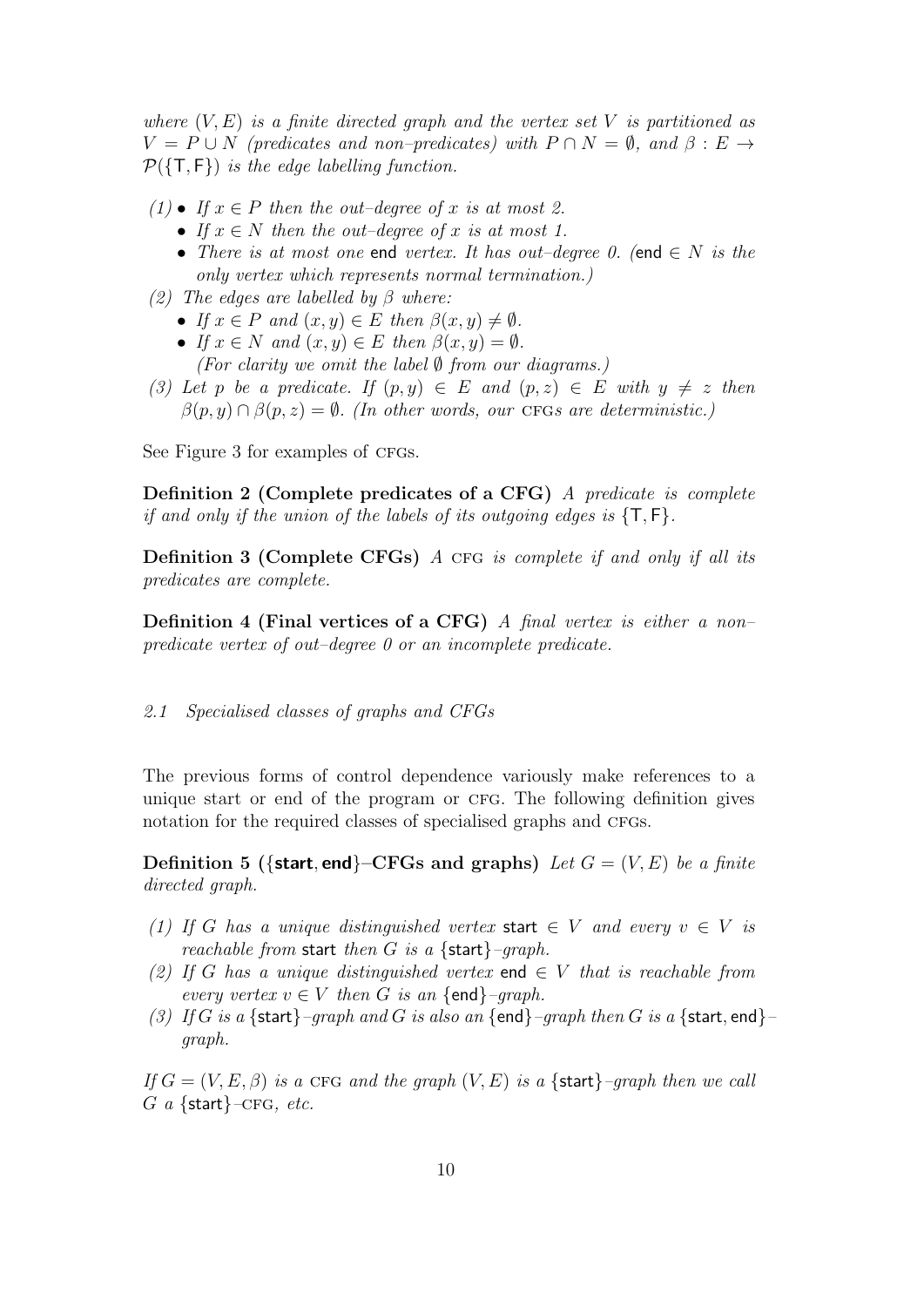

(a)  $G_{3(a)}$ : a CFG with a complete predicate  $p_0$  of out-degree 1.



(b)  $G_{3(b)}$ : A CFG with an incomplete predicate  $p_0$ .



(c)  $G_{3(c)}$ : a CFG with a final non–end, non–predicate vertex g.

Fig. 3. Examples of CFGs: In (a) the predicate  $p_0$ , although of out–degree 1 is complete. Its successor is independent of evaluating  $p_0$ . In (b) the predicates are  ${p_0, p_1}$ . Vertex  $p_0$  is incomplete since the union of the labels of its branches is not  ${T, F}$ . If predicate  $p_0$  evaluates to F, a state representing silent non-termination is reached. In (c) the predicates are  $\{p_0, p_1\}$  and both are complete. The other non–end vertices are non–predicates and have out–degree 1 except for  $g$  which is a final non–end vertex. After executing g, again all programs represented by  $G_{3(c)}$  are deemed to silently non–terminate.

# 2.2 Useful graph–theoretic definitions

**Definition 6 (Paths of a graph)** A path in a graph  $G = (V, E)$  is a sequence of vertices  $v_1, \ldots, v_i, v_{i+1}, \ldots$  with  $(v_i, v_{i+1}) \in E$  for all i.

Definition 7 (Proper paths) A path is proper if its initial and final vertices are distinct.

Definition 8 (Prefixes) A prefix of a path  $\pi$  is a path  $\rho$  such that there exists a path  $\sigma$  with  $\pi = \rho \sigma$  (the concatenation of  $\rho$  and  $\sigma$ ). Note  $\pi$  is a prefix of itself. Write  $\rho \sqsubseteq \pi$ . If  $\rho \sqsubseteq \pi$  and  $\rho \neq \pi$ ,  $\rho$  is called a 'proper' prefix of  $\pi$ .

**Definition 9** (V'-intervals and V'-paths) Let  $G = (V, E)$  be a graph and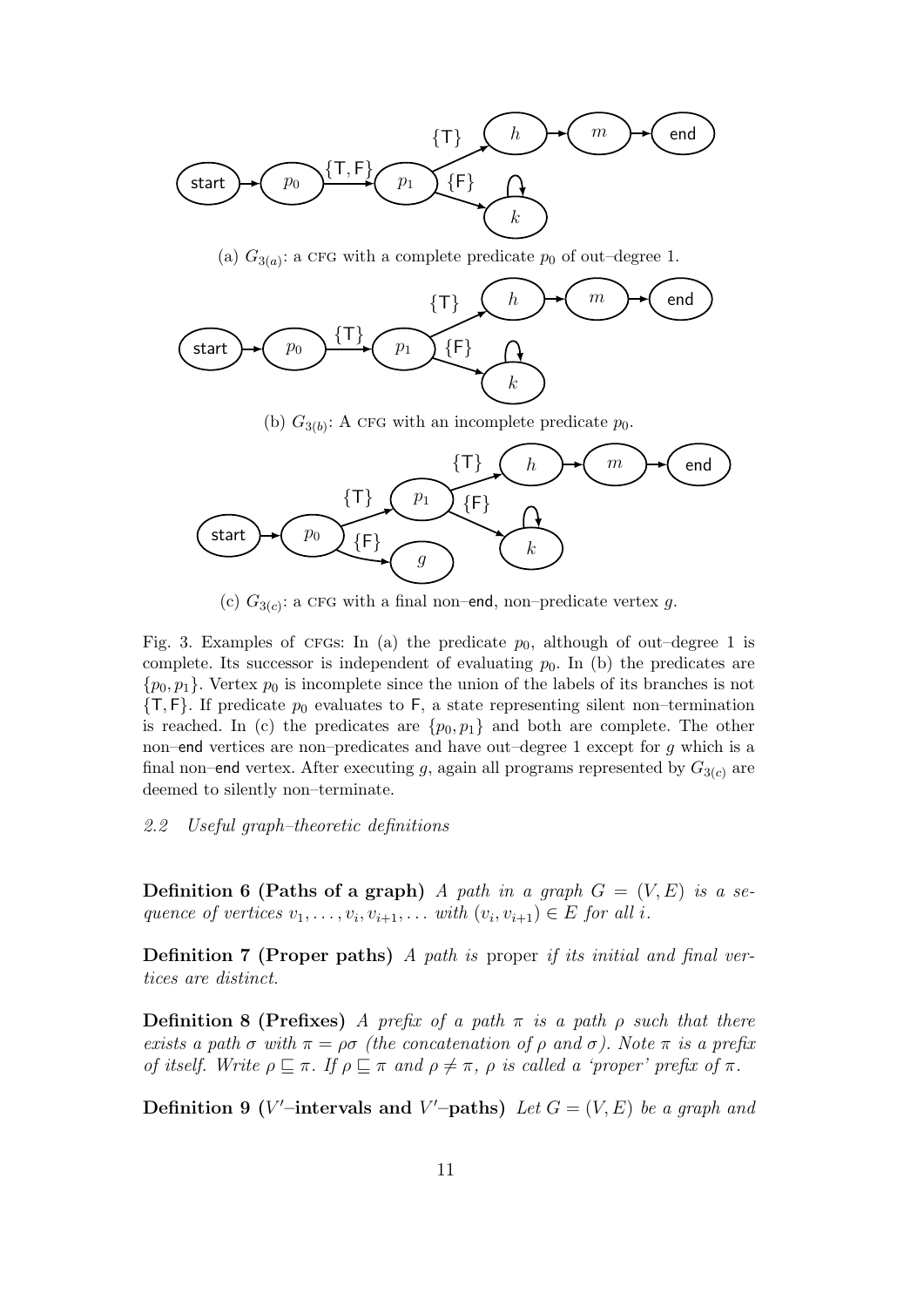let  $V' \subseteq V$ .

- A V'-interval is a finite path of length  $> 1$  in G where only the first and  $last$  elements are in  $V'$ .
- An [l, m] V'-interval is a V'-interval that starts at  $l \in V'$  and ends at  $m \in V'.$
- A V'-path [17] is a finite path  $v_1 \ldots v_m$  in G where  $m > 1$ ,  $v_m \in V'$  and  $1 < i < m \Rightarrow v_i \notin V'.$

A  $V'$ -path is a path whose last element is in  $V'$  and whose first element may be in  $V'$  but none of the other elements are in  $V'$ . A  $V'$ -interval is a  $V'$ -path but not necessarily the converse<sup>3</sup>.

Definition 10 (Complete Paths of a CFG) A complete path is either an infinite path or a finite path whose last vertex is final.

**Definition 11 (Terminating Paths of a CFG)** A terminating path is a finite path whose last vertex is end.

Definition 12 (Non-terminating Paths of a CFG) A non-terminating path is a complete path which is either infinite or whose last vertex is not end.

### 2.3 Examples

In Figure  $3(c)$  the only terminating paths are those whose final vertex is end. The complete paths ending at q although finite are considered non– terminating because  $q \neq \text{end}$ . Complete paths through k are infinite and hence non–terminating.

 $G_{4(a)}$  in Figure 4(a) is an example of a CFG where a predicate  $(p_1)$  is incomplete. Therefore  $p_1$  is a final vertex and there are complete paths of  $G_{4(a)}$ which end at  $p_1$ . These complete paths correspond to the situation where the predicate expression at  $p_1$  evaluates to T.

 $G_{4(b)}$  in Figure 4(b) is an example of a CFG without an end vertex. All complete paths of  $G_{4(b)}$ , including the finite ones, are thus non-terminating.

 $G_{4(c)}$  in Figure 4(c) is not a CFG. If  $p_0$  evaluates to T there is a choice of which edge to follow.

<sup>3</sup> Ranganath et al. [29] define a similar concept: the first observable elements from v, written  $obs_{may}^1(v)$  is the set of *first* elements at the end of a  $V'$ -path from v.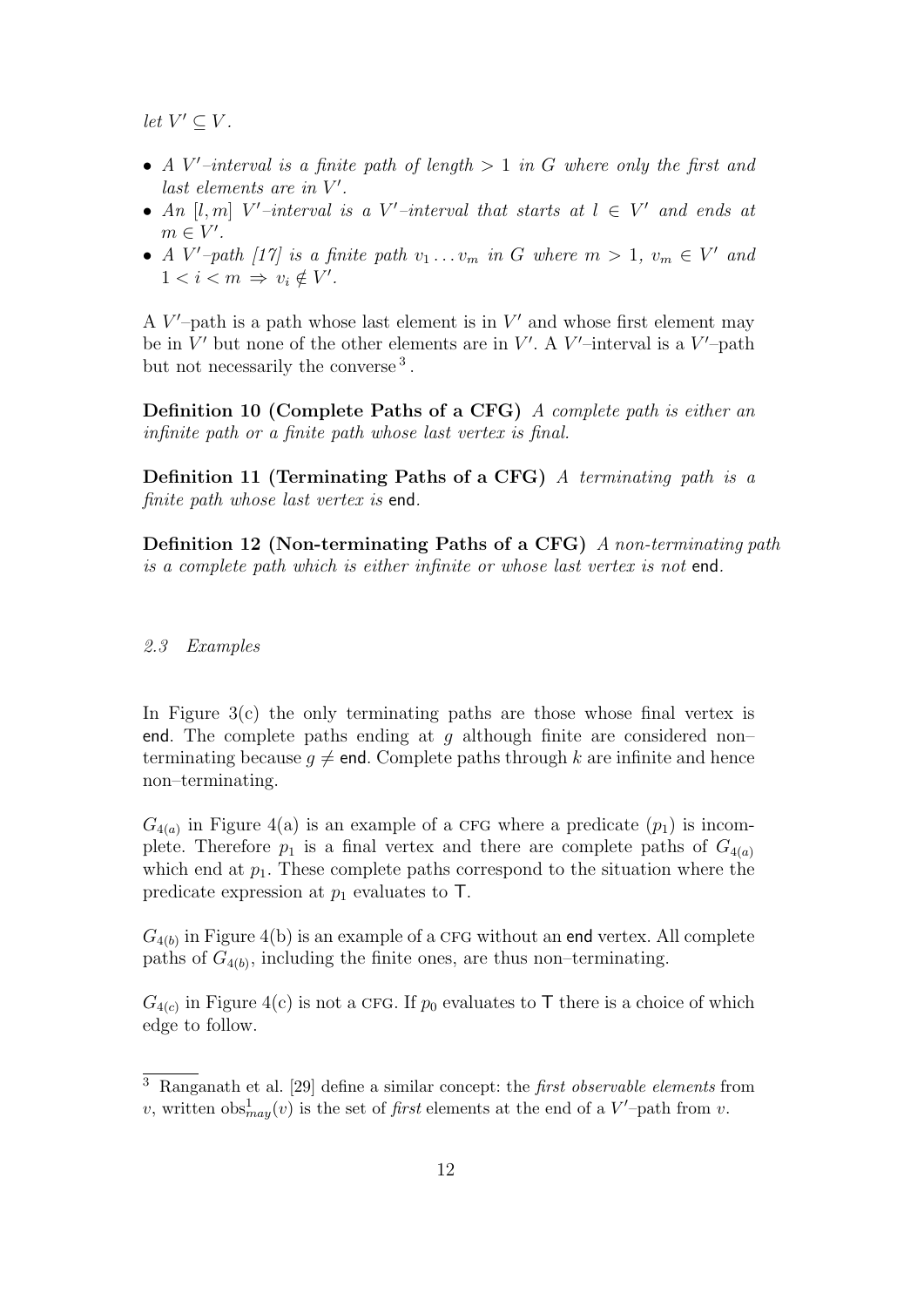

Fig. 4. (a) and (b) are CFGs but (c) is not. In (a) the final vertices are  $p_1$  and end. In (b) the only final vertex is  $m$  and the absence of end means that all complete paths are non–terminating.

#### 3 The induced graph

Given a program and a slicing criterion, a slicing algorithm produces a subset of the statements of the program, containing the slicing criterion. Normally, the slice produced is a valid and executable program. For a CFG  $G = (V, E, \beta)$ the slicing criterion is a set  $C \subseteq V$  of the vertices and a slicing algorithm will produce a possibly larger subset  $C \subseteq V' \subseteq V$ . The problem now is to make a valid CFG from  $V'$  and  $G$ .

In this section we show how to define a graph on such a subset by 'rewiring' the edges of the original  $CFG$  – this is called the *induced graph*.

For any CFG  $G = (V, E, \beta)$  and  $V' \subseteq V$ , we can construct a new graph on V' by connecting  $x \in V'$  to  $y \in V'$  if and only if there is a [x, y] V'-interval (Definition 9). The new edge  $(x, y) \in E'$  is labelled by the union of the labels of the edges  $(x, x') \in E$  where x' is a successor of x from which there is a path in  $G$  to  $y$ .

Definition 13 (The induced graph) Let  $G = (V, E, \beta)$  be a CFG and let  $V' \subseteq V$ . The graph induced by V' from G has edge set  $E' \subseteq V' \times V'$  where  $(x, y) \in E'$  if and only if there is a V'-interval  $x, \ldots, y$  in G. In the graph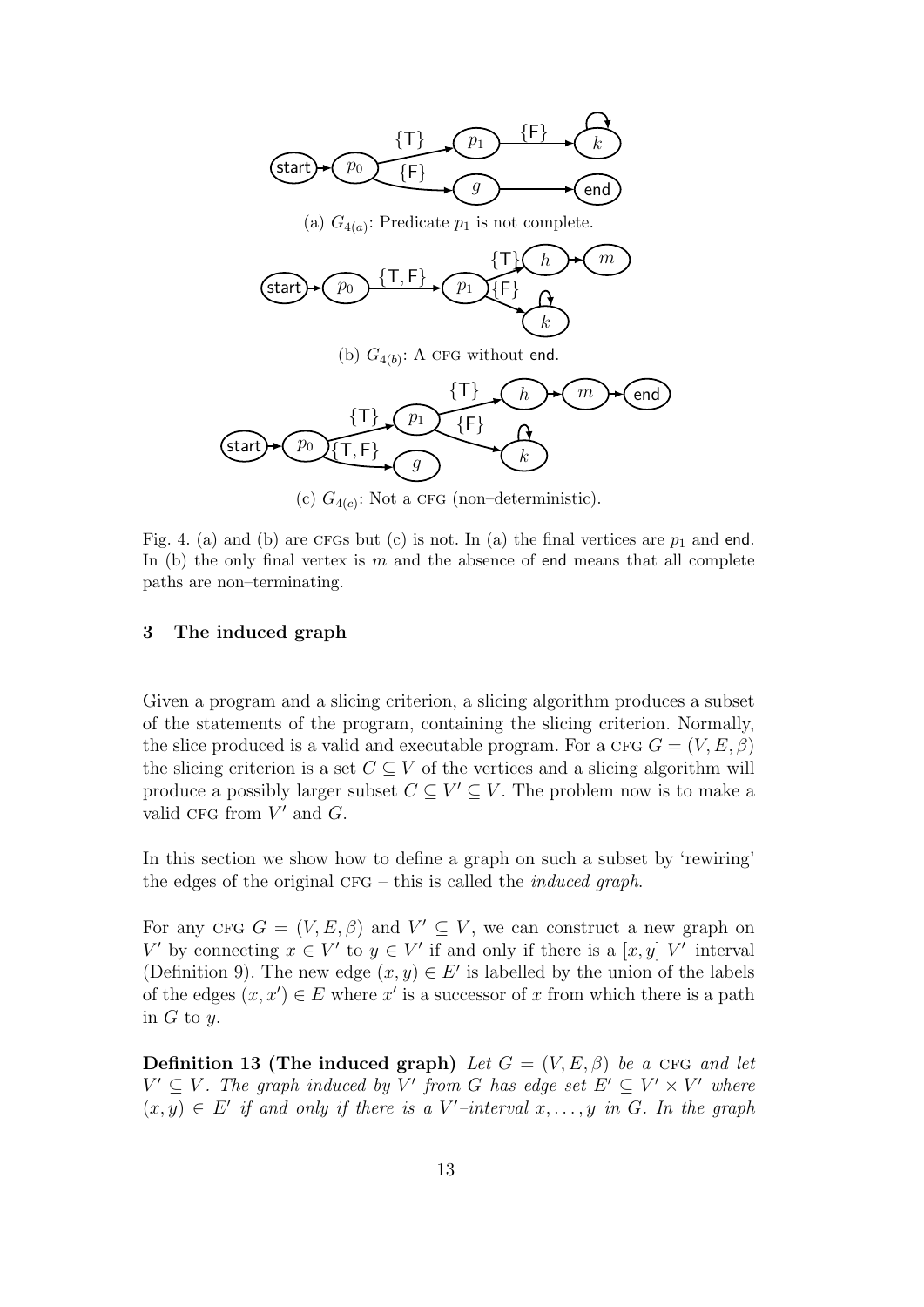induced by  $V'$  from  $G$ ,

$$
\beta'(x, y) = \bigcup_{x' \in K} \beta(x, x')
$$
  
where  $K = \{x' \in V \mid (x, x', \dots, y) \text{ is a } V' - interval\}.$ 

The predicates and non-predicates of the graph induced by  $V'$  from  $G$  are deemed to be  $V' \cap P$  and  $V' \cap N$ , where P and N are the predicates and non–predicates of G respectively.

Figure 5 gives three examples of induced graphs, one of which is a CFG and two of which are not. Figure 5(c) shows the graph induced by  $\{\text{start}, h, g\}$  from  $G_5$ . It has an edge (start, h) because there is a {start, h}-interval, start $p_0p_1h$ , in  $G_5$ . Similarly, it has an edge (start,  $g$ ). In general, the induced graph is not a CFG because the rewiring may increase the out–degree of vertices, and may destroy the necessary disjointness property of edge labels in a CFG. Clearly the graph induced by  $\{$ start,  $h, g\}$  from  $G_5$  is not a CFG as it has a non–predicate vertex start of out–degree greater than 1. Similarly, the graph induced by  $\{p_0, h, g, k\}$ from  $G_5$  is not a CFG because it has a predicate vertex  $p_0$  with non-disjoint edge labels.

In the next section we will show that for the graph induced by  $V'$  from  $G$  to be a CFG,  $V'$  must be *weakly control-closed* in  $\tilde{G}$ .

# 4 Weak and strong projections: a semantics of control dependence

In this section, we define weak and strong projections; properties that are preserved between graphs and graphs induced by sets closed under control dependence. The concepts of weak and strong projection are a semantics of non–termination insensitive and non–termination sensitive control dependence respectively. Later, in Sections 7 and 8, we demonstrate this by showing that all forms of control dependence in the literature are special cases of weak and strong projections. This provides strong evidence for our belief that these projections capture the underlying intention and essence of control dependence.

The semantic relationship between programs and their slices has been well studied [5,7–9,11–13]. Weak projection expresses a property analogous to the property of conventional slicing where if the program executes statement  $s$  n times then the slice, when executed from the same initial state, also executes s at least n times (if, of course, s is in the slice). In conventional slicing, s may execute more times in the slice than in the original program because, for example, non–terminating loops that prevent s being reached may have been sliced away. This is also true of weak projections. Strong projections, on the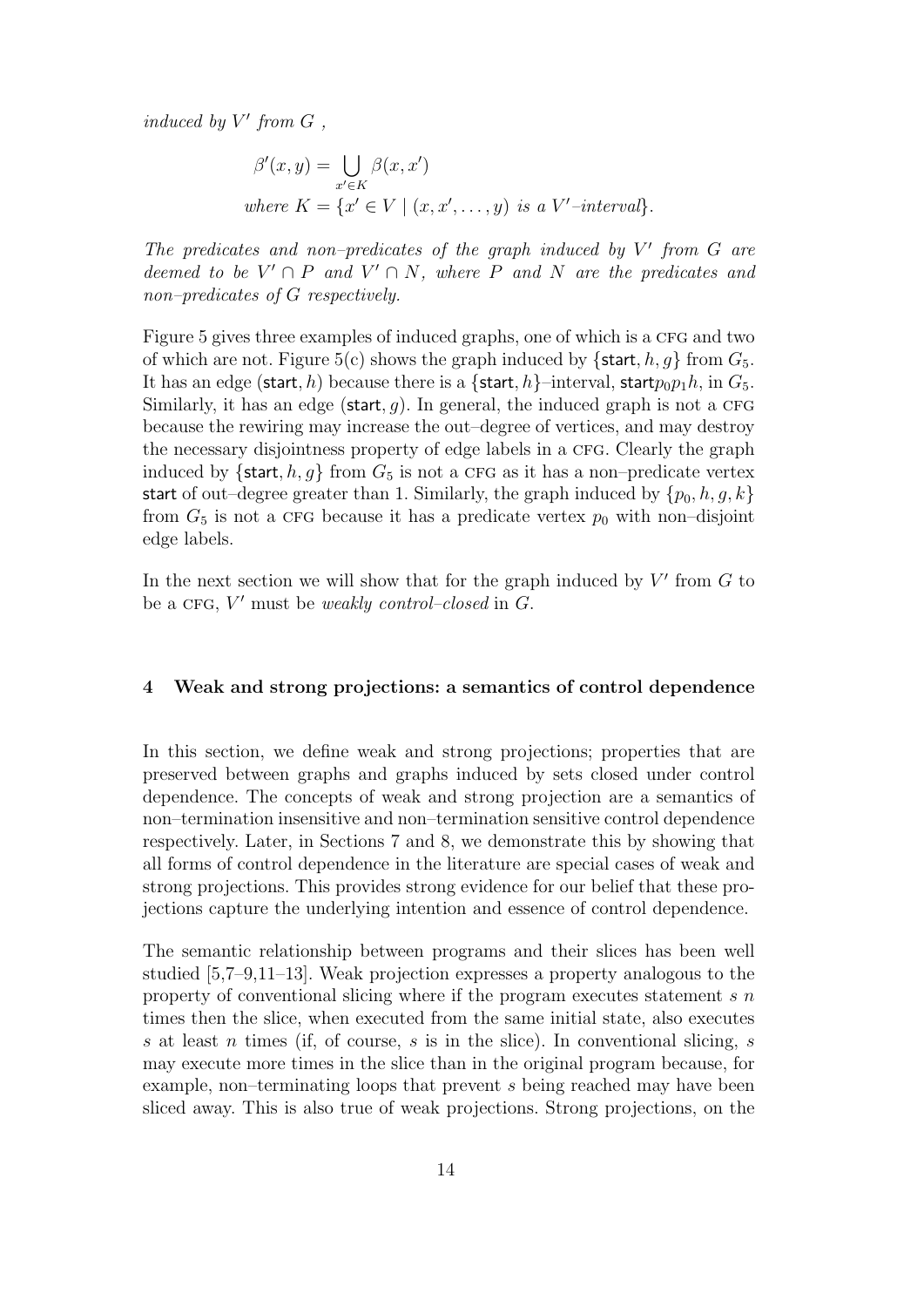



(c) The graph induced by  $\{\text{start}, h, g\}$  from  $G_5$  is not a CFG because it has a non–predicate vertex of out–degree greater than one.



(d) The graph induced by  $\{p_0, h, g, k\}$  from  $G_5$  is not a CFG because it has a predicate vertex with non–disjoint edge labels.

Fig. 5. Inducing graphs from  $G_5$  and different sets of vertices (Definition 13). Dotted edges and vertices represent those that are removed in producing the induced graph. Solid edges and labels represent those that remain in the induced graph.

other hand, are analogous to the form of slice where for all initial states, s will execute *exactly* the same number of times in the slice as in the original.

We define weak and strong projections in terms of *walks* and give necessary and sufficient conditions for subsets of vertices of a CFG to induce weak and strong projections respectively. It turns out that the graph induced by  $V'$  from  $G$  is a weak projection of  $V'$  if and only if  $V'$  is weakly control-closed in  $G$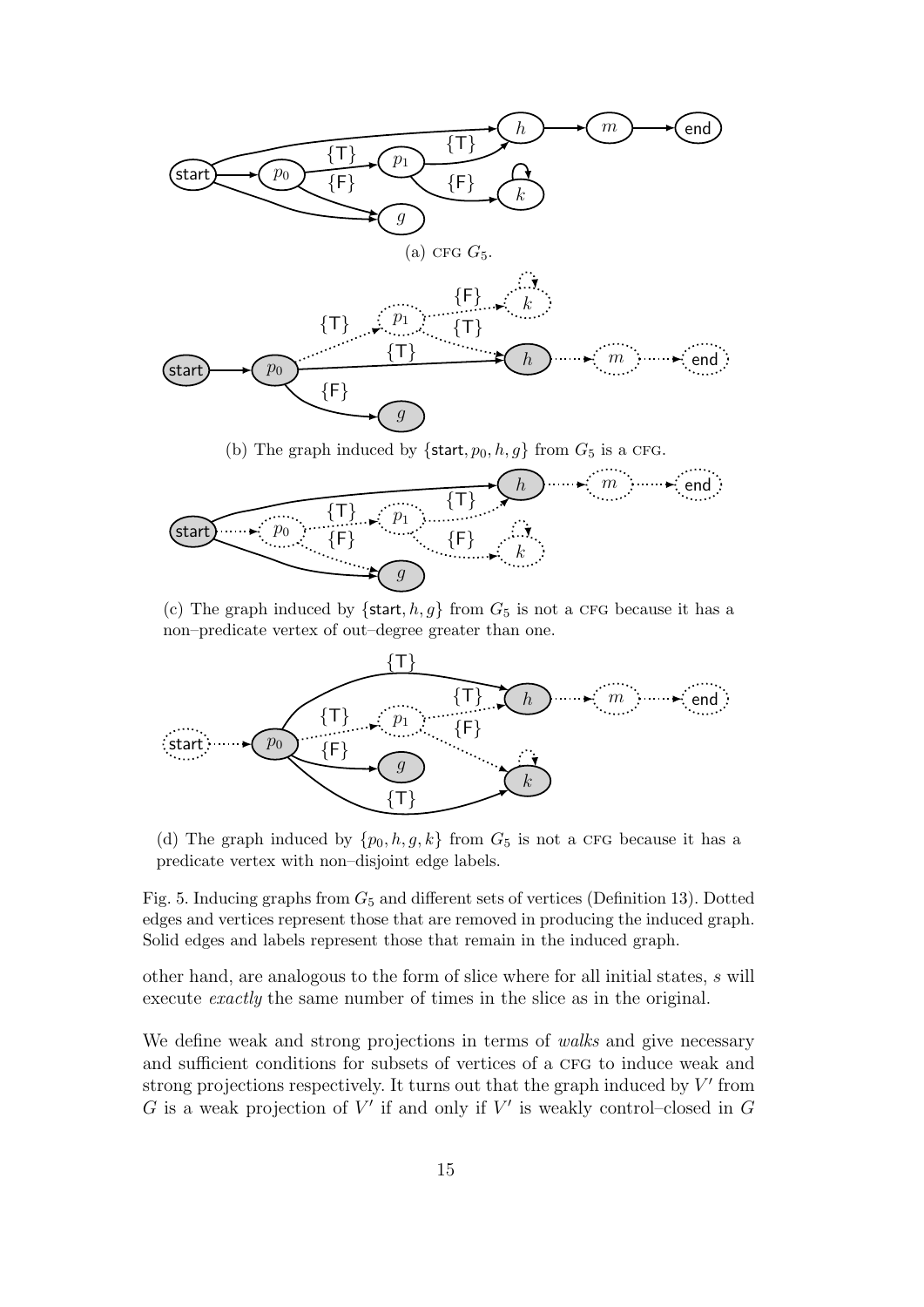(Theorem 45). We go on to define a stronger condition, Strongly control–closed sets, and prove an analogous result, Theorem 49, for strong projections.

# $4.1$  Walks of a CFG

Conventional semantic slices are defined in terms of program executions, so we first define an analogous concept for CFGs using walks. A walk of a CFG is similar to a graph–theoretic path of a CFG, except that predicate vertices are replaced with a pair  $(p, B)$  where  $B \in \{T, F\}$  to represent evaluation of p. Notice, our paths and walks can start at any vertex in the graph.

**Definition 14 (Elements)** Let  $G = (V, E, \beta)$  be a CFG. An element w is either a vertex  $v \in N \subseteq V$ , or a pair  $(p, \mathsf{B})$  where  $p \in P \subseteq V$  and  $\mathsf{B} \in \{\mathsf{T}, \mathsf{F}\}.$ Write  $\bar{w}$  for the vertex component of an element and  $\bar{\bar{w}}$  for the second (boolean) component of the pair when it exists.

**Definition 15 (Walks)** Let  $G = (V, E, \beta)$  be a CFG. A walk  $\omega$  in G is a sequence  $w_1, w_2, \ldots, w_i, \ldots$  of elements where:

- $(1)$   $\bar{\omega} = \bar{w_1}, \bar{w_2}, \ldots, \bar{w_i}, \ldots$  is a path in G; and
- (2) if  $w_i, w_{i+1}$  are consecutive elements of  $\omega$  and  $\bar{w}_i$  is a predicate vertex then  $\bar{\bar{w}}_i \in \beta(\bar{w}_i, \bar{w}_{i+1}).$

For example the CFG  $G_{4(b)}$  in Figure 4 has a path  $\pi_1 = p_0, p_1, h, m$  and there are two walks:

$$
\omega_1 = (p_0, \mathsf{T}), (p_1, \mathsf{T}), h, m
$$
  
and  $\omega_2 = (p_0, \mathsf{F}), (p_1, \mathsf{T}), h, m$ 

which give rise to path  $\pi_1$ .

Observe that start,  $(p_0, \mathsf{F})$  is a walk of  $G_{3(b)}$  in Figure 3 although  $p_0$  does not have a false branch. This walk cannot go any further. It is an example of a finite maximal walk caused by incomplete predicates.

**Definition 16**  $(\overrightarrow{G})$  Let G be a CFG.  $\overrightarrow{G}$  is the set of all walks in G.

# $4.2$  Weak projections of a CFG

Restricting a path to a set of vertices means removing all the vertices not in the set.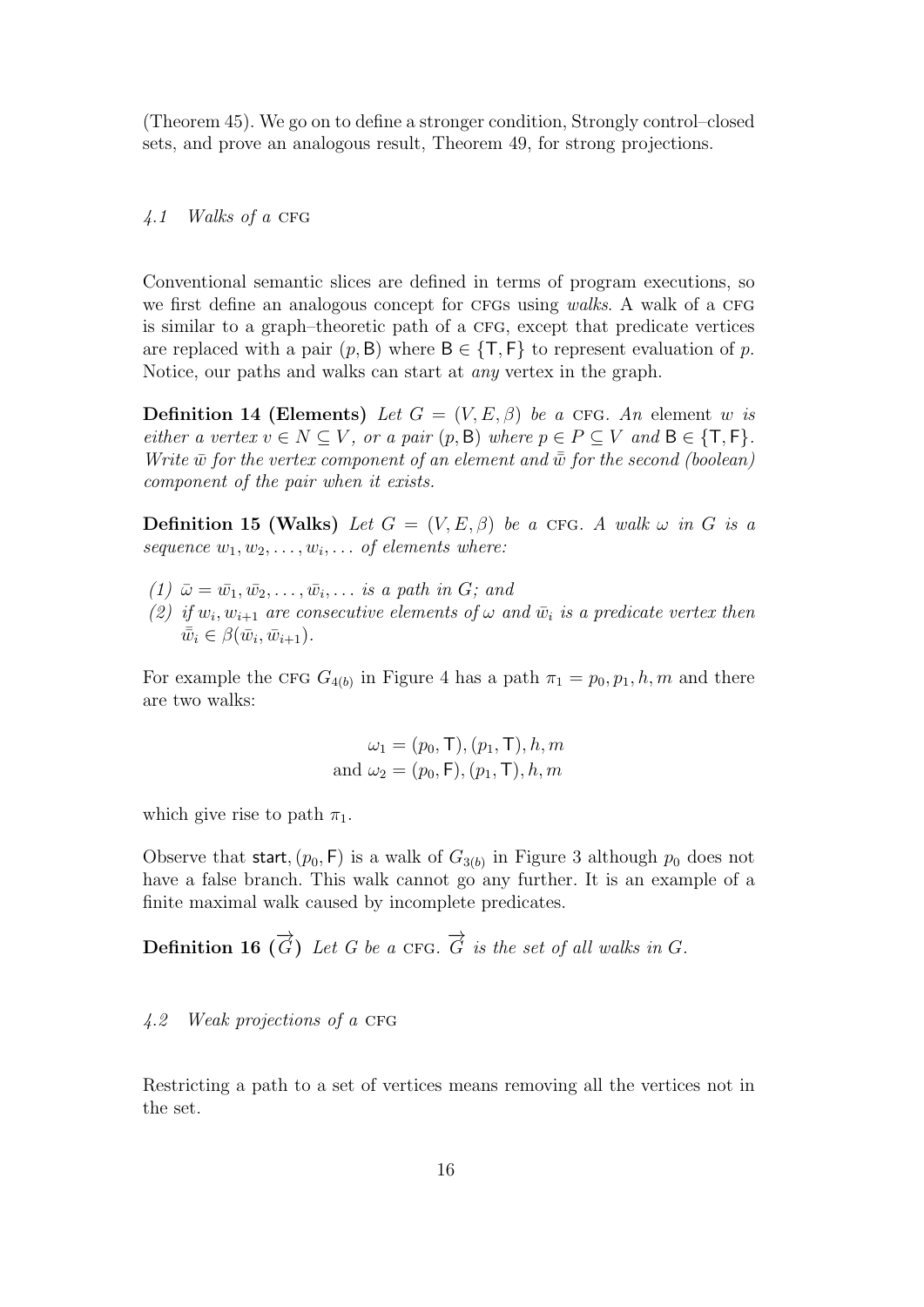**Definition 17 (Path Restriction)** Let  $G = (V, E)$  be a graph, let  $V' \subseteq V$ , and let  $\pi$  be a path in G.  $\pi \downarrow V'$  is the subsequence of  $\pi$  obtained by removing all vertices v of  $\pi$  where  $v \notin V'$ . We say  $\pi \downarrow V'$  is the restriction of  $\pi$  to V'.

Analogously, restricting a walk to a set of vertices means removing all the elements whose vertex component is not in the set.

Definition 18 (Walk restriction) Let  $G = (V, E, \beta)$  be a CFG, let  $V' \subseteq V$ , and let  $\omega$  be a walk in G. Define  $\omega V'$  to be the subsequence of  $\omega$  obtained by removing all elements  $\omega_i$  of  $\omega$  where  $\bar{\omega}_i \notin V'$ . We say  $\omega \downarrow V'$  is the restriction of  $\omega$  to  $V'$ .

Note that  $\overline{\omega V'} = \overline{\omega} V'.$ 

Definition 19 (Weak projections) Given a CFG  $G = (V, E, \beta)$ , a CFG  $G' = (V', E', \beta')$   $(V' \subseteq V)$  is a weak projection of G if and only if and every walk of G when restricted to  $V'$ , is a walk of  $G'$ . i.e.,

$$
\omega \in \overrightarrow{G} \implies \omega \downarrow V' \in \overrightarrow{G'}
$$

Figure 6 gives some examples of weak projections. Here  $G_{6(b)}$  is a weak projection of  $G_{6(a)}$ . The walks of  $G_{6(a)}$  are all the segments<sup>4</sup> of the three walks:

> start,  $(p_0, T)$ ,  $(p_1, F)$ , k, end start,  $(p_0, T), (p_1, T), h, m$ , end start,  $(p_0, F)$ ,  $q$ , end

and the walks of  $G_{6(b)}$  are all the segments of the two walks:

start, 
$$
(p_0, \mathsf{T})
$$
,  $h$   
start,  $(p_0, \mathsf{F})$ ,  $g$ .

Every walk of  $G_{6(a)}$  when restricted to the vertices  $\{\text{start}, p_0, h, g\}$  of  $G_{6(b)}$  is a walk of  $G_{6(b)}$ . Similarly,  $G_{6(c)}$  is a weak projection of  $G_{6(a)}$ .

**Proposition 20** Let  $G = (V, E, \beta)$  be a CFG and  $V' \subseteq V$ . If the graph induced by  $V'$  from  $G$  is a CFG then the graph induced by  $V'$  from  $G$  is a weak projection of G.

<sup>4</sup> A segment of a sequence is contiguous sequence of elements in the sequence. For example the sequence  $\{u, v, w\}$  has segments  $\{u, v, w\}$ ,  $\{u, v\}$ ,  $\{v, w\}$ ,  $\{v, w\}$ ,  $\{v\}$ , and  $\{w\}$  but not  $\{u, w\}.$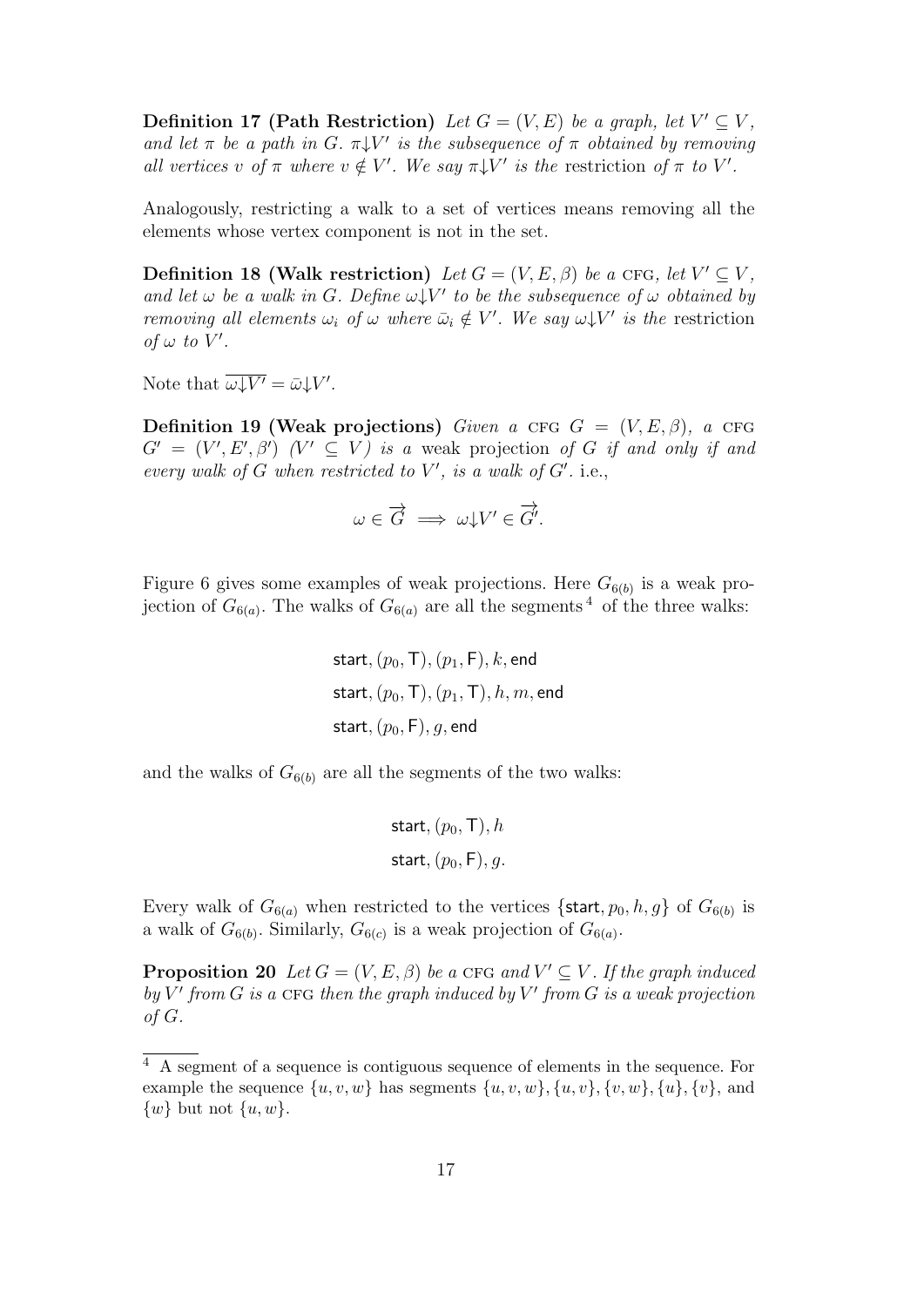

(c)  $G_{6(c)}$  is also a weak projection of  $G_{6(a)}$ .

Fig. 6. Two weak projections. Any walk of  $G_{6(a)}$  when restricted to the vertices of  $G_{6(b)}$  is a walk in  $G_{6(b)}$ . Ditto  $G_{6(c)}$ .

# PROOF. Let

$$
\omega = \omega_1, \dots, \omega_i, \omega_{i+1}, \dots
$$
 be a walk of  $G$   
and write  $\omega \downarrow V' = \omega_{n_1}, \dots, \omega_{n_i}, \omega_{n_{i+1}}, \dots$ 

where  $1 \leq n_1 < n_2 < \cdots$ . Then

$$
\bar{\omega}_{n_i}, \bar{\omega}_{n_i+1}, \ldots, \bar{\omega}_{n_{i+1}}
$$

is a  $V'$ -interval, and hence by Definition 13

$$
\bar{\omega}_{n_1},\ldots,\bar{\omega}_{n_i},\bar{\omega}_{n_{i+1}},\ldots
$$

is a path in the graph induced by  $V'$  from  $G$ . Finally, again by Definition 13 we have  $\beta(\bar{\omega}_{n_i}, \bar{\omega}_{n_i+1}) \subseteq \beta'(\bar{\omega}_{n_i}, \bar{\omega}_{n_{i+1}})$  and so  $\omega V'$  is a walk of the graph induced by  $V'$  from  $G$ .

This shows that the mere act of ensuring that the induced graph is well–formed will also ensure it satisfies the semantic property of being a weak projection.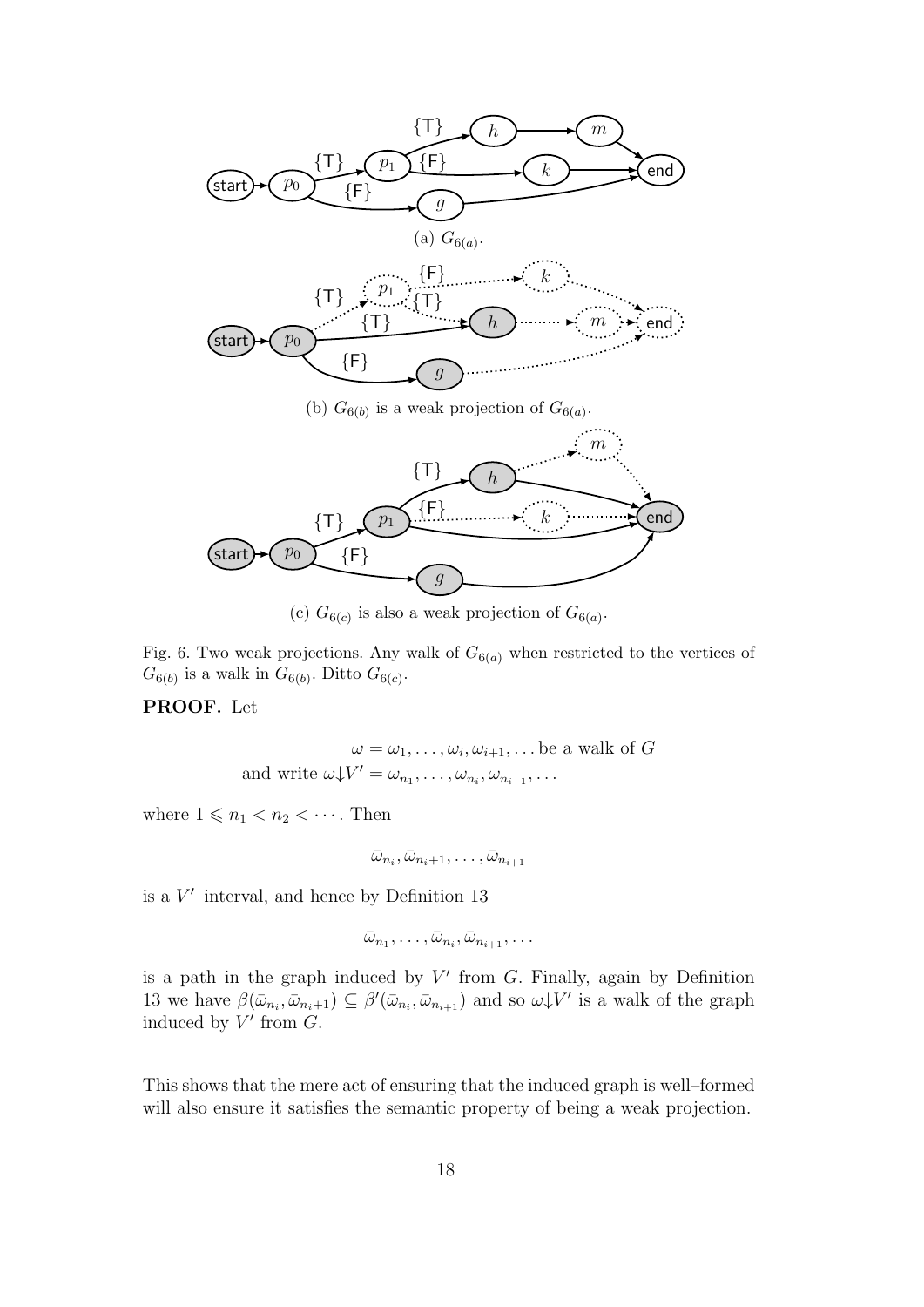

Fig. 7.  $G_7$  has thirteen maximal walks (Definition 21): three of them end at g, four of them end with an infinite sequence of ks, and six of them end at end.

 $4.3$  Strong projections of a CFG

A strong projection is a weak projection where also maximal walks project onto maximal walks.

Definition 21 (Maximal walks)  $A$  maximal walk of  $G$  is a walk which is not a proper prefix of a walk of G.

For example the CFG  $G_7$  in Figure 7 has thirteen maximal walks. There are nine finite maximal walks:

start, 
$$
(p_0, \text{F}), g
$$
  
\n $(p_0, \text{F}), g$   
\ng  
\nstart,  $(p_0, \text{T}), (p_1, \text{T}), h, m$ , end  
\n $(p_0, \text{T}), (p_1, \text{T}), h, m$ , end  
\n $(p_1, \text{T}), h, m$ , end  
\n $h, m$ , end  
\n $m$ , end  
\nend

and four infinite maximal walks:

start,  $(p_0, T)$ ,  $(p_1, F)$ ,  $k, k, ...$  $(p_0, T), (p_1, F), k, k, \ldots$  $(p_1, \mathsf{F}), k, k, \ldots$  $k, k, \ldots$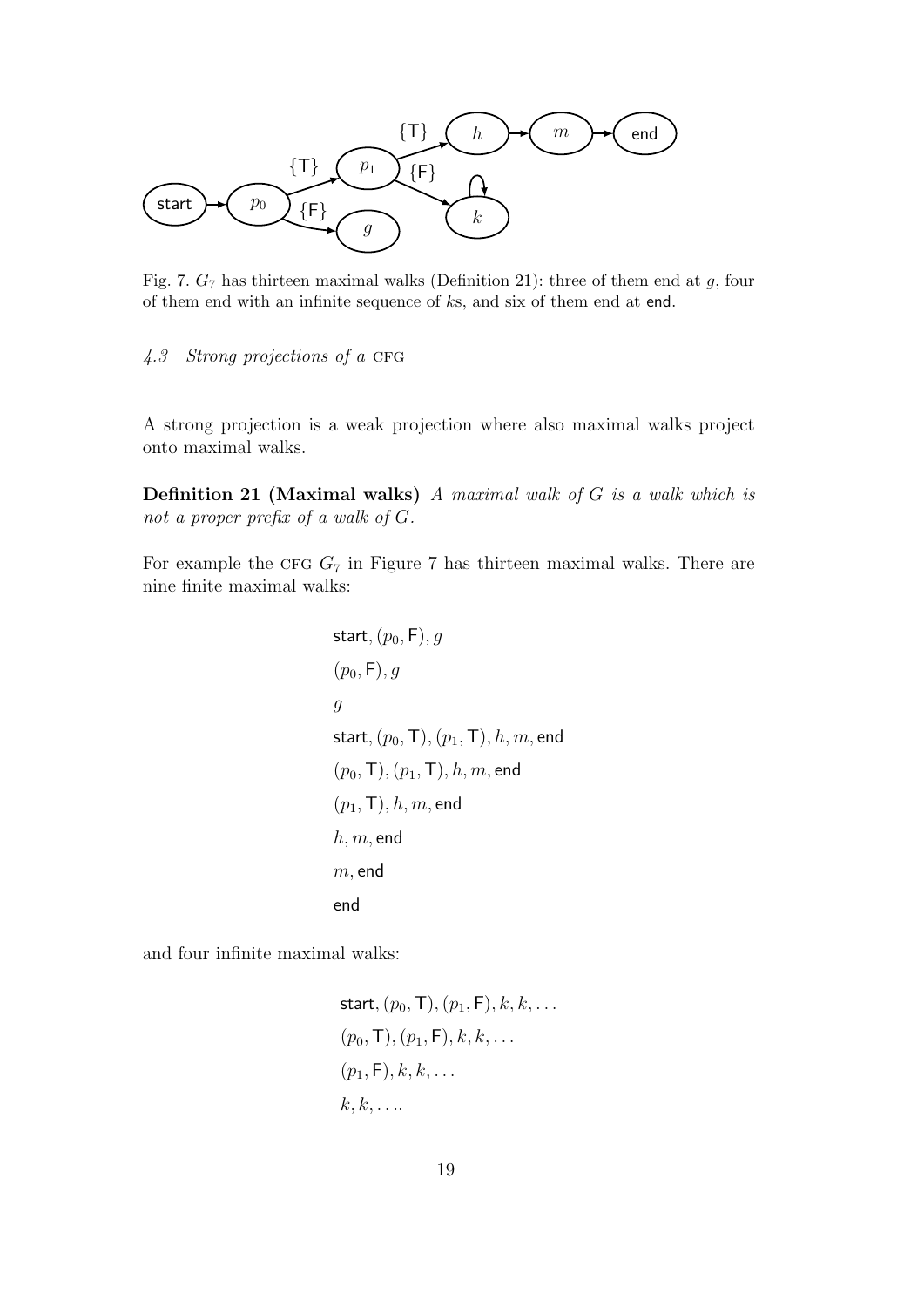The six walks ending with end correspond to executions which terminate normally. The other walks correspond to non–terminating programs, the finite ones to 'silently' non–terminating executions.

**Proposition 22** Let G be a CFG. If  $\omega$  is a maximal walk of G then  $\bar{\omega}$  is a complete path of G.

**PROOF.** If  $\omega$  is infinite then  $\bar{\omega}$  is infinite and thus is complete. If  $\omega$  is finite then suppose that  $\bar{\omega}$  is not complete. Let  $\bar{\omega}$  end at v, say, and since  $\bar{\omega}$  is not complete there exists an edge  $(v, w) \in E$ . But then  $\omega$  can be extended to w, contradicting the maximality of  $\omega$ .

The converse is true only for CFGs where all predicates are complete.

**Proposition 23** Let G be a CFG and let  $\omega$  be a walk in G. If  $\bar{\omega}$  is complete and all predicates in G are complete then  $\omega$  is maximal.

**PROOF.** If  $\bar{\omega}$  is infinite then  $\omega$  is infinite and thus is maximal. If  $\bar{\omega}$  is finite then it ends at a final vertex. Now, all predicate vertices are complete, therefore all final vertices in G must have out–degree 0, and not 1. Thus  $\bar{\omega}$  cannot be a prefix of any extending path and hence  $\omega$  is maximal.

The converse of Proposition 22 is not true for CFGs that contain incomplete predicates. For example in  $G_{4(a)}$  in Figure 4(a) the two walks

$$
\omega_1 = (p_0, \mathsf{T}), (p_1, \mathsf{T})
$$

$$
\omega_2 = (p_0, \mathsf{T}), (p_1, \mathsf{F})
$$

have  $\bar{\omega}_1 = \bar{\omega}_2 = p_0, p_1$  which is complete because it ends at the final vertex  $p_1$ . However,  $\omega_1$  is maximal but  $\omega_2$  is not. Nevertheless, as this example implies, for every complete path  $\pi$  there exists a maximal walk  $\omega$  with  $\bar{\omega} = \pi$ .

**Proposition 24** Let G be a CFG. If  $\pi$  is a complete path of G then there exists a maximal walk  $\omega$  of G such that  $\bar{\omega} = \pi$ .

PROOF. Follows immediately from the definitions of maximal walks and complete paths.

There may exist more than one maximal walk with the same complete path, for example where an edge is labelled  $\{\mathsf{T},\mathsf{F}\}.$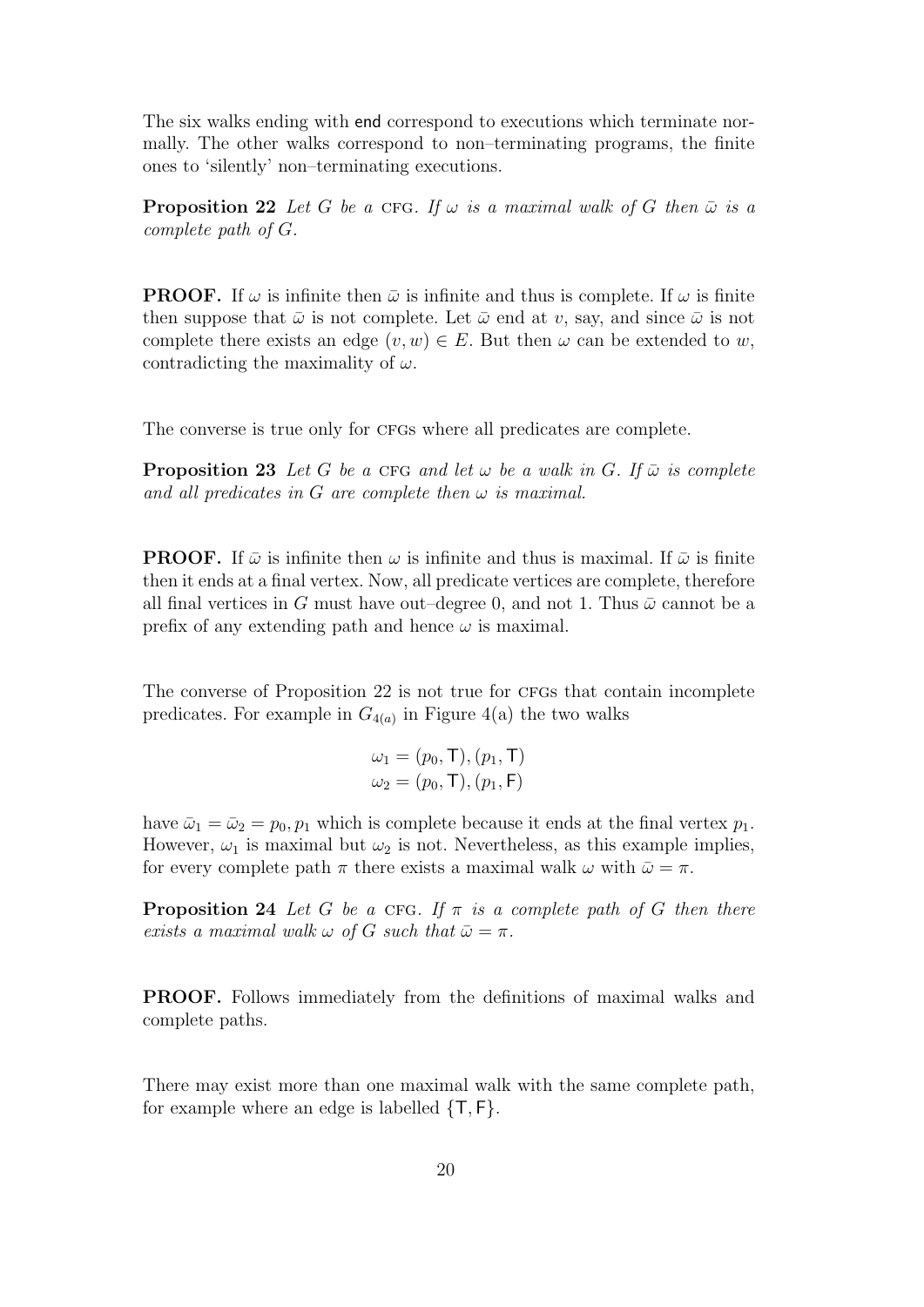Definition 25 (Strong projections) Let  $G = (V, E, \beta)$  be a CFG and  $V' \subseteq$ V. A CFG  $G' = (V', E', \beta')$  is a strong projection of CFG if and only if all maximal walks of G when restricted to  $V'$  give maximal walks of  $G'$ . i.e.,

$$
\omega \in \overrightarrow{G} \text{ is maximal} \implies \omega \downarrow V' \in \overrightarrow{G}' \text{ and is maximal.}
$$

So, for every walk in a strong projection, the number of times we visit a vertex in the projection is identical to the number of times we visit it in the corresponding walk in the original. It follows that strong projections have another pleasing property: every walk in a strong projection is the restriction of a walk of the original.

Lemma 26 A strong projection is a weak projection.

PROOF. This follows immediately from the fact that every walk is the prefix of a maximal walk.

**Lemma 27** Let the CFG  $G' = (V', E', \beta')$  be a strong projection of the CFG  $G = (V, E, \beta)$ . For all  $(x, y) \in E'$  there exists an  $[x, y]$  V'-interval in G.

**PROOF.** Assume that  $(x, y) \in E'$ .

(1) If x is a predicate then without loss of generality we can assume that  $\mathsf{T} \in \beta'(x, y)$ . Let w be a maximal walk of G starting from  $(x, \mathsf{T})$ .

Since G' is a strong projection of G,  $w\downarrow V'$  is maximal in G'. The walk w will reach V' after  $(x, T)$ , because otherwise  $w \downarrow V'$  is just  $(x, T)$ , which cannot be maximal since  $\mathsf{T} \in \beta'(x, y)$ . (This is where the proof would break down for weak projections.) Therefore let  $v'$  be the first  $V'$  vertex after  $(x, T)$  in w. Since  $w \downarrow V'$  is a walk of G', there must be an edge  $(x, v') \in E'$  with  $\mathsf{T} \in \beta'(x, v')$ . Since G' is a CFG we must have  $y = v'$ . Hence there is an  $[x, y]$  V'-interval in G as required.

Moreover, it follows that if G' contains a walk with first element  $(x, T)$ and with second element having vertex component  $y$ , then  $G$  contains a walk with first element  $(x, T)$ , with a later element having vertex component y, and with no intermediate element having a vertex component in V 0 . Similarly with F instead of T. (This stronger result is needed in order to use Lemma 27 for Proposition 28.)

(2) If x is a non-predicate then as above, let w be a maximal walk of  $G$ starting from  $x$ . Using the same argument as above,  $w$  will reach  $V'$  after  $x$  and by the uniqueness of the next element of non–predicate vertices we must have that y is the unique next element after x in  $w\downarrow V'$ . Hence there is an  $[x, y]$  V'-interval in G as required.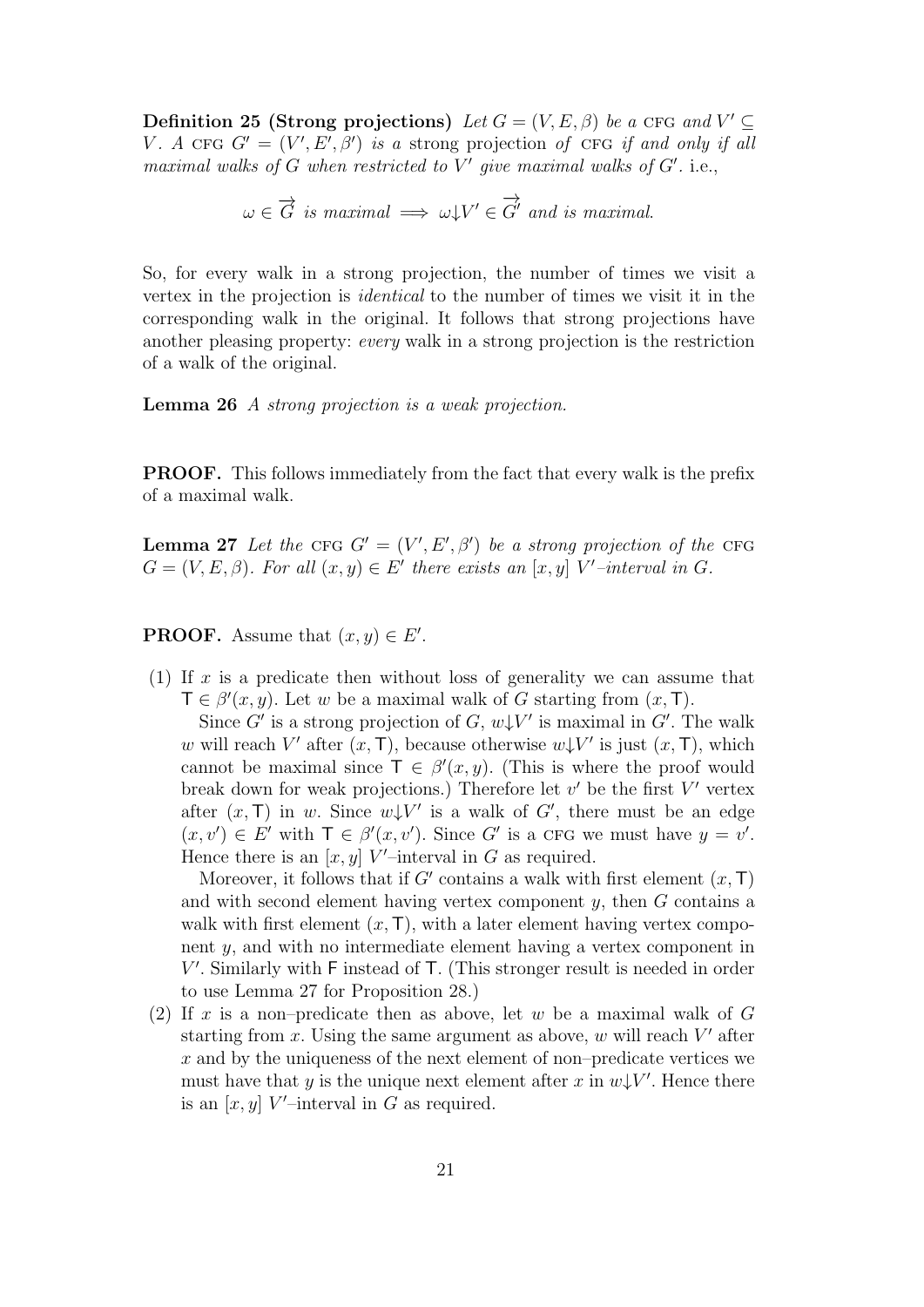**Proposition 28** Let the CFG  $G' = (V', E', \beta')$  be a strong projection of the CFG  $G = (V, E, \beta)$ . For all walks  $\omega'$  of G' there exists a walk  $\omega$  of G such that  $\omega \downarrow V' = \omega'.$ 

PROOF. Follows from Lemma 27 by induction on the length of a finite prefix of a walk.

In fact every path in a strong projection arises as the slice of a path in the original, i.e., 'the path of the strong projection is (exactly) the slice of the path'.

**Corollary 29** Let the CFG  $G' = (V', E', \beta')$  be a strong projection of the CFG  $G = (V, E, \beta)$ . For all complete paths  $\pi'$  of  $G'$  there exists a complete path  $\pi$ of G such that  $\pi$  $\downarrow$ V' =  $\pi'$ .

**PROOF.** If  $\pi'$  is a complete path of G' then by Proposition 24 there is a maximal walk  $\omega' \in \overrightarrow{G}'$  with  $\overrightarrow{\omega}' = \pi'$ . By Proposition 28 there exists  $\omega \in \overrightarrow{G}$ with  $\omega V = \omega'$  If  $\omega$  is not maximal then simply take any maximal walk  $\mu$ extending  $\omega$ . G' is a strong projection therefore  $\bar{\mu} \downarrow G' = \pi'$  for otherwise  $\pi'$  is not maximal.

4.4 Weak and strong projections and non–termination

Consider the following definitions:

Definition 30 (Terminating Walks of a CFG) Walk  $\omega$  is a terminating walk if and only if the path  $\bar{\omega}$  is a terminating path (Definition 11).

Definition 31 (Non-terminating Walks of a CFG) Walk  $\omega$  is a non-terminating walk if and only if the path  $\bar{\omega}$  is a non-terminating path (Definition 12).

4.5 Strong projections preserve non-termination

This result is proved in the following Lemma:

**Lemma 32** Let  $G = (V, E, \beta)$  and  $G' = (V', E', \beta')$  be CFGs and let G' be a strong projection of G. If  $\omega$  is a non-terminating walk of G then  $\omega V'$  is a non-terminating walk of  $G'$ .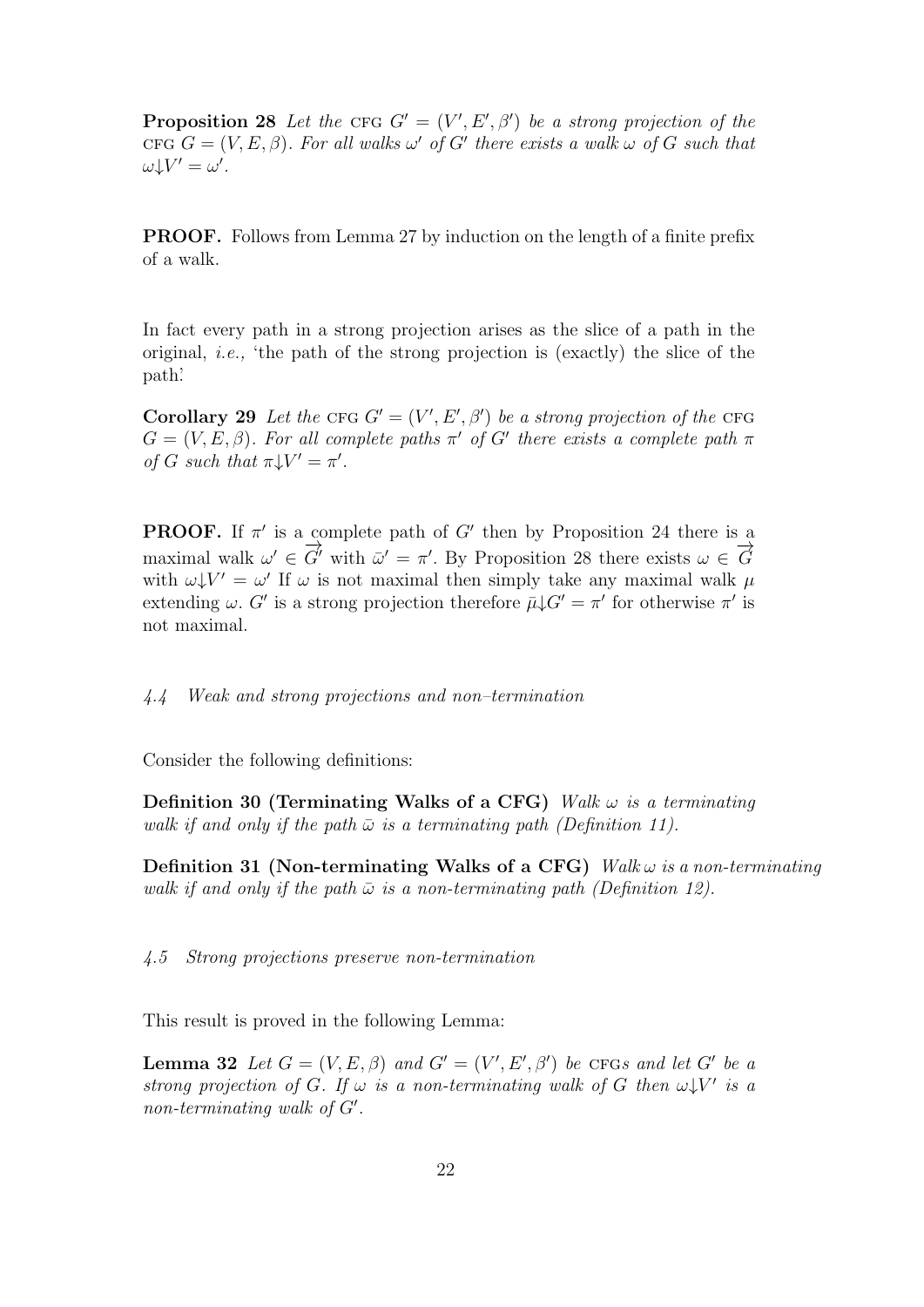

Fig. 8. Strong projections not containing end do not necessarily preserve termination conditions:  $G_{8(b)}$  (removed vertices and edges shown dotted) is a strong projection of  $G_{8(a)}$  The terminating complete path: start  $p_0$   $p_1$  h m end in the original induces the path: start  $p_0$   $p_1$  h in the induced graph. This path is non–terminating since it ends at a non–end non–predicate of out–degree zero.

**PROOF.** Suppose  $\omega V'$  is a terminating walk of G'. Then by definition, the final element of  $\omega V'$  is end. Now, since  $V' \subseteq V$  we must have end  $\in V$ . So end must be an element of  $\omega$  and hence  $\omega$  is terminating. Contradiction.

#### 4.5.1 Weak projections do not necessarily preserve termination

Consider  $G_6(b)$  which is a weak projection of  $G_6(a)$  in Figure 6. The terminating walk start,  $(p_0, \mathsf{F})$ , g, end restricts to the non-terminating walk start,  $(p_0, \mathsf{F})$ , g. This walk is non-terminating because it ends in a final non–end vertex  $q$  in  $G_6(b)$ .

#### 4.5.2 Strong projections do not necessarily preserve termination

Consider  $G_{8(b)}$  in Figure 8.  $G_{8(b)}$  is a strong projection of  $G_{8(a)}$  The terminating path: start  $p_0$   $p_1$  h m end in the original restricts to the path: start  $p_0$   $p_1$  h in the induced graph. This path is non–terminating since it ends at a non–end final vertex, namely a non-predicate of out-degree zero<sup>5</sup>.

<sup>&</sup>lt;sup>5</sup> In this example the smallest set containing  $\{\text{start}, g, h\}$  closed under  $\xrightarrow{\text{NTSCD}}$ and  $\overrightarrow{DOD}$  of Ranganath et al.(defined later) is also {start, g, h, p<sub>0</sub>} inducing  $G_{8(b)}$ , showing that their so called 'non–termination sensitive control dependence' does not always preserve termination conditions either.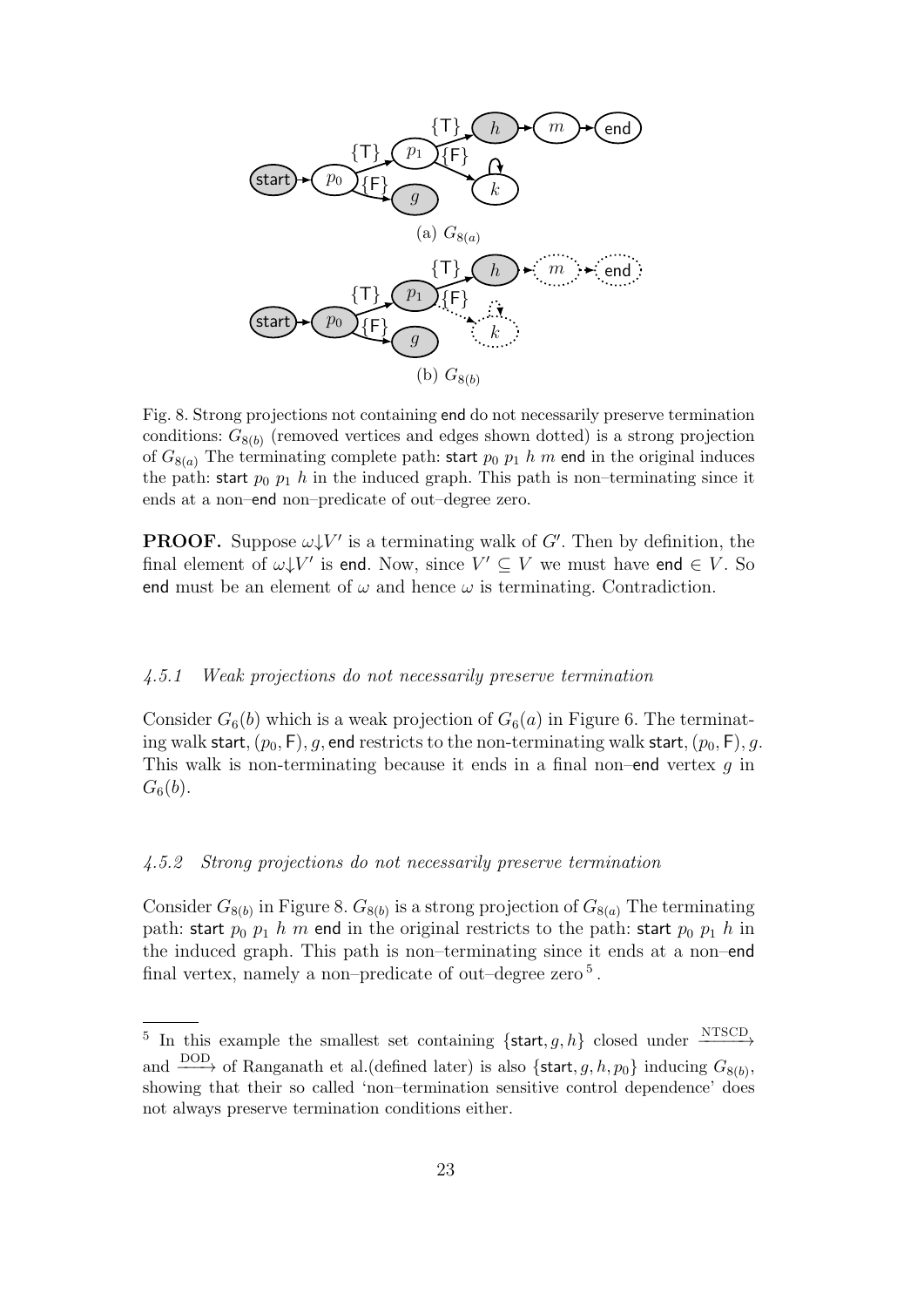

Fig. 9. Termination behaviour is preserved only when end is included in the strong projection.  $G_{9(b)}$  is a strong projection of  $G_{9(a)}$ . Both have the same termination conditions.

#### 4.5.3 Weak projections do not necessarily preserve non-termination

The weak projection of a CFG  $G$  may terminate when  $G$  does not. To see this, consider Figure 10.  $G_{10(b)}$  is a weak projection of  $G_{10(a)}$  but it does not preserve non-termination. Predicate vertex  $p_1$ , which can lead to non-termination in  $G_{10(a)}$ , does not exist in  $G_{10(b)}$ . The non-terminating path [start,  $p_0, p_1, k, k, \ldots$ ] of  $G_{10(a)}$  restricts to the path  $[\textsf{start}, p_0]$  in  $G_{10(b)}$ . The path  $[\textsf{start}, p_0]$  is neither terminating nor non-terminating in  $G_{10(b)}$ . It is clearly not the prefix of any non-terminating path of  $G_{10(b)}$ .

If a weak or strong projection contains end then it cannot introduce non– termination. This is stated formally in Lemma 33.

**Lemma 33** Let  $G = (V, E, \beta)$  and  $G' = (V', E', \beta')$  be CFGs containing {end} and let G' be a weak projection of G. If  $\omega$  is a terminating walk of G then  $\omega \downarrow V'$ is a terminating walk of  $G'$ .

**PROOF.** This follows immediately from the fact the end  $\in V'$ .

Since a strong projection is a weak projection, Lemmas 33 and 32 guarantee that strong projections containing end of a CFG,  $q$ , preserve the termination conditions of g. See Figure 9 for an example.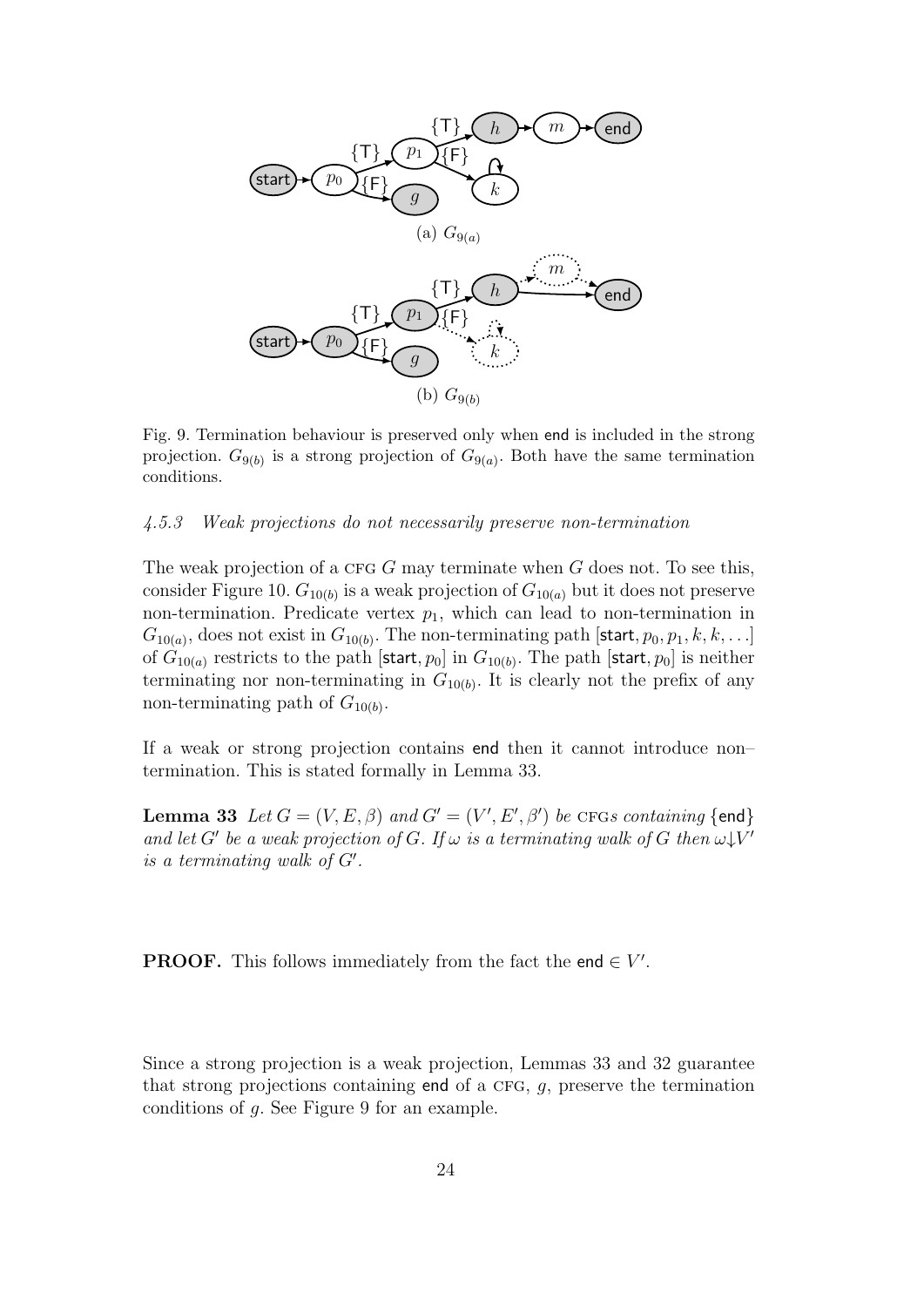

Fig. 10.  $G_{10(b)}$  is a weak projection of  $G_{10(a)}$  but it does not preserve non-termination. Predicate vertex  $p_1$ , which can lead to non-termination in  $G_{10(a)}$ , does not exist in  $G_{10(b)}$ .

# 5 Weak and strong control–closure: a generalisation of non–termination sensitive and non–termination insensitive control dependence

In this section we develop a theory of *weak and strong control–closure*. These are properties of vertex sets which are necessary and sufficient to induce graphs which are weak and strong projections. Weakly and strongly control–closed sets are used both in the production of algorithms for producing minimal weak and strong projections and also in the proofs that classify the previous forms of control dependence as either weak or strong. An advantage of weak and strong control–closure is that they are defined for any directed graph not just CFGS.

#### 5.1 Weakly control–closed sets

Informally, at this stage, a set is weakly control–closed if and only if it is closed under non–termination sensitive control dependence. Before we can define weakly control–closed sets, we need a preliminary definition:

Definition 34 ( $V'$ -weakly committing vertices) Let G be a directed graph. A vertex  $v$  is  $V'$ -weakly committing in G if all  $V'$ -paths from  $v$  have the same end point. In other words, there is at most one element of  $V'$  that is 'firstreachable' from v.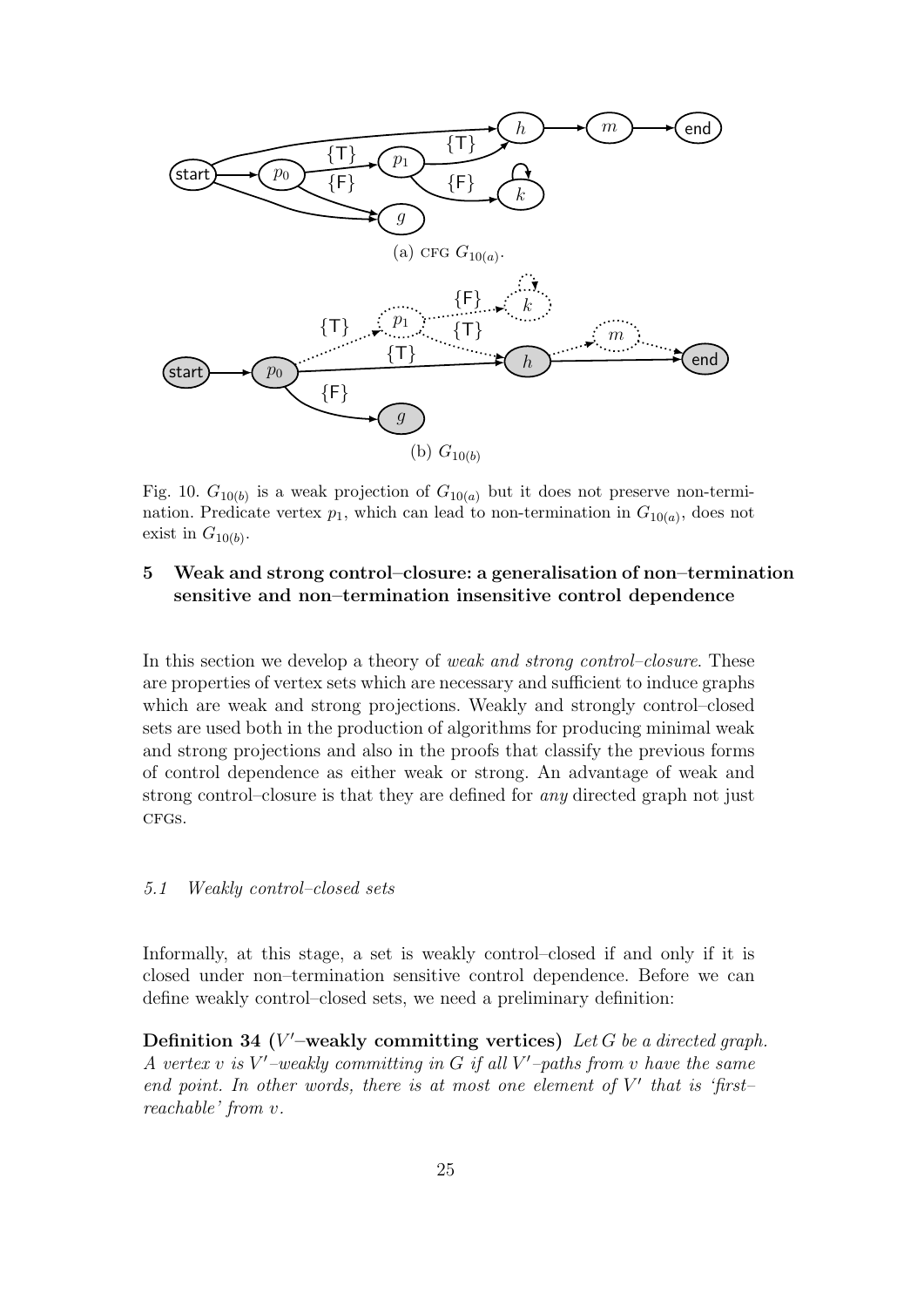For example, in Figure 5 the predicate  $p_1$  is {start, h, g}–weakly committing in  $G_5$  since the only first–reachable vertex in {start, h, g} from  $p_1$  is h. Vertex  $p_0$ , on the other hand, is not {start, h, g}–weakly committing in  $G_5$  since both h and g are first reachable from  $p_0$ .

Definition 35 (Weakly control–closed sets) Let G be a directed graph and let  $V' \subseteq V$ .  $V'$  is weakly control-closed in G if and only if all vertices not in  $V'$  that are reachable from  $V'$  are  $V'$ -weakly committing in  $G$ .

In Figure 5,  $\{\text{start}, h, g\}$  is not weakly control–closed in  $G_5$  because  $p_0$  is reachable from {start, h, g} but  $p_0$  is not {start, h, g}–weakly committing since h and g are both first reachable from  $p_0$ . However, {start,  $p_0, h, g$ } is weakly control– closed in  $G_5$  because all of the vertices of  $G_5$  that are not in {start,  $p_0, h, g$ } and are reachable from {start,  $p_0, h, g$ } are {start,  $p_0, h, g$ }–weakly committing. Later, we will show that sets closed under all weak forms of control dependence in the literature are weakly control–closed.

#### 5.2 Strongly control–closed sets

Informally a set is strongly control–closed if and only if it is closed under non–termination sensitive control dependence.

Definition 36 (V'-strongly committing vertices) Let  $G = (V, E, \beta)$  be a CFG and let  $V' \subseteq V$ . A vertex v is V'-strongly committing G if and only if it is  $V'-weakly$  committing in  $G$  and all complete paths in  $G$  from  $v$  contain an element of  $V'$ .

This means that all paths from  $v$  re–enter  $V'$  (and do so at the same vertex) whereas if  $v$  is only  $V'$ -weakly committing in  $G$  then some paths from  $v$  in  $G$ may never re-enter  $V'$ .

Definition 37 (V'-avoiding vertices) Let  $G = (V, E, \beta)$  be a CFG and let  $V' \subseteq V$ . A vertex v is V'-avoiding in G if and only if no vertex in V' is reachable in G from v.

**Definition 38 (Strongly control–closed sets)** Let  $G = (V, E, \beta)$  be a CFG and let  $V' \subseteq V$ .  $V'$  is strongly control-closed in G if and only if every vertex in  $V \setminus V'$  that is reachable in G from V' is V'-strongly committing or V'-avoiding in G.

In Figure 7, the set  $\{start, g, h, \text{end}\}$  is not strongly control–closed in  $G_7$  because  $p_1$  is reachable from  $\{start, g, h, \text{end}\}$  but is neither  $\{start, g, h, \text{end}\}$ strongly committing or  $\{start, g, h, \text{end}\}$ –avoiding. (Similarly  $p_0$ .)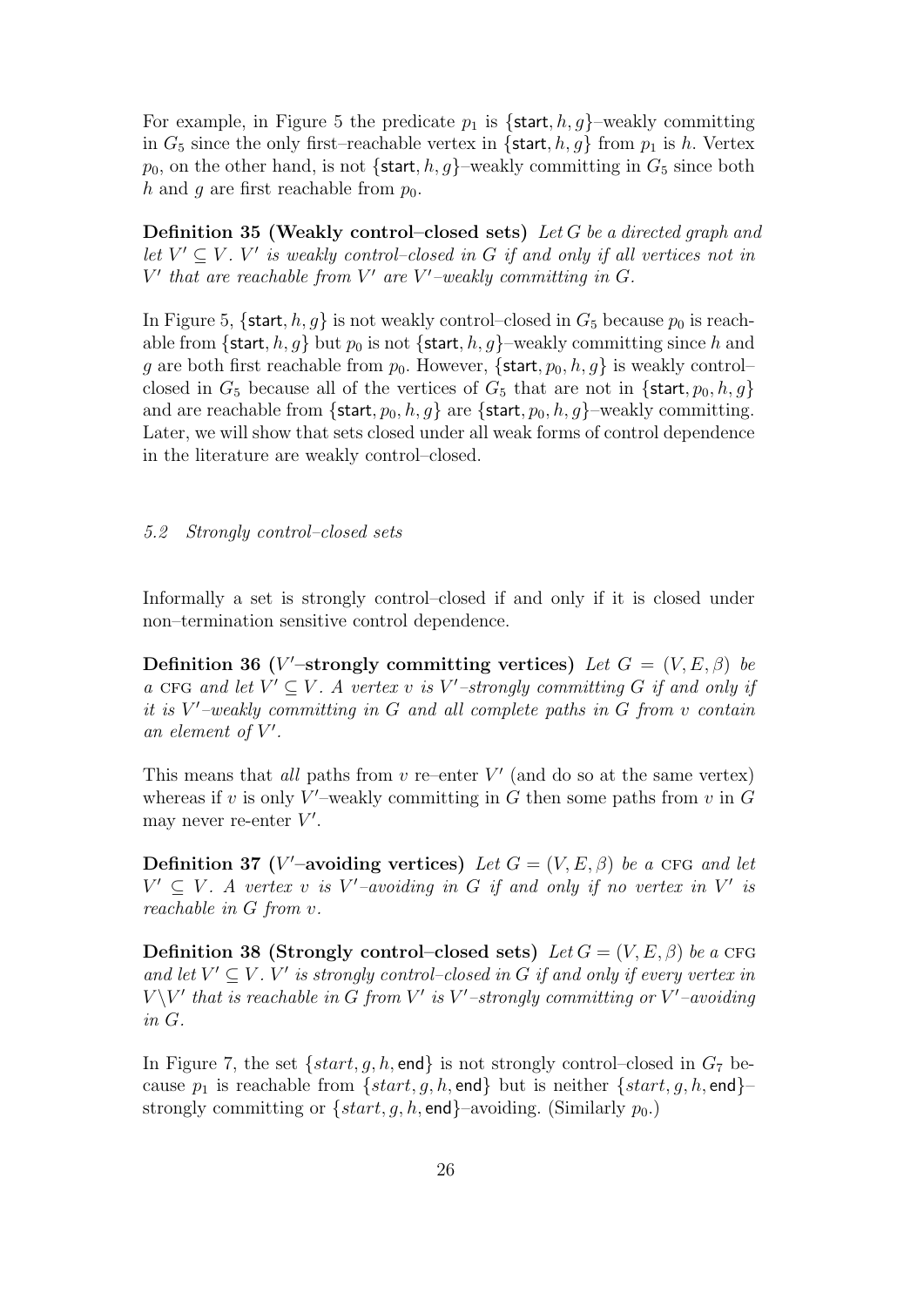In Figure 7, the set  $\{start, p_0, p_1, h, \text{end}\}$  is strongly control–closed in  $G_9(b)$  because k and g are  $\{start, p_0, p_1, h, \text{end}\}$ -avoiding and m is  $\{start, p_0, p_1, h, \text{end}\}$ strongly committing. Later, we will show that sets closed under all strong forms of control dependence in the literature are strongly control–closed.

#### 5.3 Graphs induced by weakly control–closed sets

We now develop the theory of graphs induced by weakly control–closed sets. We show that for any subset  $V'$  of the vertices of a CFG,  $G, V'$  being weakly control–closed in G is both necessary and sufficient for the induced graph from  $V'$  not only to be well formed, but also to be a weak projection.

**Lemma 39** Let  $G = (V, E, \beta)$  be a CFG,  $V' \subseteq V$ , and  $v \in V'$ . If V' is weakly control-closed in  $G$  then the out-degree of  $v$  in the graph induced by  $V'$  from G is at most the out–degree of v in G.

#### PROOF.

Let  $v_1, \ldots, v_n$  be all the successors of v in the graph induced by V'. Thus there are V'-paths,  $v\gamma_i$ , in G ending with  $v_i$  for each  $i \leq n$ . Let  $w_i$  be the first vertex of  $\gamma_i$ . We must have  $i \neq j$  implies  $w_i \neq w_j$ , since if  $w_i = w_j$  then either  $w_i \notin V'$  in which case  $w_i$  would not be V'-weakly committing in G although it is reachable from  $V'$ , implying that  $V'$  is not weakly control-closed in  $G$ , or  $w_i \in V'$  and so  $v_i = v_j$ , contrary to our assumption. Thus v has n successors  $w_1, \ldots, w_n$  in G, proving the result.

**Proposition 40** Let  $G = (V, E, \beta)$  be a CFG and  $V' \subseteq V$ . If V' is weakly  $control-closed$  in G then the graph induced by  $V'$  from G is a CFG.

**PROOF.** Let the graph induced by V' from G be  $(V', E', \beta')$ . By Lemma 39, the graph induced by  $G$  on  $V'$  satisfies conditions (1) and (2) of Definition 1. Suppose that part (3) of Definition 1 does not hold, then there exist edges  $(x, y) \in E'$  and  $(x, z) \in E'$  with  $y \neq z$  but  $\beta'(x, y) \cap \beta'(x, z) \neq \emptyset$ . Assume without loss of generality that  $\mathsf{T} \in \beta'(x, y) \cap \beta'(x, z)$ . By Definition 13, there exists  $y_1$  and  $z_1$  in V such that  $\mathsf{T} \in \beta(x, y_1)$  and  $\mathsf{T} \in \beta(x, z_1)$  and V'-intervals  $x, y_1 \ldots y$  and  $x, z_1 \ldots z$ . Since G is a CFG, and hence edges from the same predicate must be disjointly labelled, we must have  $y_1 = z_1$ . But the V'-paths  $y_1 \ldots y$  and  $z_1 \ldots z$  then contradict the hypothesis that  $V'$  is weakly controlclosed in G.

**Proposition 41** Let  $G = (V, E, \beta)$  be a CFG and  $V' \subseteq V$ . If the graph induced by  $V'$  from  $G$  is a CFG then  $V'$  is weakly control-closed in  $G$ .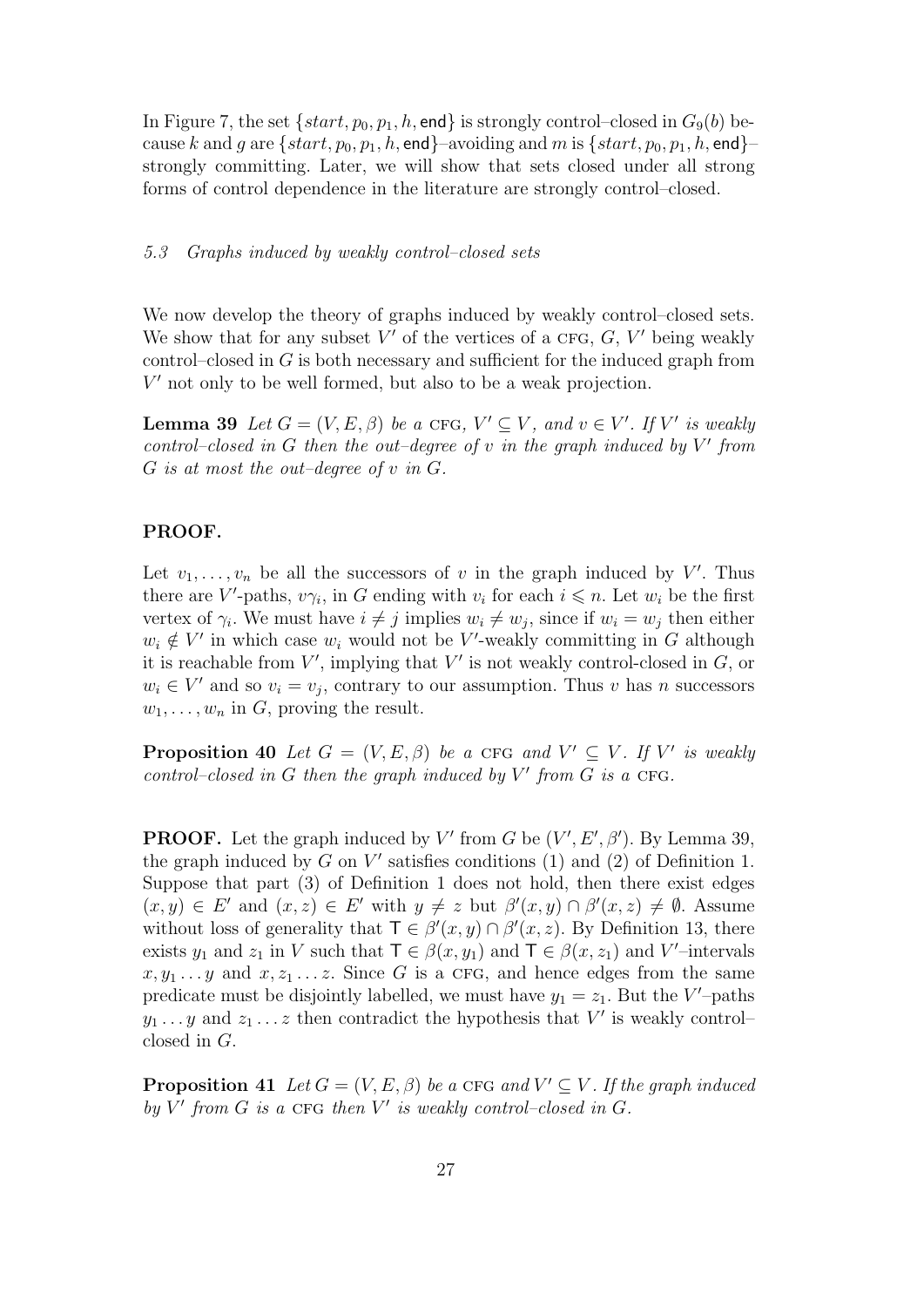**PROOF.** Suppose not, then there exists  $v \notin V'$  reachable from V' but not  $V'$ -weakly committing in G. Therefore exists  $v' \in V'$  and  $V'$ -intervals

$$
v', v'', \ldots, v, \ldots, l_1
$$
 and  $v', v'', \ldots, v, \ldots, l_2$ 

with  $l_1 \neq l_2$ . Let the graph induced by V' from G be  $(V', E', \beta')$ . By Definition 13, the graph induced by  $V'$  from G will contain the edges  $\{v', l_1\}$  and  $\{v', l_2\}$ . If  $v' \in P$  (*i.e.*, it is a predicate) then the two edges would not have disjoint labelling, since  $\beta'(v', l_1) \cap \beta'(v', l_2) \supseteq \beta(v', v'') \neq \emptyset$ . If  $v' \in N$  (*i.e.*, it is a non–predicate), then in the induced graph a non–predicate would have two successors. Both cases contradict the fact that the graph induced by  $V'$  from  $G$  is a CFG.

The following three straightforward results show when a subset of the vertices includes the necessary distinguished vertices that the graph induced on that subset again belongs to the same restricted class.

**Proposition 42** Let  $G = (V, E, \beta)$  be a {start}-CFG. V' is weakly controlclosed in G and start  $\in V'$  if and only if the graph induced by V' from G is a  $\{start\}$ –CFG.

PROOF. This follows immediately from Propositions 40 and 41, and the fact that if start  $\in V'$ , then every vertex in V' is reachable from start in the graph induced by  $V'$  from  $G$ , which is a consequence of Definition 13 and the analogous assertion in G.

**Proposition 43** Let  $G = (V, E, \beta)$  be an {end}-CFG. V' is weakly controlclosed in G and end  $\in V'$  if and only if the graph induced by V' from G is an  $\{end\}$ – $CFG$ .

PROOF. Similar to the proof of Proposition 42.

**Proposition 44** Let  $G = (V, E, \beta)$  be a {start, end}-CFG. V' is weakly controlclosed in G and {start, end}  $\subseteq V'$  if and only if the graph induced by V' from G is a {start, end} - $CFG$ .

PROOF. This is an immediate consequence of Propositions 42 and 43.

We have proven that if  $V'$  is weakly control-closed in  $G$  then the graph induced from V' is a well formed CFG and conversely if the graph induced from  $V' \subseteq V$ is a well-formed CFG then  $V'$  is weakly control-closed in  $G$ . A set being weakly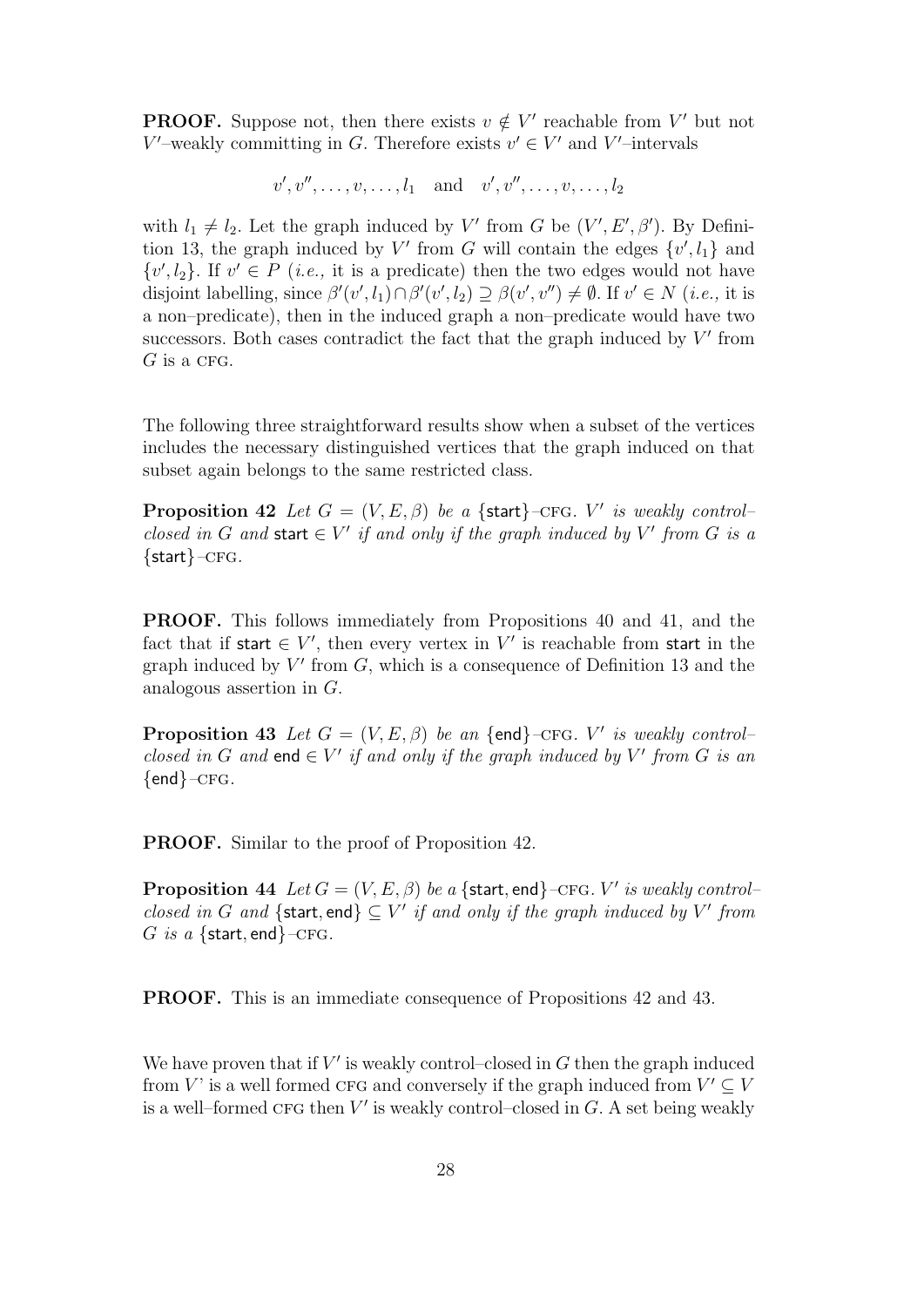control–closed in  $G$  is thus an equivalent to the graph induced by it from  $G$ being a well–formed CFG. In Section 7, we prove that weakly control–closed sets generalise the property that  $V'$  is closed under each of the weak forms of control dependence in the literature.

**Theorem 45** Let  $G = (V, E, \beta)$  be a CFG and  $V' \subseteq V$ . The following are equivalent.

- (1) The graph induced by  $V'$  from  $G$  is a CFG.
- $(2)$  V' is weakly control-closed in G.
- (3) The graph induced by  $V'$  from  $G$  is a weak projection of  $G$ .

**PROOF.** (1)  $\implies$  (2) by Proposition 41.

 $(2) \implies (1)$  by Proposition 40.

 $(1) \implies (3)$  by Proposition 20 and

 $(3) \implies (1)$  because, by definition, a weak projection is a CFG.

We have thus shown that for any subset  $V'$  of the vertices of a CFG,  $G, V'$  being weakly control–closed in  $G$  is both necessary and sufficient for the induced graph from  $V'$  not only to be well formed, but also to be a weak projection.

In the next section we define the corresponding relationships to Theorem 45 between strong control–closed sets and strong projections.

#### 5.4 Graphs induced by strongly control closed sets

In this section, we investigate graphs induced by strongly control–closed sets. The main result of this section is that graph induced by  $V'$  from  $G$  is a strong projection of  $G$  if and only if  $V'$  is strongly control-closed in  $G$ .

**Lemma 46** If  $V'$  is strongly control-closed in  $G$  then  $V'$  is weakly controlclosed in G.

PROOF. Result follows from the fact that a strongly committing vertex is weakly committing (Definition 36) and that a  $V'$ -avoiding vertex is vacuously  $V'$ -weakly committing.

An example of strong control–closure in terms of CFGs can be seen in Figure 8. The smallest strongly control–closed set containing {start,  $g, h$ } is {start,  $p_0, p_1, g, h$ }. Unlike in the weak case (see  $G_{6(b)}$  in Figure 6), vertex  $p_1$  is included, since k is avoiding and  $h$  is strongly committing.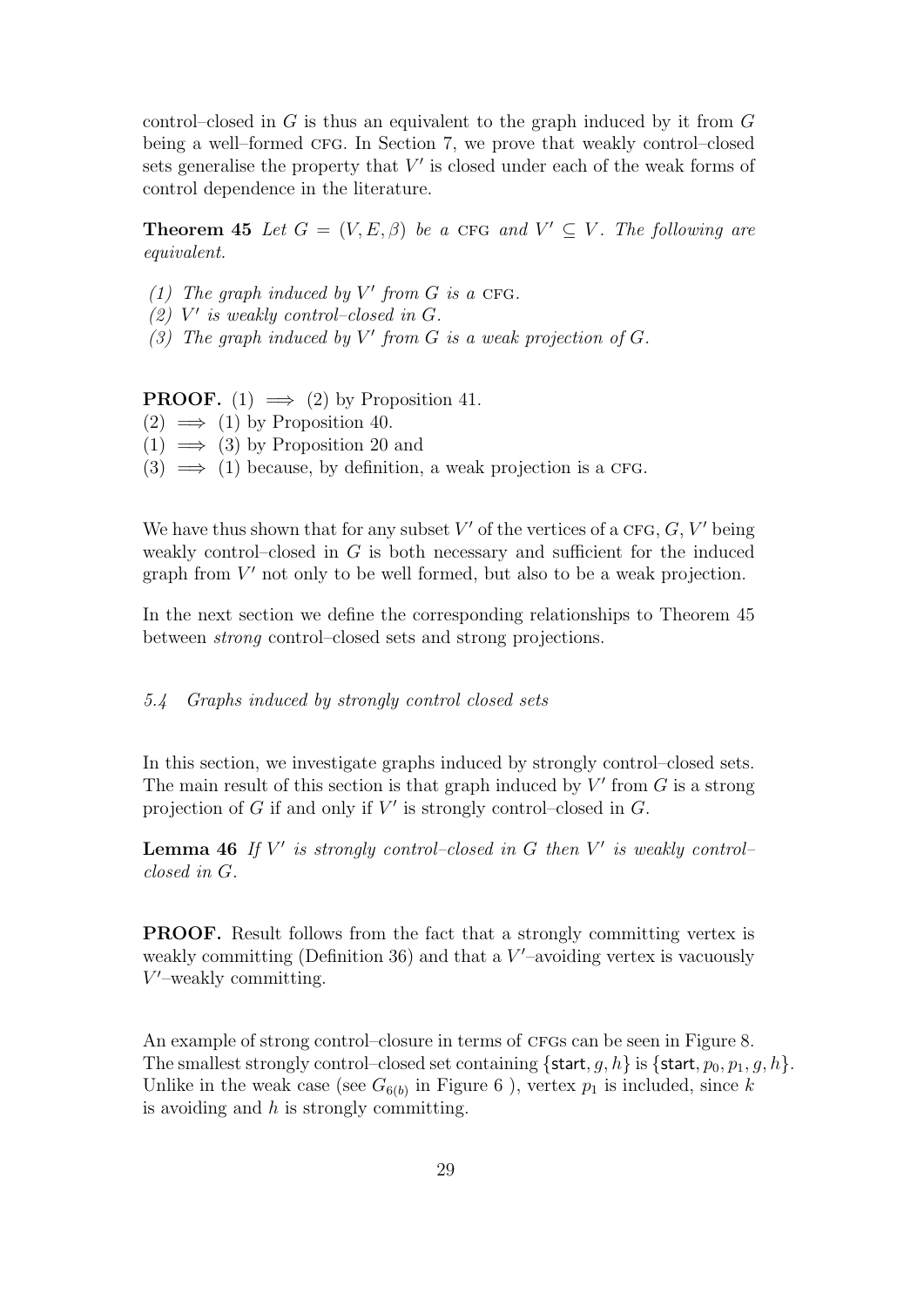**Proposition 47** Let  $G = (V, E, \beta)$  be a CFG and let  $V' \subseteq V$ . If the graph induced by  $V'$  from  $G$  is a strong projection of  $G$  and hence a CFG, then  $V'$  is strongly control–closed in G.

**PROOF.** By Proposition 41, V' is weakly control-closed in G. Suppose  $v \notin$  $V'$  is reachable from  $V'$  but v is not  $V'$ -avoiding and v is not  $V'$ -strongly committing. Since v is reachable from V' there is a path  $\rho = v_1 \dots v_{n-1} v_n$  $(v_n = v)$  from  $v_1 \in V'$  to v with  $v_2, \ldots, v_n \in V \backslash V'$ . Since v is not V'-avoiding in G, there is a V'-path v $\mu k$  from v to some vertex  $k \in V'$ . Since v is V'weakly committing in  $G$  but not  $V'$ -strongly committing in  $G$  there exists a  $V'$ -avoiding path  $vv_{n+1}v_{n+2}\ldots$  say.

Now,  $\rho v_{n+1}v_{n+2} \dots$  is a complete path and so by Proposition 24 there exists a maximal walk  $\omega = \omega_1 \omega_2 ...$  where  $\bar{\omega}_i = v_i$ . However,  $\omega \downarrow V' = \omega_1$  and the existence of the V'-interval  $\rho\mu k$  means that by Definition 13 there is an edge  $(v_1, k)$  in the graph induced by V' from G and if  $v_1$  is a predicate then  $\bar{\bar{\omega}}_1 \in$  $\beta(v_1, v_2) \subseteq \beta(v_1, k)$ . Hence  $\omega_1$  is a prefix of any walk  $\omega_1 l \dots$ , where  $\overline{l} = k$ , *i.e.*, it is not maximal which contradicts that the graph induced by  $V'$  from  $G$  is a strong projection of G.

**Proposition 48** Let  $G = (V, E, \beta)$  be a CFG and  $V' \subseteq V$ . If V' is strongly  $control-closed$  in G then the graph induced by  $V'$  from G is a strong projection of G.

**PROOF.** By Proposition 40 and Lemma 46, the graph induced by  $V'$  from  $G$  is a CFG and then, by Proposition 20, the graph induced by  $V'$  from  $G$  is a weak projection of G. Suppose it is not a strong projection. Then there exists a maximal walk  $\omega$  of G such that  $\omega V'$  is a proper prefix of a maximal walk of the graph induced by V' from G. This means that  $\omega V'$  is finite, so write

$$
\omega V' = \omega_1, \ldots, \omega_n.
$$

Since  $w_1 \ldots w_n$  is not maximal in the graph induced by V' from G, there exists a walk  $w_1 \dots w_n w'$  in the graph induced by V' from G. There must exist a predicate  $p \notin V'$  on a path between  $w_n$  and  $w'$  in G from which some paths reach  $w' \in V'$  and from which at least one path never re–enters  $V'$ , since if all paths in G re–enter  $V'$  from  $w_n$  then w cannot be maximal G. By definition, p is not strongly  $V'$  avoiding or not strongly committing and hence  $V'$  is not strongly control–closed in G.

**Theorem 49** Let  $G = (V, E, \beta)$  be a CFG and  $V' \subseteq V$ . The graph induced by  $V'$  from G is a strong projection of G if and only if  $V'$  is strongly control-closed in G.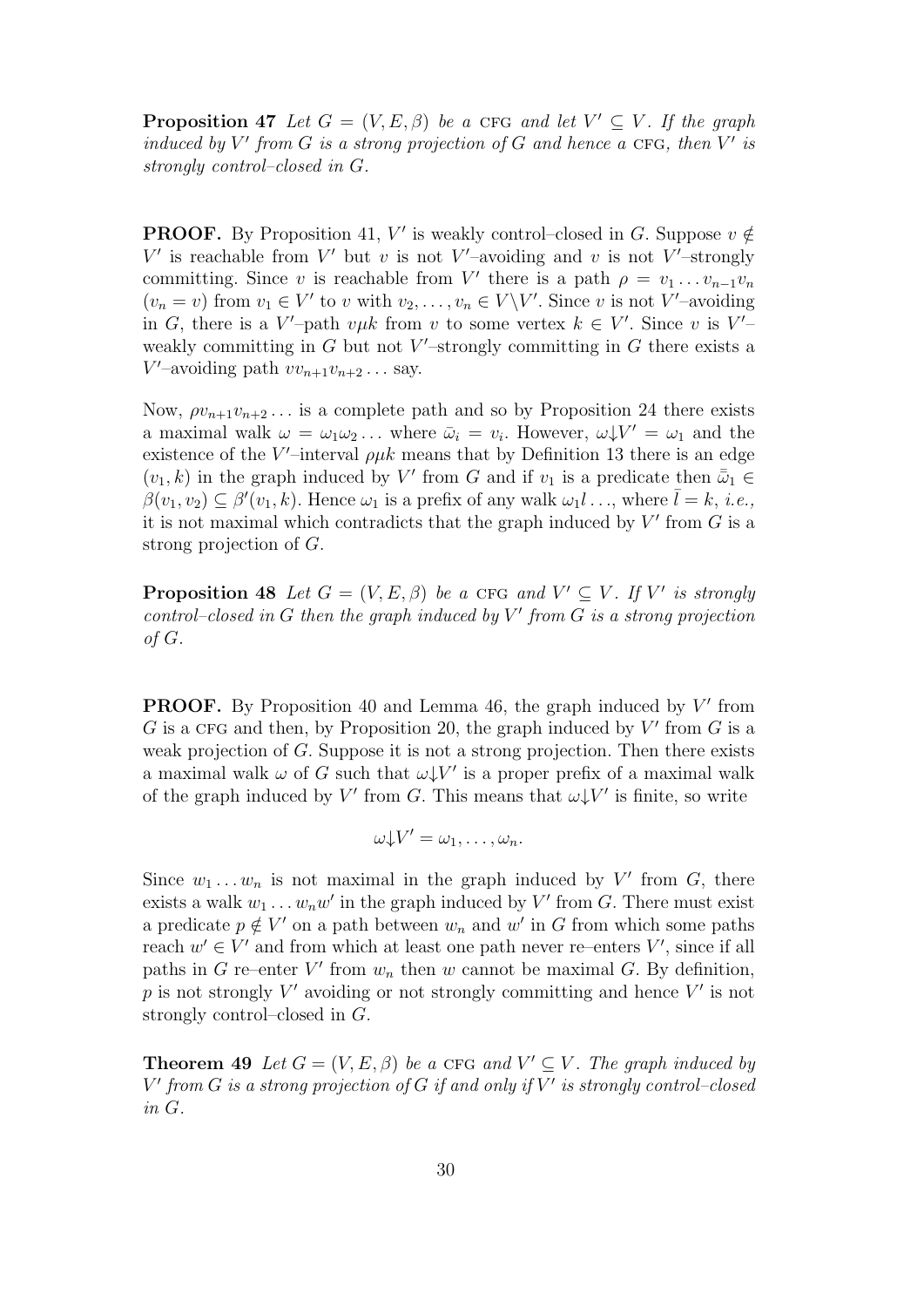# **PROOF.**  $(\Rightarrow)$  Proposition 47.  $(\Leftarrow)$  Proposition 48.

In Section 4, we defined weak and strong projections and in this section we have given necessary and sufficient conditions for a subset,  $V'$ , of vertices of a cfg to induce weak and strong projections respectively. The conditions are that  $V'$  is weakly control-closed in  $G$  and  $V'$  is strongly control-closed in  $G$ respectively. In this section we prove that for any subset of vertices  $V'$  of a cfg, there are unique minimal sets  $V''$  and  $V'''$  containing  $V'$  such that  $V''$ is weakly control-closed in  $G$  and  $V'''$  is strongly control-closed in  $G$ . This implies that for any subset of vertices  $V'$  of a CFG, there are unique minimal sets  $V''$  and  $V'''$  containing V' such that the graphs induced from G by  $V''$ and  $V'''$  are weak and strong projections of  $G$  respectively.

# 5.5 Existence and uniqueness of minimal weakly control–closed sets

Good slices are small slices. Given a CFG  $G = (V, E, \beta)$  and a slicing criterion  $V' \subseteq V$  we want to find the smallest subset  $V''$  of V containing V' such that the graph induced from G by  $V''$  is a weak projection of G. By Theorem 45,  $V''$ will be the smallest weakly control-closed set containing  $V'$ . In this subsection, we prove that such a set exists and is unique.

In order to do this we need the concept of a weakly deciding vertex. Informally, a vertex is weakly deciding over a set  $V'$  if it *decides* between any two vertices in  $V'$ . It is called weak because the choice does not guarantee reaching an element in  $V'$ . Having made the choice, however, there will be at least one path that reaches the vertex in  $V'$ . The choice guarantees that the *other* interesting vertex will definitely not be reached first.

Definition 50 (Weakly deciding vertices) Let  $G = (V, E)$  be a finite directed graph and let  $V' \subseteq V$ . A vertex  $v \in V$  is V'-weakly deciding in G if and only if there exist two finite proper  $V'-paths$  in  $G$  that both start at  $v$  and have no other common vertex. We write  $WD_G(V')$  for the set of all V'-weakly deciding vertices in G.

It is possible for a vertex to be neither  $V'$ -weakly committing in  $G$ , nor  $V'$ weakly deciding in G. To see this, consider vertex start of  $G_{6(a)}$  in Figure 6. It is not {start, h, g}–weakly committing in  $G_{6(a)}$  since h and g are both first reachable from start, nor {start, h, g}–weakly deciding in  $G_{6(a)}$  since all proper  $V'$ -paths from start contain  $p_0$  and are hence not disjoint.

There now follows a lemma which shows that  $V'$  is weakly control-closed if and only if all  $V'$ -weakly deciding vertices that are reachable from  $V'$  are in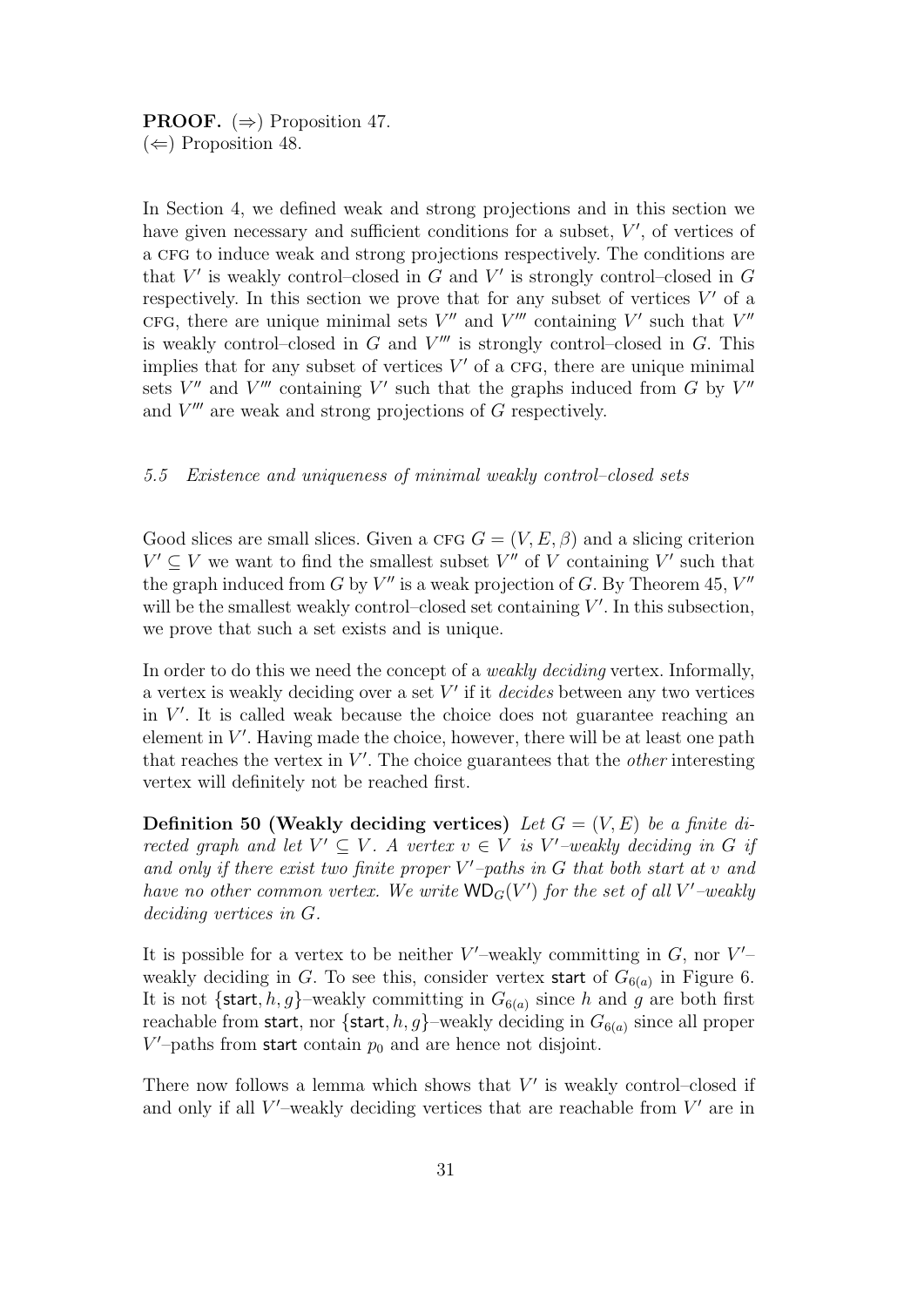$V'.$ 

Lemma 51 (Weak control–closure in terms of WD) Let  $G = (V, E)$  be a finite directed graph and let  $V' \subseteq V$ .  $V'$  is weakly control-closed in G if and only if all  $V'$ -weakly deciding vertices in G that are reachable from  $V'$  are in  $V'.$ 

**PROOF.** Suppose that V' is weakly control-closed in G and let  $v \in WD_G(V')\backslash V'$ . Since v is V'-weakly deciding in G there must exist V'-paths  $v...v'$  and  $v...v''$ which share no common vertex after their common initial vertex  $v$ . Therefore v is not V'-weakly committing and because V' is weakly control-closed in  $G$ ,  $v$  cannot be reachable from  $V'$ .

Conversely, let  $v \notin V'$  be reachable from V' but not V'-weakly committing, so there exist V'-paths  $v...v'$  and  $v...v''$  for  $v' \neq v''$ . If w is the last common vertex on these paths then w is reachable from  $V'$  and  $w...v'$  and  $w...v''$  share no common vertex after w and  $w \neq v'$ ,  $w \neq v''$ . Hence w is V'-weakly deciding in G and  $w \notin V'$ .

There now follow a useful result stating that WD is monotonic.

**Lemma 52 (WD is monotonic)** Let  $G = (V, E)$  be a finite directed graph and  $V_1 \subseteq V_2 \subseteq V$ , then

$$
\mathsf{WD}_G(V_1) \subseteq \mathsf{WD}_G(V_2).
$$

**PROOF.** Suppose there is a vertex  $v \in WD_G(V_1) \setminus WD_G(V_2)$ . Clearly there are proper  $[v, m_i]$   $V_1$ -paths  $\gamma_i$  in G, for vertices  $m_1, m_2 \in V_1 \subseteq V_2$ , which share only v as a common vertex. Let  $\delta_i$  be the prefix of  $\gamma_i$  ending at the first vertex in  $V_2$  for each *i*; since  $v \notin \mathsf{WD}_G(V_2)$ , each  $\delta_i$  is a proper path from *v* and the  $\delta_i$  also share only v as a common vertex. Thus  $v \in WD_G(V_2)$ , giving a contradiction.

We now prove an important property of  $WD_G$  which we refer to as *idempotence*. This means that:

$$
WD_G(V' \cup WD_G(V')) \subseteq V' \cup WD_G(V').
$$

This is equivalent to saying  $V' \cup \mathsf{WD}_G(V')$  is closed with respect to  $\mathsf{WD}_G$  *i.e.*, if we take the set of vertices that are weakly deciding on  $V' \cup WD_G(V')$  we will not get any new elements.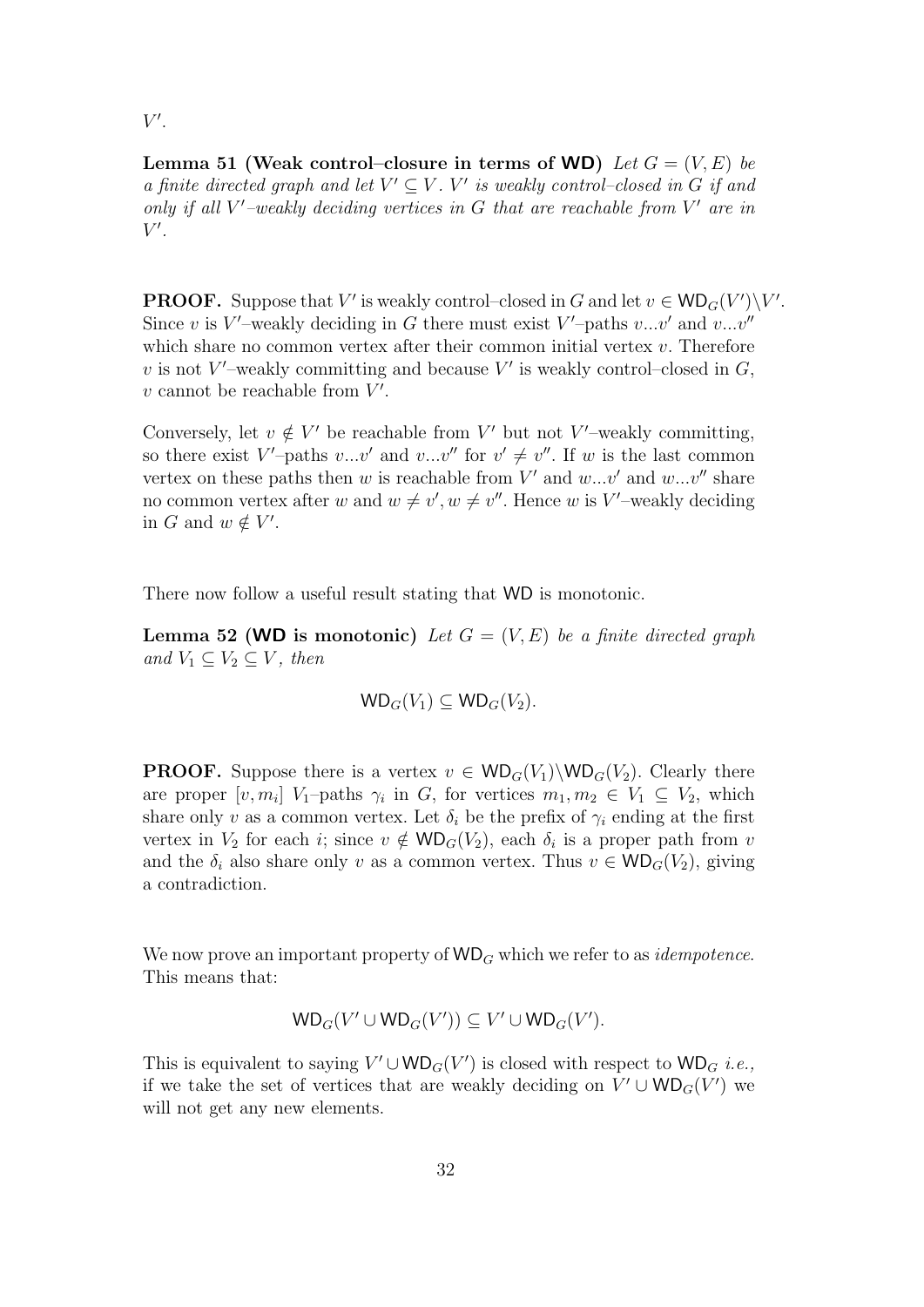

Fig. 11. Lemma 53: If  $l_1 \in V'$  and  $l_2 \in \mathsf{WD}_G(V') \backslash V'$  then there exist paths  $l_2 \gamma_1 m_1$ and  $l_2\gamma_2m_2$  where where  $\gamma_1$  and  $\gamma_2$  are disjoint from each other and disjoint from V'. The vertices  $m_1 \neq m_2$  are both in V'.

**Lemma 53 (WD** $_G$  is idempotent) Let G be a CFG with vertex set V and let  $V' \subseteq V$ . Then  $\mathsf{WD}_G(V' \cup \mathsf{WD}_G(V')) \subseteq V' \cup \mathsf{WD}_G(V')$ .

**PROOF.** Let  $v \in WD_G(V' \cup WD_G(V'))$ . Thus there are paths  $v\alpha_1 l_1$  and  $v\alpha_2 l_2$ with  $\alpha_1$  and  $\alpha_2$  disjoint from each other and from  $V' \cup \mathsf{WD}_G(V')$  and with each  $l_i \in V' \cup \text{WD}_G(V')$ . We will show that  $v \in \text{WD}_G(V')$ , thus proving the Lemma. We consider three cases:

- (1) If both  $l_1, l_2 \in V'$  then by definition  $v \in WD_G(V')$ , as required.
- (2) If  $l_1 \in V'$  and  $l_2 \in \mathsf{WD}_G(V') \backslash V'$  then there exist paths  $l_2\gamma_1m_1$  and  $l_2\gamma_2m_2$ where  $\gamma_1$  and  $\gamma_2$  are disjoint from each other and disjoint from V'. The vertices  $m_1 \neq m_2$  are both in V'. (see Figure 11). Either  $m_1 \neq l_1$  or  $m_2 \neq l_1$ . Assume without loss of generality, that  $m_1 \neq l_1$ . If  $\gamma_1$  is disjoint from  $\alpha_1$  then  $v \in \text{WD}_G(V')$ , as  $\alpha_1 l_1$  and  $\alpha_2 l_2 \gamma_1 m_1$  are clearly disjoint.

Suppose that  $\gamma_1$  and  $\alpha_1$  are not disjoint. Then there exists a vertex q which is the last point along  $\gamma_1$  at which  $\gamma_1$  and  $\alpha_1$  meet. So we can write  $\gamma_1 = \pi_1 q \pi_2$  with  $\pi_2$  disjoint from  $\alpha_1$ . Similarly, we can write  $\alpha_1 = \rho_1 q \rho_2$ where  $\rho_2$  is chosen so that it has no occurrence of q in it. Then  $\pi_2$  and  $\rho_2$  are disjoint, and  $l_1, m_1 \in V'$  and hence by definition  $q \in WD_G(V')$ . As q lies on  $\gamma_1$ ,  $q \notin V' \cup \mathsf{WD}_G(V')$  giving a contradiction. So  $\gamma_1$  is disjoint from  $\alpha_1$ , and so  $v \in WD_G(V')$  as required.

(3) If both  $l_1, l_2 \in \mathsf{WD}_G(V') \backslash V'$ . Then there exist paths  $l_1\gamma_{11}m_{11}$  and  $l_1\gamma_{12}m_{12}$ where  $\gamma_1$ 1 and  $\gamma_1$ 2 are disjoint from each other and from V' and  $m_{11} \neq$  $m_{12}$  are both in V'. Similarly there exist paths  $l_2 \gamma_{21} m_{21}$  and  $l_2 \gamma_{22} m_{22}$ where  $\gamma_2$ 1 and  $\gamma_2$ 2 are disjoint from each other and from V' and  $m_{21} \neq$  $m_{22}$  are both in  $V'$  (see Figure 12).

We prove first that  $\alpha_2$  and  $\gamma_{11}$  are disjoint. Suppose not and let w be the last element of  $\alpha_2$  which shares an element with  $\gamma_{11}$ . Therefore w weakly decides between  $m_{11}$  and  $l_2$  and hence by Case (2),  $w \in WD_G(V')$ . This contradicts our original assumption that  $\alpha_2$  is disjoint from  $V' \cup \mathsf{WD}_G(V')$ . Therefore  $\alpha_2$  and  $\gamma_{11}$  are disjoint which means that v weakly decides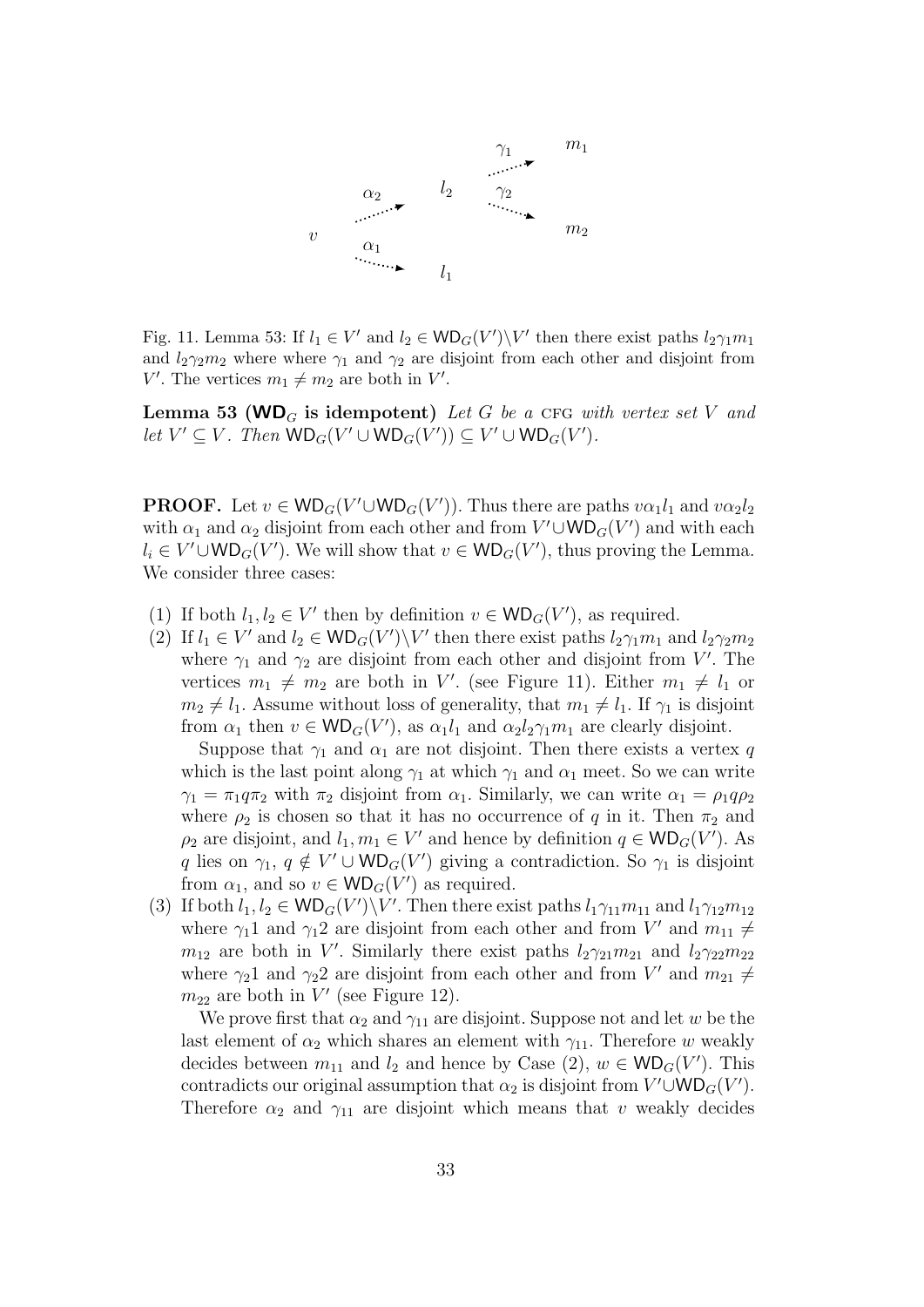between  $m_{11}$  and  $l_2$  and hence, again by Case (2),  $v \in WD_G(V')$  as required.



Fig. 12. Proof of Lemma 53.

**Theorem 54** Let  $G = (V, E)$  be a finite directed graph and let  $V' \subseteq V$ . There exists a unique minimal weakly control-closed subset of  $V$  that contains  $V'$ .

**PROOF.** Let W be the set of elements of  $WD_G(V')$  that are reachable from  $V'$ . Then  $V' \cup W$  is the unique minimal weakly control–closed subset of V that contains V'. Let v be reachable from  $V' \cup W$  and  $v \in WD_G(V' \cup W)$ . Then by monotonicity  $v \in WD_G(V' \cup WD_G(V'))$  and then by idempotence (Lemma 53)  $v \in V' \cup \text{WD}_G(V')$ . Now, v is reachable from V' since all elements of W are reachable from V'. Thus  $v \in V' \cup W$  and so  $V' \cup W$  is weakly control-closed by Lemma 51.

Let  $K \subset V$  be such that W is not a subset of K. So by definition of W, there exists an element  $z \in WD_G(V')$  reachable from V' but not in  $V' \cup K$ . By monotonicity, (Lemma 52),  $z \in \text{WD}_G(V' \cup K)$ . So by Lemma 51,  $V' \cup K$  is not weakly control-closed in  $G$ , and so  $V' \cup W$  is the unique minimal weakly control-closed subset of  $V$  that contains  $V'$ .

#### 5.6 Existence and uniqueness of minimal strongly control–closed sets

We now consider the analogous problem of proving the existence of the minimal strongly control–closed superset of a given set. We prove this to be well– defined in Lemma 57. In order to do this, we first need to define the function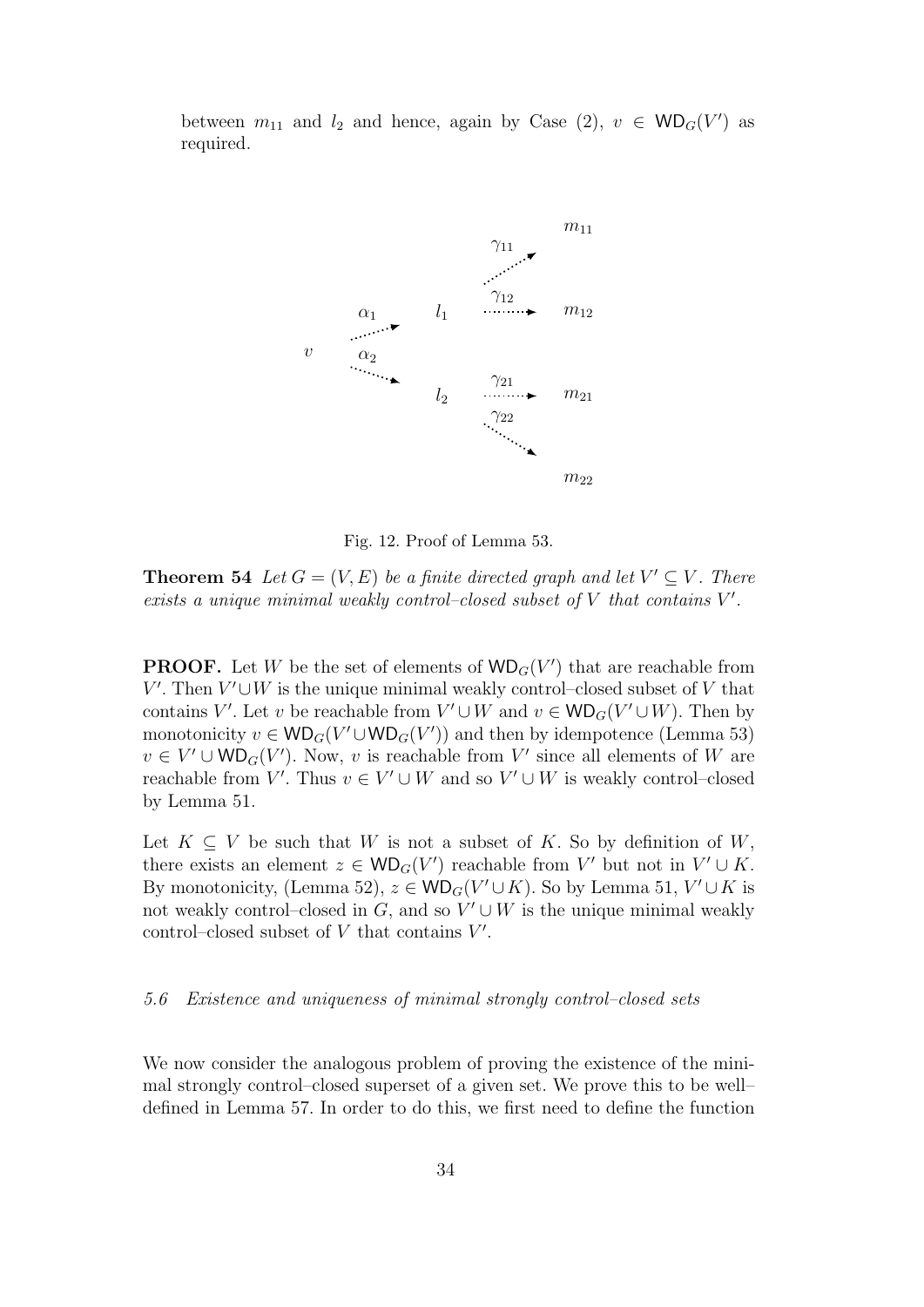Γ which gives the set of vertices lying on complete paths not passing through  $V'.$ 

**Definition 55** (Γ) Let  $G = (V, E)$  be a finite directed graph and let  $V' \subseteq V$ . We define  $\Gamma(G, V')$  to be the set of all  $x \in V$  that lie on a complete path in G which does not pass through  $V'$ .

We now define  $\Theta(G, V', u)$ , the set of first-reachable elements in V' from u.

**Definition 56** (Θ) Let  $G = (V, E)$  be a finite directed graph and let  $V' \subseteq V$ . Let H be the CFG obtained from G by deleting all edges  $(v', v)$  with  $v' \in V'$ . For any  $u \in V$ , we define  $\Theta(G, V', u)$  to be the set of vertices in V' that are reachable in H from u.

**Lemma 57** Let  $G = (V, E)$  be a finite directed graph and let  $V' \subseteq V$ . If V' is not strongly control–closed then there is an edge  $(p, r)$  in G with:

(1)  $p \in V \backslash V'$ .  $(2)$  p is reachable in G from V'. (3)  $|\Theta(G, V', r)| = 1.$ (4)  $r \notin \Gamma(G, V')$ . (5) Either  $|\Theta(G, V', p)| \geq 2$  or  $p \in \Gamma(G, V')$ .

Furthermore, for any edge  $(p, r)$  in G satisfying these conditions, the vertex p lies in every strongly control-closed subset of  $V$  containing  $V'$ . From this, we show it follows that there is a unique minimal strongly control–closed superset of  $V'$ .

**PROOF.** Since V' is not strongly control–closed, there is a vertex  $p \in V \backslash V'$ that is reachable in G from  $V'$  that is neither  $V'$ -strongly committing nor  $V'$ avoiding in G. Hence there is a path  $p_0 = p, p_1 = r, \ldots, p_m \in V'$  in G. Choose p so that m is minimal. Thus r is  $V'$ -strongly committing and the conditions involving the functions  $\Theta$  and  $\Gamma$  follow from this. Now assume that there is an edge  $(p, r)$  in G that satisfies the conditions given, but that there is a strongly control–closed set  $W \supseteq V'$  not containing p. Since  $|\Theta(G, V', r)| = 1$ , there is a path  $p_0 = p, p_1 = r, \ldots, p_m \in \Theta(G, V', r)$  in G, for some  $m \geq 1$ . From the condition on p, either of two possibilities may occur.

- $|\Theta(G, V', p)| \ge 2$  and so there is also a path  $q_0 = p, q_1, \ldots, q_n \in V' \setminus \{p_m\}$  in G for some  $n \geq 1$ . Since  $\Theta(G, V', p_i) = \{p_m\}$  for each  $i \geq 1$ , no  $p_i = q_j$  unless  $i = j = 0$ . Since  $\{p_m, q_n\} \subseteq V' \subseteq W$ , but  $p = p_0 = q_0 \notin W$ , there exist minimal  $k, l \geq 1$  such that  $p_k \in W$  and  $q_l \in W$ , and so  $p \in WD_G(W)$ , and so by Lemma 51, W is not weakly control–closed, and hence not strongly control–closed, giving a contradiction.
- $p \in \Gamma(G, V')$  and so there is a complete path  $q_0 = p, q_1, \ldots$  in G such that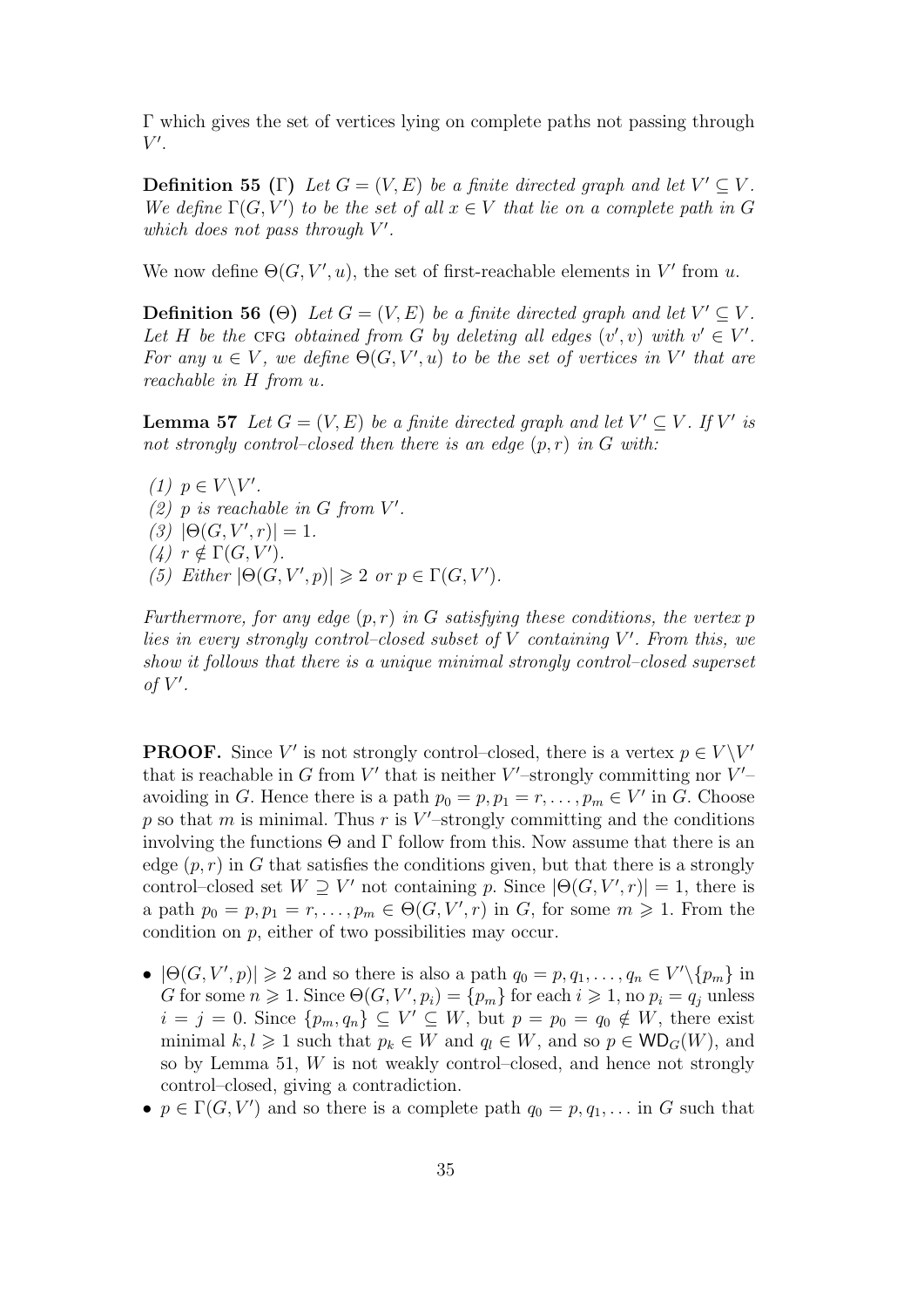every  $q_j \notin V'$ , and since  $r = p_1 \notin \Gamma(G, V')$ , no  $p_i = q_j$  unless  $i = j = 0$ . Let  $k \geq 1$  be minimal such that  $p_k \in W$ . If every  $q_i \notin W$ , then p is not W–strongly committing, giving a contradiction, and if  $q_k \in W$  for minimal  $l \geq 1$ , then there is a  $[p, p_k]$  W-path and a  $[p, q_l]$  W-path in G, and so W is not weakly control–closed, and hence not strongly control–closed, giving a contradiction.

Thus we have shown if an edge  $(p, r)$  in V satisfies conditions (1)–(5), then p lies in every strongly control-closed superset of  $V'$ .

**Theorem 58** Let  $G = (V, E)$  be a finite directed graph and let  $V' \subseteq V$ . There exists a unique minimal strongly control-closed superset of  $V'$  in  $G$ .

PROOF. We now prove the uniqueness of minimal strongly control–closed supersets of V' by induction on  $|V| - |V'|$ . We may assume that V' is not strongly control–closed, hence there is an edge  $(p, r)$  in V that satisfies conditions  $(1)$ –(5) of Lemma 57, and such that p lies in every strongly control–closed superset of V'. If  $V' \cup \{p\}$  is strongly control–closed, then the uniqueness result follows immediately. Otherwise, by the inductive hypothesis, there is a unique minimal strongly control–closed superset of  $V' \cup \{p\}$ , and since every strongly control–closed superset of  $V'$  must contain  $p$ , the result follows.

In this section we have proved that for any subset of vertices  $V'$  of a CFG, there are unique minimal weak and strongly control closed sets containing  $V'$  and hence unique minimal weak and strong projections containing  $V'$ . In Section 6, we give low polynomial algorithms for computing these sets.

# 6 Algorithms for computing minimal weakly and strongly control– closed sets

Given a CFG  $G = (V, E, \beta)$  and a subset  $V' \subseteq V$ , we wish to compute the minimal superset of  $V'$  which is weakly control-closed and the minimal superset of  $V'$  which is strongly control-closed. In this section we define algorithms for computing each of these. (We showed that these sets exist in the previous section.) Since weakly and strongly control–closure is a necessary and sufficient condition for the induced graph to be a weak/strong projection, in effect, we have algorithms for producing minimal weak/strong projections (slices).

Our algorithms have worst-case time complexity  $O(|V|^3)$  and  $O(|V|^4)$  respectively. This is an improvement over worst–case time complexity of the algorithms for computing the new control dependences of Ranganath et al. which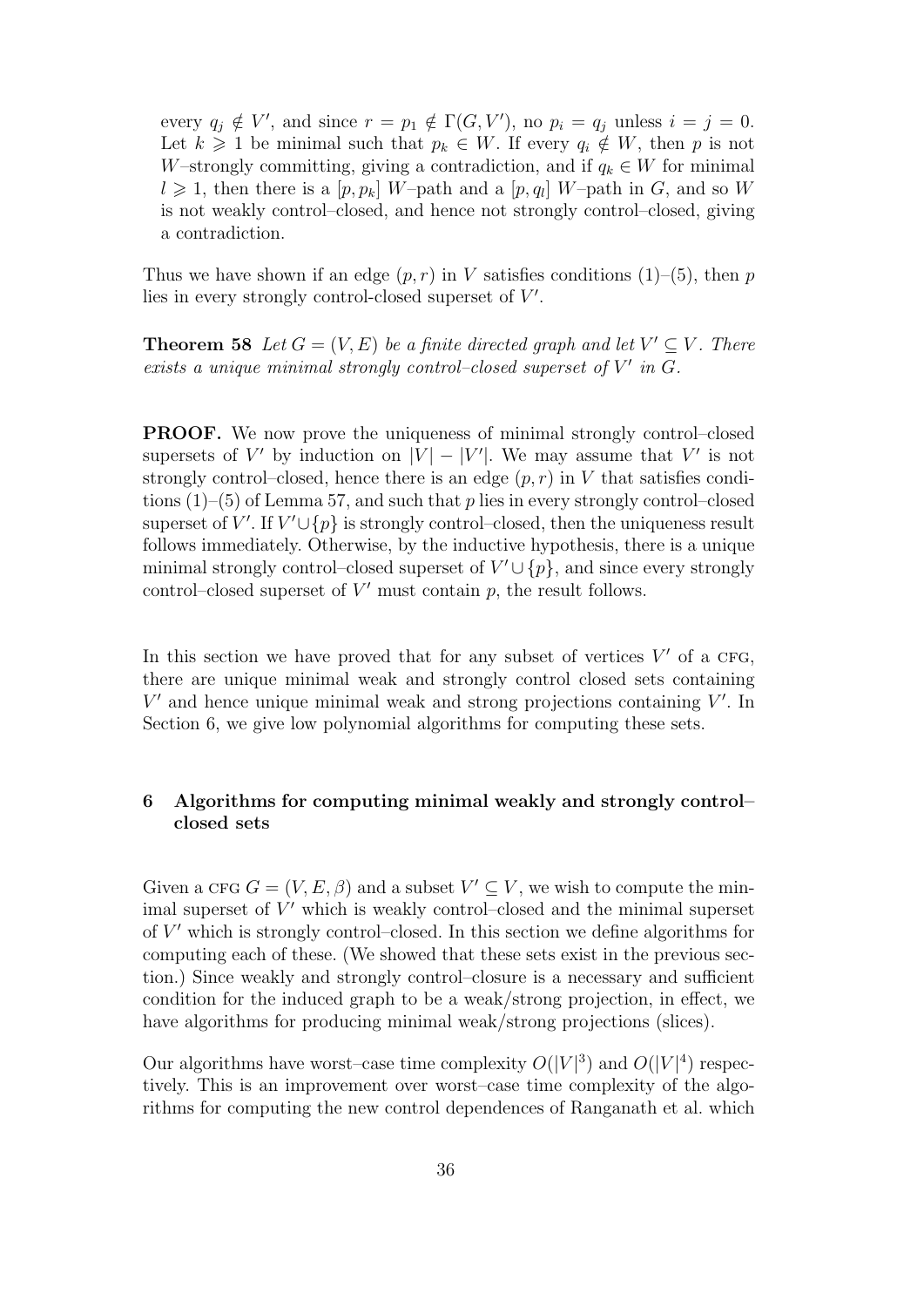they give as  $O(|V|^3 \times \lg(|V|) \times \sum T_n) = O(|V|^4 \times \lg(|V|))$ . (Since they define  $T_n$  to be the number of successors of vertex, n so  $O(\sum T_n) = O|V|$ ). The authors believe that more efficient algorithms exist. This will be the subject of future work.

**Definition 59** Let  $G = (V, E)$  be a graph. We define  $|G| = |V| + |E|$ .

The computation of  $\Theta(G, V', u)$  (Definition 56) has time complexity  $O(|G|)$ , since removing the appropriate edges from  $G$  to obtain  $H$  takes linear time, and the subsequent reachability problem can be computed by depth-first search and thus has time complexity  $O(|V| + |E|)$ .

For CFGs, since the maximum out–degree for each vertex is two, we have  $O(|G|) = O(|V|)$ . The computation of  $\Theta(G, V', u)$ , thus has time complexity  $O(|V|)$ .

6.1 An algorithm to compute the minimal weakly control–closed superset of  $V'$  in  $G$ 

Let  $G = (V, E, \beta)$  be a CFG and let  $V' \subseteq V$ . We require an algorithm for computing the minimal weakly control-closed superset of  $V'$  in  $G$ . Before we give our algorithm, we state and prove the following result:

**Lemma 60** Let  $G = (V, E)$  be a finite directed graph and let  $V' \subseteq V$ . Suppose that V' is not weakly control-closed in G. Then there is an edge  $(p,r)$  in G such that

(1)  $|\Theta(G, V', r)| = 1$  and  $(2)$   $|\Theta(G, V', p)| \geq 2$  and (3)  $p$  is reachable in G from  $V'$ .

Furthermore, for any edge  $(p, r)$  satisfying  $(1), (2)$  and  $(3)$ , the vertex p lies in every weakly control-closed subset of  $V$  containing  $V'$ .

**PROOF.** Since V' is not weakly control-closed, there is a vertex  $p \in V \backslash V'$ that is reachable in  $G$  from  $V'$  and is not  $V'$ -weakly committing. Hence there is a path  $p_0 = p, p_1 = r, \ldots, p_m \in V'$  in G. Choose p so that m is minimal. Thus r is V'-weakly committing and  $|\Theta(G, V', r)| = 1$  and  $|\Theta(G, V', p)| \ge 2$  follow from this. Now assume that an edge  $(p, r)$  is in G and satisfies the conditions given, but there is a weakly control–closed set  $W \supseteq V'$  not containing p. Since  $|\Theta(G, V', r)| = 1$ , there is a path  $p_0 = p, p_1 = r, \ldots, p_m \in \Theta(G, V', r)$  in G, for some  $m \geq 1$ . In addition,  $|\Theta(G, V', p)| \geq 2$  and so there is also a path  $q_0 = p, q_1, \ldots, q_n \in V' \setminus \{p_m\}$  in G for some  $n \geqslant 1$ . Since  $\Theta(G, V', p_i) = \{p_m\}$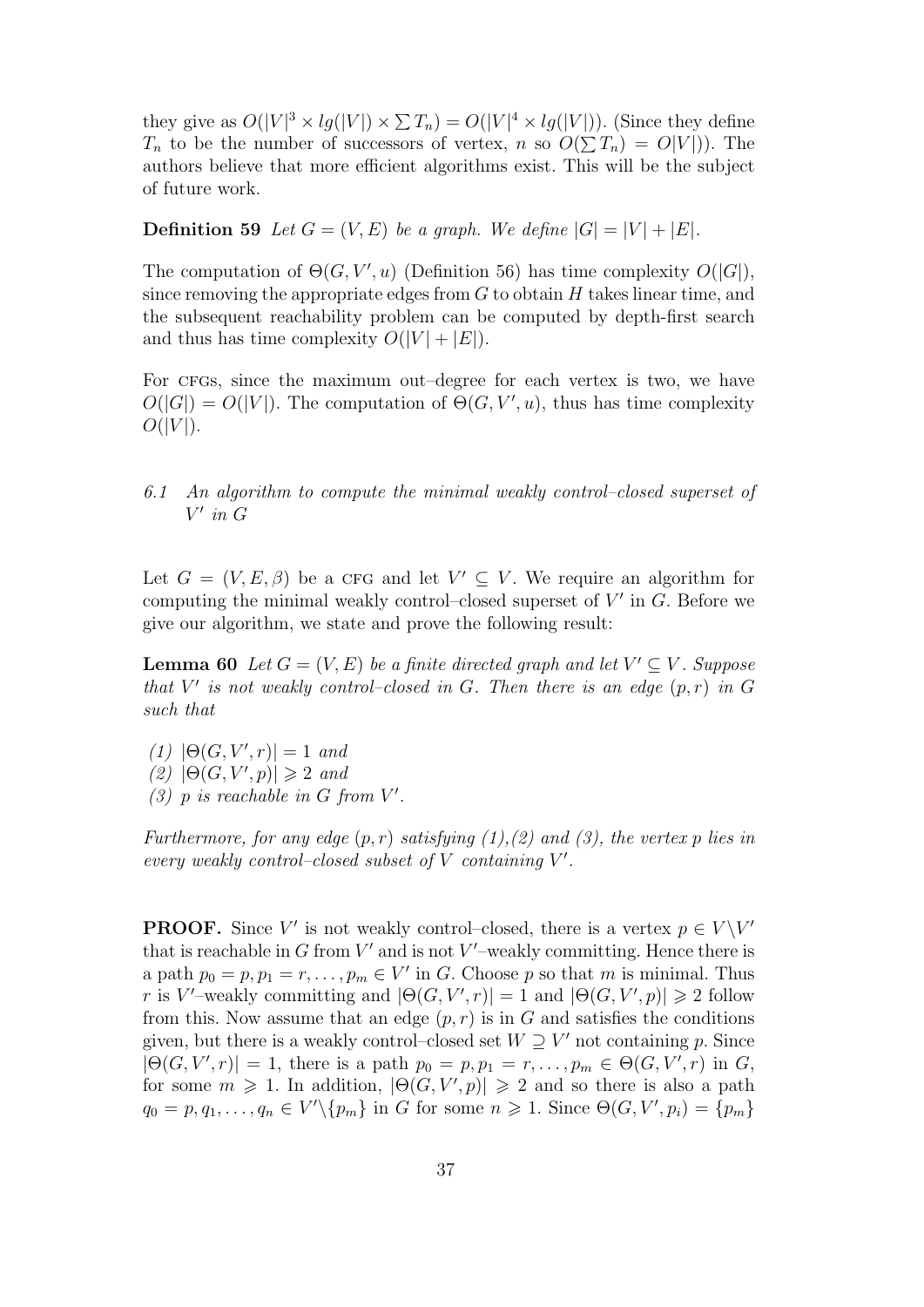for each  $i \geq 1$ , no  $p_i = q_j$  unless  $i = j = 0$ . Thus  $p \in WD_G(V') \subseteq WD_G(W)$ by Lemma 52, and so W is not weakly control–closed, by Lemma 51, giving a contradiction.

Thus we have shown if an edge  $(p, r)$  in V satisfies  $(1), (2)$  and  $(3)$  above, then  $p$  lies in every weakly control-closed superset of  $V'$ .

Our algorithm is indicated by Lemma 60, which gives a condition stated in terms of the function  $\Theta$  on vertices that must be added to the set  $V'$  in order to obtain a weakly control–closed set. We now give an algorithm for computing the minimal weakly control-closed superset of  $V'$  in  $G$  which we prove has time–complexity  $O(|V|^3)$ . Let  $G = (V, E, \beta)$  be a CFG and let  $V' \subseteq V$ . To compute the minimal weakly control-closed superset of  $V'$  in  $G$  proceed as follows:

Algorithm 61 (1) Assign  $X = V'$ .

- (2) Choose any edge  $(p, v)$  in G with p reachable from V' and such that  $|\Theta(G, X, v)| = 1$  and  $|\Theta(G, X, p)| \ge 2$  hold, and assign  $X = X \cup \{p\}$ . If no such edge (p, v) exists then STOP.
- (3) GOTO 2.

**Theorem 62** Algorithm 61 has time complexity  $O(|V|^3)$ , and the value of the set X when STOP is reached is the minimal weakly control–closed superset of  $V'$  in  $G$ .

**PROOF.** Step  $(2)$  cannot execute twice with the same value of p and is therefore executed at most  $|V|$  times. For each execution of (2), not more than  $|G| = |V|$  edges are tested, and for each testing, the time taken to compute  $\Theta$ and is of  $O(|V|)$ , proving the total  $O(|V|^3)$  time complexity. By Lemma 60,  $X$  is the unique smallest weakly control-closed set in  $G$  containing  $V'$  when STOP is reached.

Later in the paper we will prove that weak control–closure subsumes all the previous definitions of weak control dependence in the literature. In other words, the problem of computing the set of vertices that transitively control a set of vertices (whichever definition in the literature we use) can be reduced to computing weakly control–closed sets. Furthermore weak control–closure is more general, in the sense that it is defined for graphs for which previous definitions of control dependence are not defined.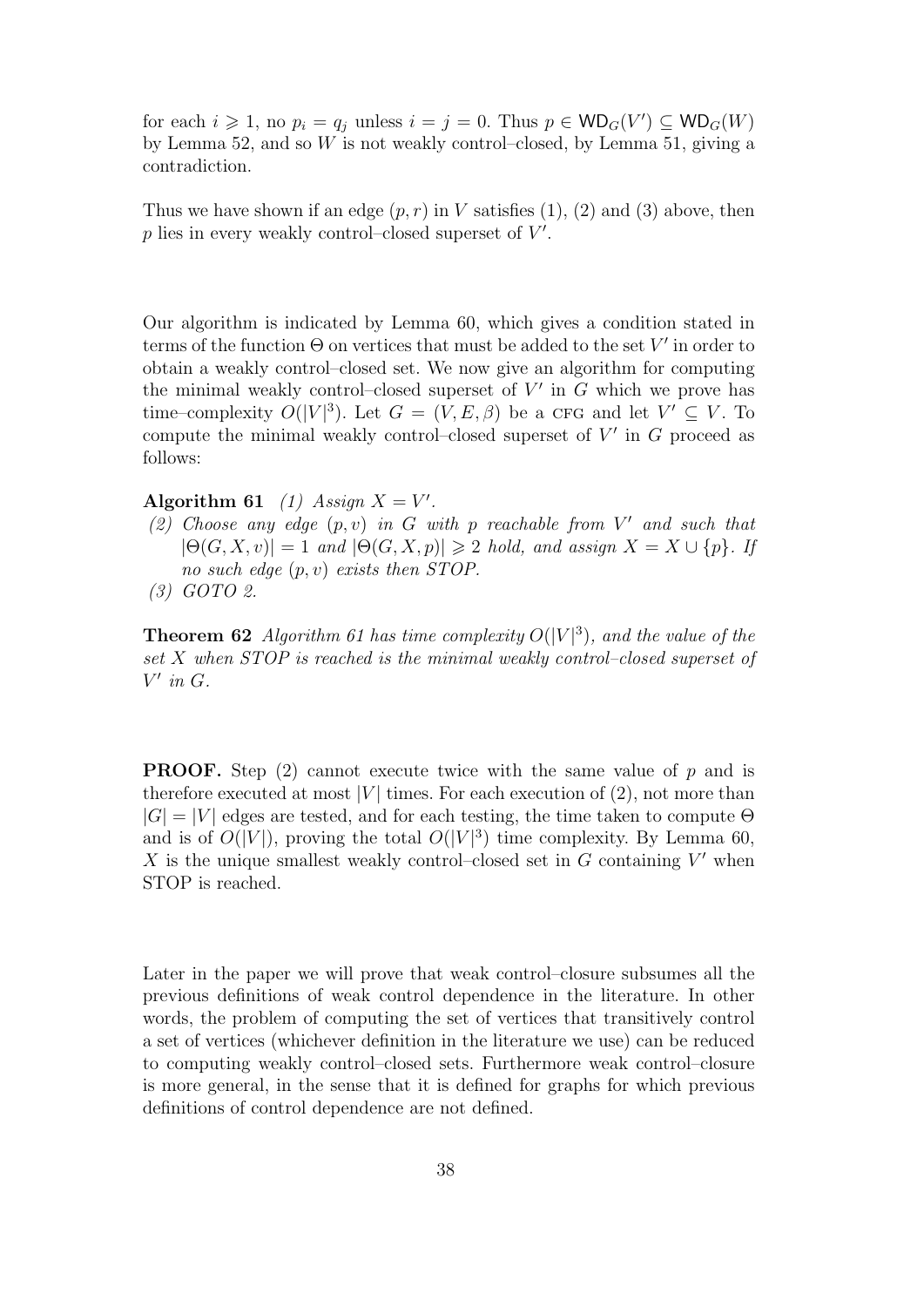6.2 An algorithm to compute the minimal strongly control–closed superset of  $V'$  in  $G$ 

We now consider the analogous problem of computing the minimal strongly control–closed superset of a given set. First we need an algorithm for computing  $\Gamma(G, V')$  (Definition 55): the set of all  $x \in V$  that lie on a complete path in  $G$  which does not pass through  $V'$ .

# Algorithm 63 (Algorithm for computing  $\Gamma(G, V')$ )

- (1) Assign  $X = V'$ .
- (2) Choose any edge  $(y, x)$  in G with  $x \in X$ ,  $y \notin X$ . If no such edge exists, then STOP.
- (3) Delete the edge  $(y, x)$  from G.
- (4) If there is another edge  $(y, z)$  with  $z \neq x$ , then convert y to a non-predicate and GOTO (2)
- (5) If y is a non-predicate then assign  $X = X \cup \{y\}$ .
- (6) GOTO (2).

**Theorem 64** In Algorithm 63, the final value of  $V \ X$  is precisely  $\Gamma(G, V')$ , and the algorithm has time complexity  $O(|G|^2) = O(|V|^2)$ .

**PROOF.** Each execution of  $(3)$  except the last deletes an edge from  $G$ , hence the number of iterations is bounded by  $O(|G|)$ . Also finding an edge with property (2) is  $O(|G|)$ . Steps (3)-(6) are all constant, proving the total time complexity bound  $O(|G|^2) = O(|V|^2)$ . For any execution of (2) and for the current value of X just before this execution, the edges deleted from G and the vertices added to  $X$  are not used in any complete path using only the vertices in  $V \backslash X$ . Thus the set of all such complete paths does not change throughout the whole execution, even as  $X$  changes. Since at the end of the execution there are no edges from  $V \backslash X$  to X, the set  $\Gamma(G, V')$  of vertices occurring on these paths is  $V \backslash X$ , proving the Theorem.

Let  $G = (V, E)$  be a finite directed graph and let  $V' \subseteq V$ . To compute the minimal strongly control-closed superset of  $V'$ , now proceed as follows:

Algorithm 65 (1) Assign  $X = V'$ .

- (2) Find an edge  $(p, r)$  in G such that p is reachable in G from X and satisfying:
	- (a)  $|\Theta(G, X, r)| = 1$  and
	- (b)  $r \notin \Gamma(G, X)$  and
	- (c)  $|\Theta(G, X, p)| \geq 2$  or  $p \in \Gamma(G, X)$ .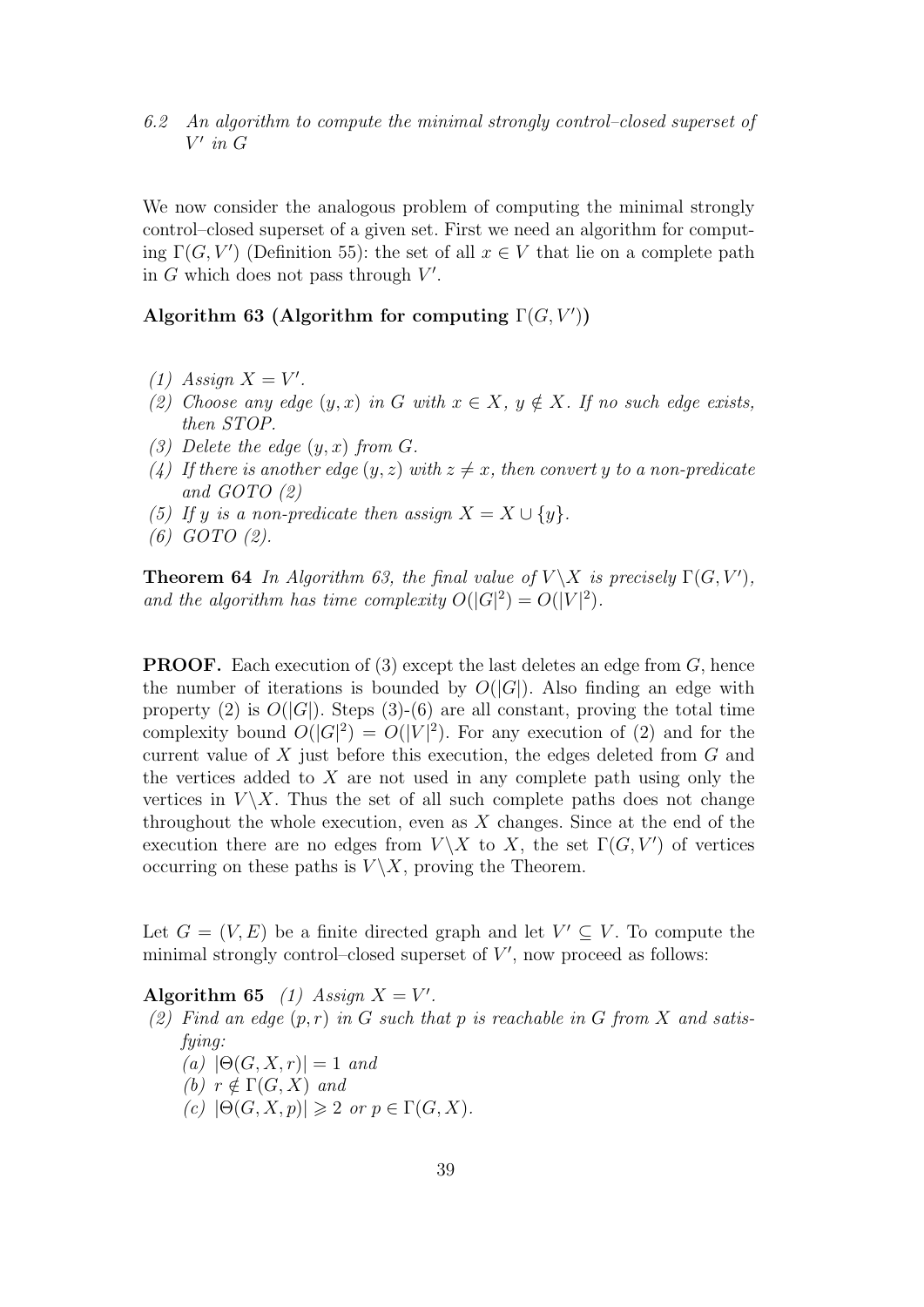If no such edge exists, then STOP, else assign  $X = X \cup \{p\}$ . (3) GOTO (2).

Theorem 66 Algorithm 65 computes unique minimal strongly control–closed superset of V' and has worst-case time complexity  $O(|V|^4)$ .

PROOF. The proof that Theorem Algorithm 65 computes unique minimal strongly control-closed superset of  $V'$  is analogous to the proof of the corresponding weak case in Theorem 62 with Lemma 57 used in place of Lemma 60.

The proof Algorithm 65 has worst-case time complexity  $O(|V|^4)$  is as follows: The main loop of Algorithm 65 is executed  $O(|G|) = O(|V|)$  times. Computing Step (a) *i.e.*, computing  $\Theta(G, X, r)$  is also  $O(|V|)$ . In computing Step (b) we first compute  $\Gamma(G, X)$ . This is  $O(|V|^2)$  by Theorem 64. Each time  $\Gamma(G, X)$ is recomputed we need to find an  $r \notin \Gamma(G, X)$  satisfying (3). This search for r adds one to the order of magnitude for step (2) giving  $O(|V|^3)$ . Step (2) dominates the other steps in time complexity giving a total worst-case time complexity of  $O(|V|^4)$  since step (2) is executed  $O(|V|)$  times.

# 7 The weak forms of control dependence

#### 7.1 Summary

In the literature, there are three distinct forms of control dependence which we call weak because, as we show in this section, vertex sets closed under them induce weak projections. They are:

- $\frac{\text{W-controls}}{2}$ : the control dependence of Weiser [33],
- $\frac{\text{F-controls}}{\text{F-controls}}$ : the control dependence of Ferrante et al. [16], and
- $\overline{\text{WOD}}$ : Amtoft's weak order dependence [3].

There is also Podgurski and Clarke's' strong control dependence [26], but this is merely a paraphrasing of Weiser's.

The main results of this section give the relationship between sets closed under the weak forms of control dependence mentioned above and weakly control– closed sets. These can be summarised as follows:

**Lemma 80** Let  $G = (V, E)$  be an {end}-graph. V' is closed under  $\xrightarrow{F\text{-controls}}$ if and only if  $V'$  is closed under  $\frac{\text{W-controls}}{\text{W-}$ .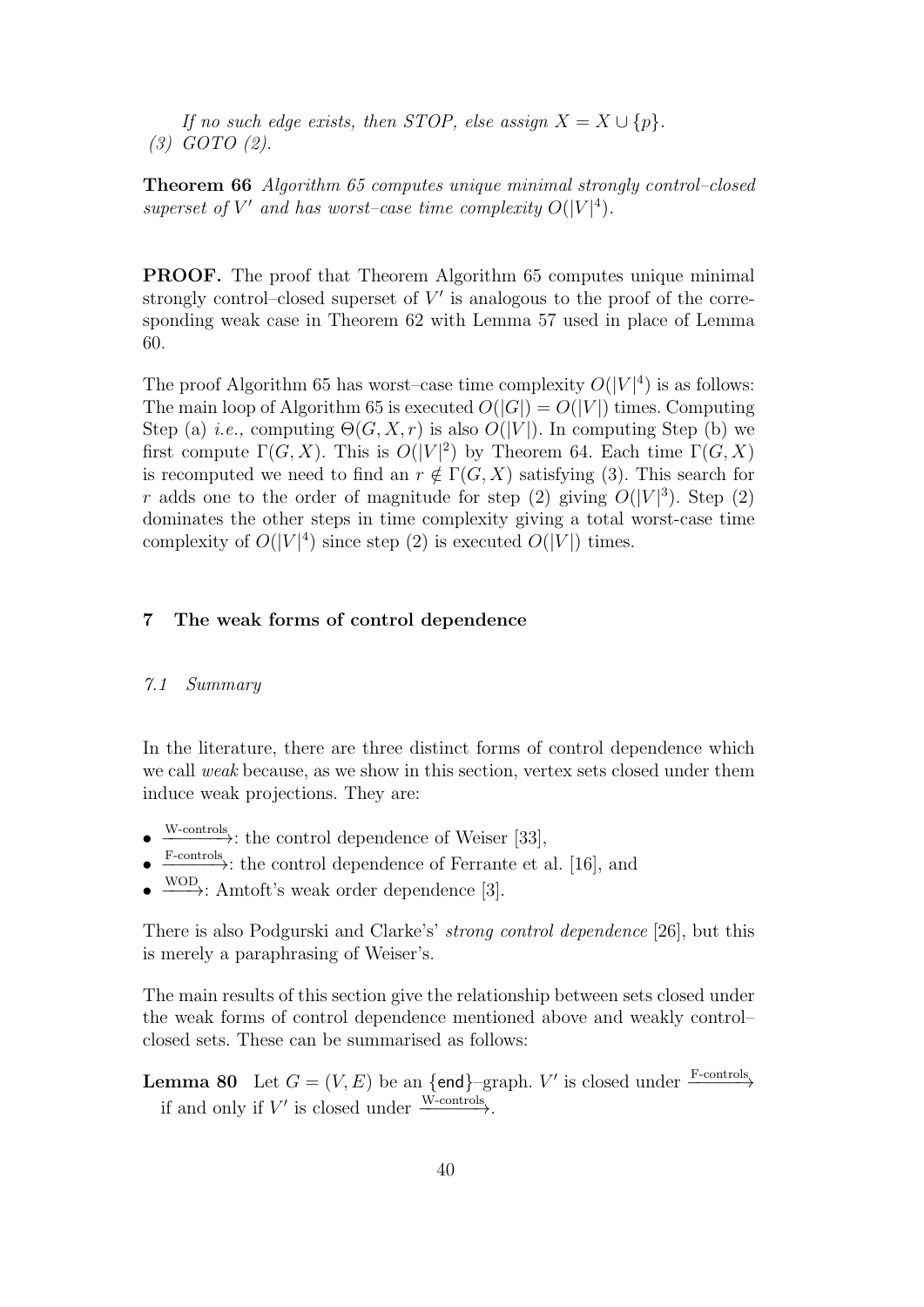- **Lemma 81** Let  $G = (V, E)$  be a {start, end}-graph with {start, end}  $\subseteq V' \subseteq$ V. If V' is weakly control-closed in G then V' is closed under  $\frac{\text{W-controls}}{\text{W-}}$ .
- **Lemma 83** Let  $G = (V, E)$  be an {end}-graph with  $V' \subseteq V$ . If V' is closed under  $\xrightarrow{\text{W-controls}}$  then V' is weakly control-closed in G.
- **Lemma 84** Let  $G = (V, E)$  be a finite directed graph with  $V' \subseteq V$ . If V' is closed under  $\frac{\text{WOD}}{\text{WOD}}$  then V' is weakly control–closed in G.

**Lemma 85** Let  $G = (V, E)$  be a {start}-graph with start  $\in V' \subseteq V$ . If V' is weakly control–closed in G then  $V'$  is closed under  $\frac{\text{WOD}}{\text{WOD}}$ .

From these, we can prove our main result which shows that, indeed, all weak forms of control dependence in the literature induce weak projections. These forms of control dependence have thus been semantically characterised for the first time. The characterisation is as follows:

# Theorem 67 (Main theorem for weak control dependence)

- (1) If G is a {start, end}-CFG with {start, end}  $\subseteq V'$ , then V' is closed under  $\rightarrow$   $\rightarrow$  if and only if the induced graph induced by V' from G is a weak projection of G.
- (2) If G is a {start, end}-CFG with {start, end}  $\subseteq V'$ , then V' is closed under  $f^{\text{1--controls}}$  if and only if the induced graph induced by V' from G is a weak projection of G.
- (3) If G is a {start}-CFG with start  $\in V'$  then V' is closed under  $\frac{\text{WOD}}{\text{WOD}}$  if and only if the induced graph induced by  $V'$  from  $G$  is a weak projection of  $G$ .

PROOF. (1) follows from Lemmas 81, 83 and Theorem 45. (2) follows from (1) and Lemma 80 and, (3) follows from Lemmas 84 and 85 together with Theorem 45.

It can be seen from Theorem 67, that each form of weak control dependence requires a restriction to the CFG for it to be characterised by a weak projection. As Theorem 45 showed, weak control closure, on the other hand, requires no such restriction and can thus be more generally applied.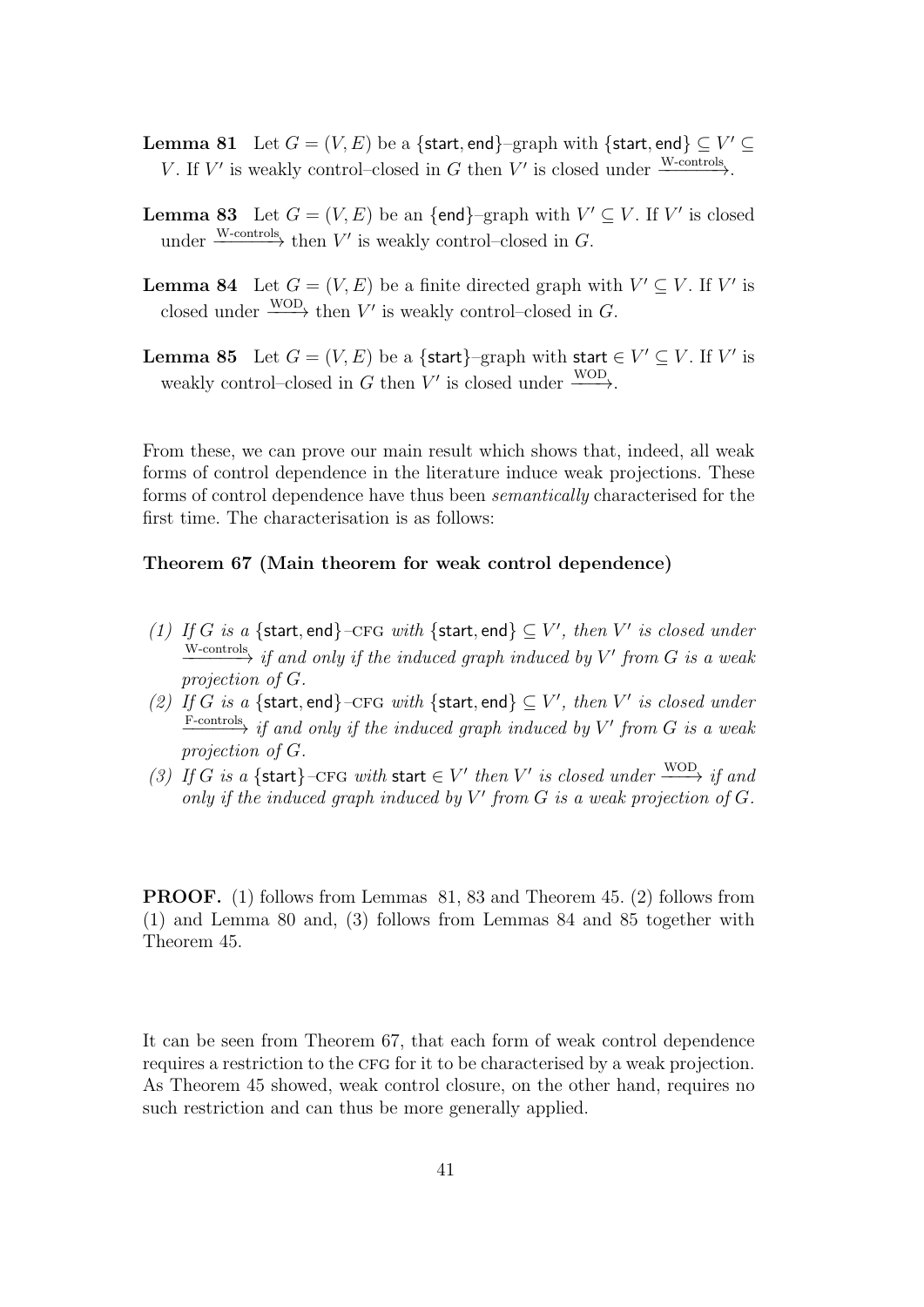# 7.2 Weiser's control dependence

In order to define Weiser's control dependence, we first need forward domination.

**Definition 68 (Forward domination)** Let  $G = (V, E)$  be an {end}-graph and let  $v, w \in V$ . If every path from v to end passes through w then w forward dominates v.

Note, v forward dominates itself. Forward domination is the terminology of Podgurski and Clarke. Weiser calls it inverse domination. Ferrante et al. [16] call it post domination.

It is well known [26, Theorem 1] that if  $v \neq \text{end}$  is a vertex in a CFG, then the set of all vertices that forward dominate  $v$  always occur in the same order on any path from  $v$  to end.

Definition 69 (Nearest Forward Dominator) We call the first such vertex apart from v the nearest forward dominator of v.

Note, v cannot be its own nearest forward dominator.

**Definition 70 (ND)** Let  $G = (V, E)$  be an {end}–graph and  $v \in V$ . ND(v) is the set of vertices which lie on a path from v to its nearest forward dominator b, excluding v and b themselves.

Implicit in this is Weiser's definition of control dependence:

**Definition 71** ( $\frac{\text{W-controls}}{\text{W-} }$ ) Let  $G = (V, E)$  be an {end}-graph and  $v, w \in V$ , then v  $\frac{W\text{-controls}}{W}$  if and only if  $w \in \mathsf{ND}(v)$ .

Note that in v cannot control itself using Weiser's definition.

7.3 The control dependence of Ferrante et al.

In defining the *program dependence graph*, control dependence was once again redefined [16].

**Definition 72** ( $\xrightarrow{\text{F-controls}}$ ) Let  $G = (V, E)$  be an {end}-graph, then v  $\xrightarrow{\text{F-controls}}$ w if and only if v is not forward dominated by w, and there exists a path  $\pi$ from v to w such that for all vertices z occurring on  $\pi$  apart from v are forward dominated by w.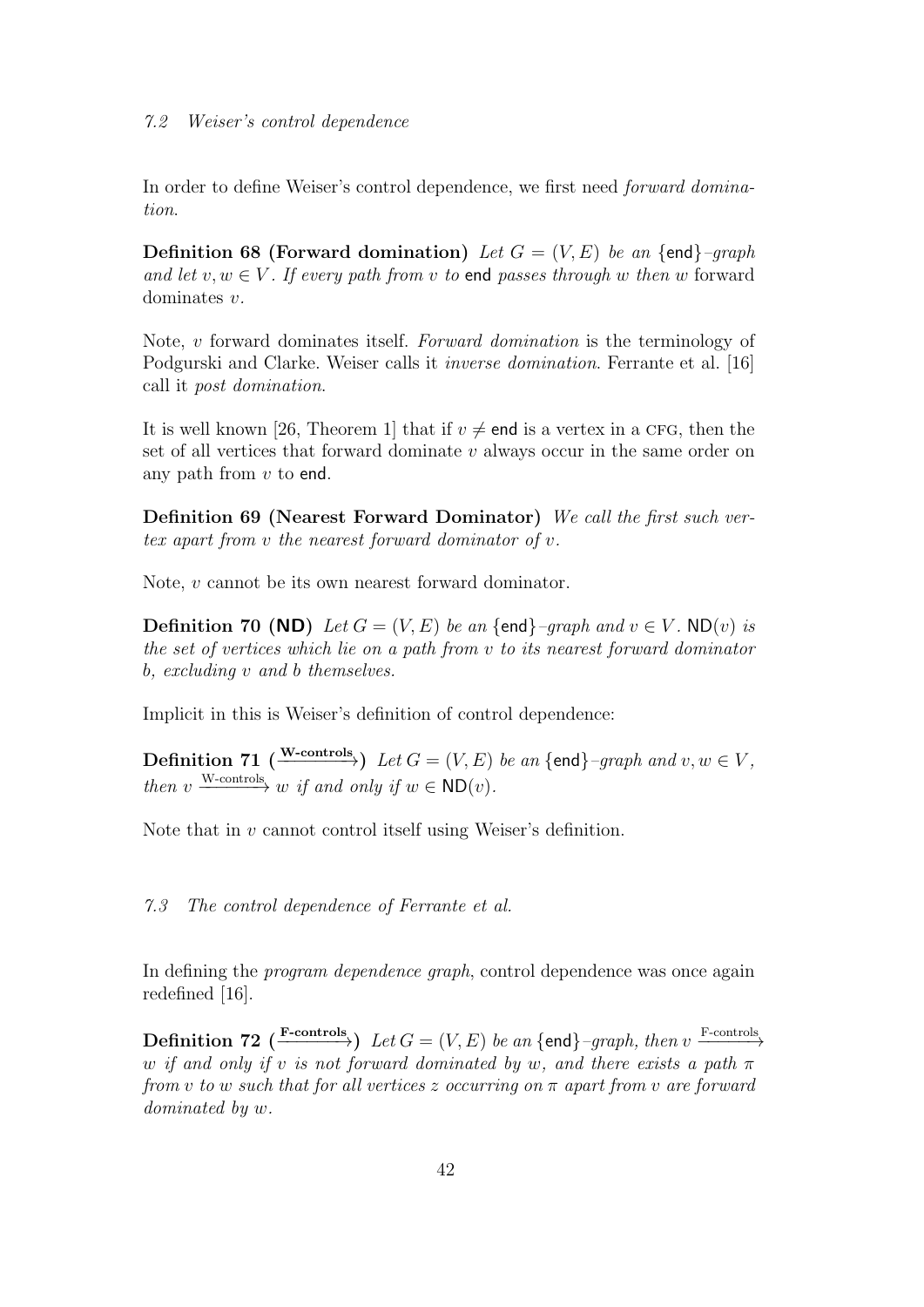

Fig. 13. Ferrante et al. control dependence is not transitive:  $v \xrightarrow{\text{F-controls}} v_1$  and  $v_1 \xrightarrow{\text{F-controls}} w_1$  but  $v \xrightarrow{\text{F-controls}} w_1$  is false.

Ferrante et al. control dependence is not transitive, as is demonstrated by the example in Figure 13 where  $v \xrightarrow{\text{F-controls}} v_1$  and  $v_1 \xrightarrow{\text{F-controls}} w_1$  but v does not control  $w_1$ . Also note that a vertex cannot control itself using this definition. This follows because every vertex forward dominates itself.

Lemma 73, in effect, allows an alternative definition of Ferrante et al. control dependence, which is often used:

**Lemma 73** Let  $G = (V, E)$  be an {end}-graph and  $v, w \in V$  with  $w \neq v$ . The vertex v  $\frac{\text{F-control}}{\text{F} \to \infty}$  w if and only if v has immediate successors  $v_1, v_2$  such that w forward dominates  $v_1$  but not  $v_2$ .

**PROOF.** Suppose that  $w$  is Ferrante control dependent on  $v$ . Then there is a path  $\pi$  from v to w on which all vertices except v are forward dominated by w, and there is a path v $\mu$ end which does not pass through w. Let  $v_1$  be the second vertex of  $\pi$  then v $\mu$ end also does not pass through  $v_1$  because w forward dominates  $v_1$ . Therefore the first vertex of  $\mu$  must be some  $v_2 \neq v_1$ and so v has immediate successors  $v_1, v_2$  with w forward dominating  $v_1$  but not  $v_2$ , as required.

Conversely, let v have immediate successors  $v_1, v_2$  such that w forward dominates  $v_1$  but not  $v_2$ . Since w forward dominates  $v_1$ , and end is reachable from  $v_1$ , there is a path  $v_1$  pend on which w occurs, and which hence has a prefix  $v_1 \nu w$  on which w does not occur except at the end. Thus every vertex on  $v_1 \nu$ is forward dominated by w. However since w does not forward dominate  $v_2$ , and there is an edge  $(v, v_2)$  and  $w \neq v$ , w does not forward dominate v either, and thus  $v \xrightarrow{\text{F-controls}} w$  as required.

#### 7.4 Amtoft's weak–order dependence

Amtoft [3,29] observes that the traditional CFG is not well adapted to handle modern programming constructs which may intentionally fail to terminate,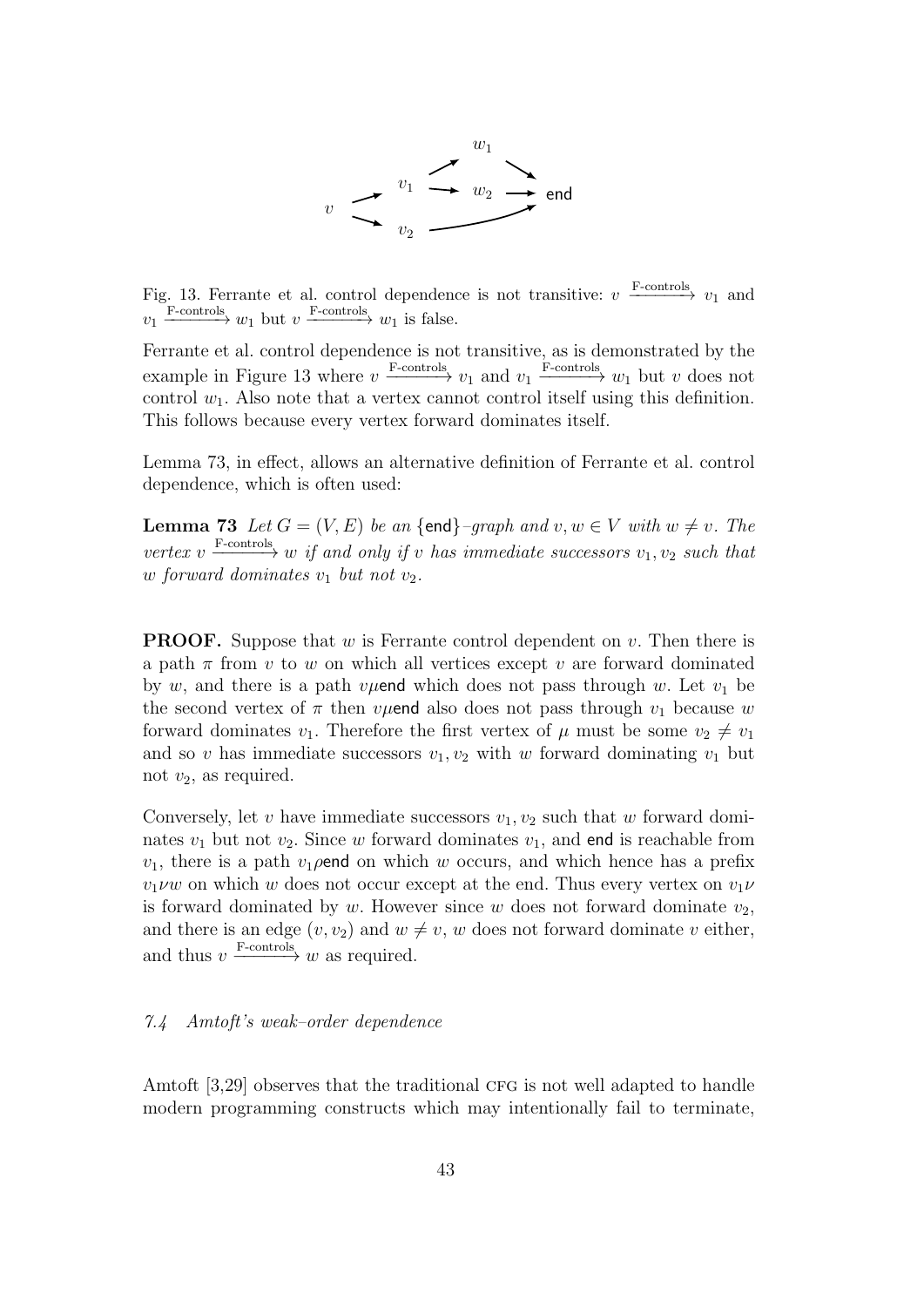e.g., reactive systems. Amtoft addresses this problem by define weak order dependence  $(\frac{WOD}{)}$  as an extension of Ferrante et al. control dependence to handle CFGs which are not necessarily {end}-graphs.

**Definition 74** ( $\overline{\text{WOD}}$ ) Let  $G = (V, E)$  be a finite directed graph with  $v, b, c \in$ V. Then  $v \xrightarrow{\text{WOD}} b, c \text{ if and only if:}$ 

- (1) There is a path from  $v$  to  $b$  not containing  $c$ .
- (2) There is a path from  $v$  to  $c$  not containing  $b$ .
- $(3)$  v has an immediate successor a such that either
	- b is reachable from a, and all paths from a to c contain b; or
	- c is reachable from a, and all paths from a to b contain c.
- 7.5 The relationship between controlling predicates and weakly deciding predicates

There is a strong connection between sets closed under the different forms of weak control dependence and the sets closed under  $WD_G$ , *i.e.*, those sets  $V'$ for which  $\mathsf{WD}_G(V') \subseteq V'.$ 

7.6 Characterisation of sets closed under different weak forms of control dependence

#### Definition 75 (The Reflexive Transitive Closure of a Relation)

Given a relation r, the reflexive transitive closure of r, write  $r^*$  is defined to be the smallest reflexive, transitive relation containing r.

# Definition 76 (Closed Sets)

Given a relation r, we define a set S to be closed under r to mean that if  $s \in S$ and  $t \stackrel{r}{\rightarrow} s$ , then  $t \in S$ .

**Lemma 77** Let  $G = (V, E)$  be an {end}-graph and let  $p, v \in V$  with  $p \neq v$ , then  $p \xrightarrow{\text{F-controls}^*} v$  if and only if p is  $\{v, \text{end}\}\text{-weakly deciding in } G$ .

**PROOF.**  $(\Longrightarrow)$  Suppose that  $p \xrightarrow{\text{F-controls}^*} v$ . Thus there is a sequence  $v =$  $p_0, \ldots, p_m = p$  with  $m \geq 1$  such that  $p_i \xrightarrow{\text{F-controls}} p_{i-1}$ . We prove  $p \in$  $WD<sub>G</sub>(\{v, end\})$  by induction on m.

If  $m = 1$  then  $p \xrightarrow{\text{F-controls}} v$ . Since end is reachable from every vertex, by Lemma 73, p has immediate successors  $p_1, p_2$  such that there is a  $[p_1, v]$  path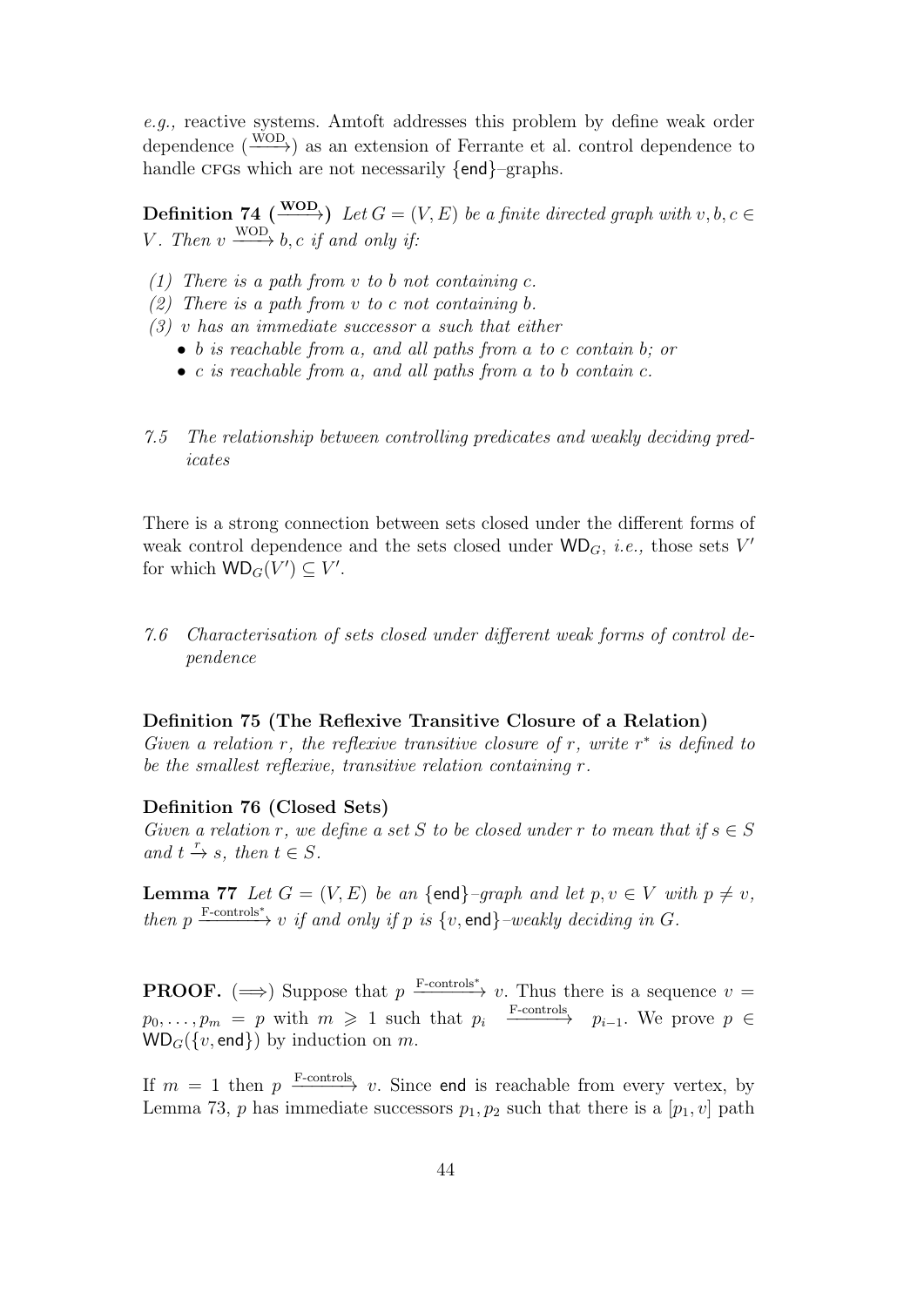$\alpha_1 v$  containing v only at the end and a  $[p_2, \text{end}]$  path,  $\alpha_2$  end, not containing v, and every path from  $p_1$  (and hence from any vertex in  $\alpha_1$ ) to end passes through v. Thus no vertex occurs on both paths  $\alpha_1 v$  and  $\alpha_2$ end, hence  $p \in$  $WD<sub>G</sub>(\{v, end\})$  follows.

If  $m > 1$ , the inductive hypothesis gives us

$$
p_{m-1} \in \mathsf{WD}_G(\{v, \mathsf{end}\}),
$$

and since  $p_m \xrightarrow{\text{F-controls}} p_{m-1}$ , we have just shown that

$$
p = p_m \in \mathsf{WD}_G(\{p_{m-1}, \mathsf{end}\})
$$

follows. Thus by Lemma 52, we may replace  $\{p_{m-1}, \text{end}\}$  by its superset

$$
\mathsf{WD}_G(\{v,\mathsf{end}\}) \cup \{v,\mathsf{end}\}
$$

to get

$$
p \in \mathsf{WD}_G(\mathsf{WD}_G(\{v,\mathsf{end}\}) \cup \{v,\mathsf{end}\})
$$
  
\n
$$
\subseteq \mathsf{WD}_G(\{v,\mathsf{end}\}) \cup \{v,\mathsf{end}\}
$$

by Lemma 53. Since clearly  $p \notin \{v, \text{end}\},$  the result  $p \in \text{WD}_G(\{v, \text{end}\})$  follows, as required.

( $\Longleftarrow$ ) Conversely, suppose that  $w \in WD_G({v, end})$  then there are paths  $w\alpha_1v$ and w $\alpha_2$ end in V which are disjoint other than w. We will prove w  $\frac{\text{F-controls}^*}{\text{F-controls}^*}$ by induction on the length of the path  $\alpha_1$ . If end is not reachable in  $V \setminus \{v\}$ from any vertex on  $\alpha_1$ , then  $w \xrightarrow{\text{F-controls}} v$  is immediate. Thus we may write  $\alpha_1 = \mu u \nu$  where there is a path upend in V that does not pass through v. Assume u is the last vertex on  $\alpha_1$  from which end is reachable in  $V \setminus \{v\}$ , and so  $\nu$  has no vertex in common with  $\alpha_2$ . Therefore  $\rho$  and  $\nu$  have no common vertex, and so  $u \in \text{WD}_G(\{v, \text{end}\})$  and hence by induction  $u \xrightarrow{\text{F-control}^*} v$ .

Finally,  $w \in WD_G(\lbrace u, \text{end} \rbrace)$  and hence by induction  $w \xrightarrow{\text{F-controls}^*} u$  and thus  $w \xrightarrow{\text{F-controls}^*} v.$ 

**Lemma 78** Let  $G = (V, E)$  be an {end}-graph, then  $p \xrightarrow{W\text{-controls}} v$  if and only if  $p \in \mathsf{WD}_G\{v, \mathsf{end}\}\$  and  $p \neq v$ .

**PROOF.** Let u be the nearest forward dominator of p in  $G$ . Suppose that  $v \in \mathsf{ND}(p)$ . Then  $v \neq p$  by definition. Also there is a path  $p\mu v\nu u$  on which u does not occur except at the end, and so v does not forward dominate  $p$ , hence there is also a path  $v\sigma u$  not passing through v (see Figure 14).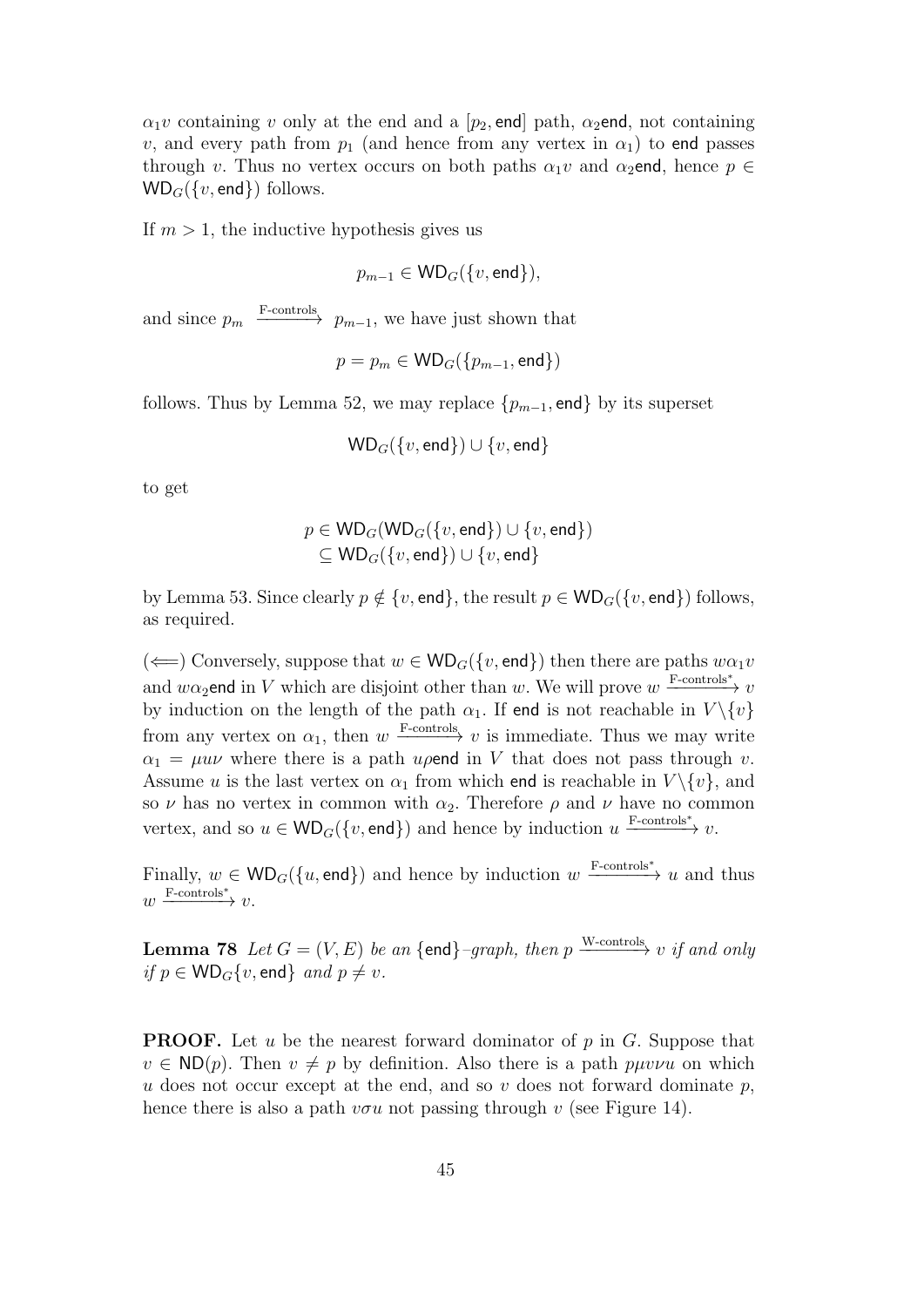

Fig. 14. Lemma 78.

We can assume that  $\mu \nu \nu \nu \tau$  and  $\sigma \nu \tau$  have no repeated elements since if they do then the cycle can simply be removed. Also we can assume that  $\tau$  and  $\mu$ are disjoint since otherwise u would not be the nearest forward dominator of  $p$ .

We prove  $p \in WD_G\{v, \text{end}\}\$  by induction on  $|\mu|$ .

If  $|\mu| = 1$  then  $p \in WD_G\{v, \text{end}\}\$  by definition. If  $|\mu| > 1$ , then if  $\mu$  and  $\sigma u\tau$ are disjoint then again, by definition,  $p \in WD_G\{v, \text{end}\}\)$ . If  $\mu$  and  $\sigma u\tau$  are not disjoint, let q be the first vertex along  $\mu$  which is also in  $\sigma u\tau$ . Then q must be in  $\sigma$  since  $\tau$  and  $\mu$  are disjoint and  $q \neq u$ .

By the inductive hypothesis,  $q \in W D_G\{v, \text{end}\}\$  and also since  $q \neq u, p \xrightarrow{W\text{-controls}}$ v, so again by the inductive hypothesis,  $p \in WD<sub>G</sub>{q, end}$ . So, by the idempotence of WD (Lemma 53), we have  $p \in WD_G\{v, \text{end}\},$  as required.

Conversely, assume  $p \in WD_G\{v, \text{end}\}\$  and  $p \neq v$ . Then there are paths puend and  $p\nu v$  which share only p as a common vertex. There is also a path  $v\pi$ end. Clearly u occurs on both paths puend and  $pvv\pi$ end, and the 'non-sharing' property implies that u occurs on  $\pi$ end, proving  $v \in \text{ND}(p)$ .

**Lemma 79** Let  $G = (V, E)$  be an {end}-graph and let  $p, v \in V$  with  $p \neq v$ , then  $p \xrightarrow{\text{F-controls}^*} v$  if and only if  $p \xrightarrow{\text{W-controls}} v$ .

**PROOF.** By Lemma 77  $p \xrightarrow{\text{F-control}^*} v$  if and only if p is  $\{v, \text{end}\}$ -weakly deciding in G. By Lemma 78 p is  $\{v, \text{end}\}$ –weakly deciding in G if and only if  $p \xrightarrow{\text{W-controls}} v.$ 

From Lemma 79, it now follows immediately that:

**Lemma 80** Let  $G = (V, E)$  be an {end}-graph and let  $V' \subseteq V$ . V' is closed under  $\xrightarrow{\text{F-controls}}$  if and only if V' is closed under  $\xrightarrow{\text{W-controls}}$ .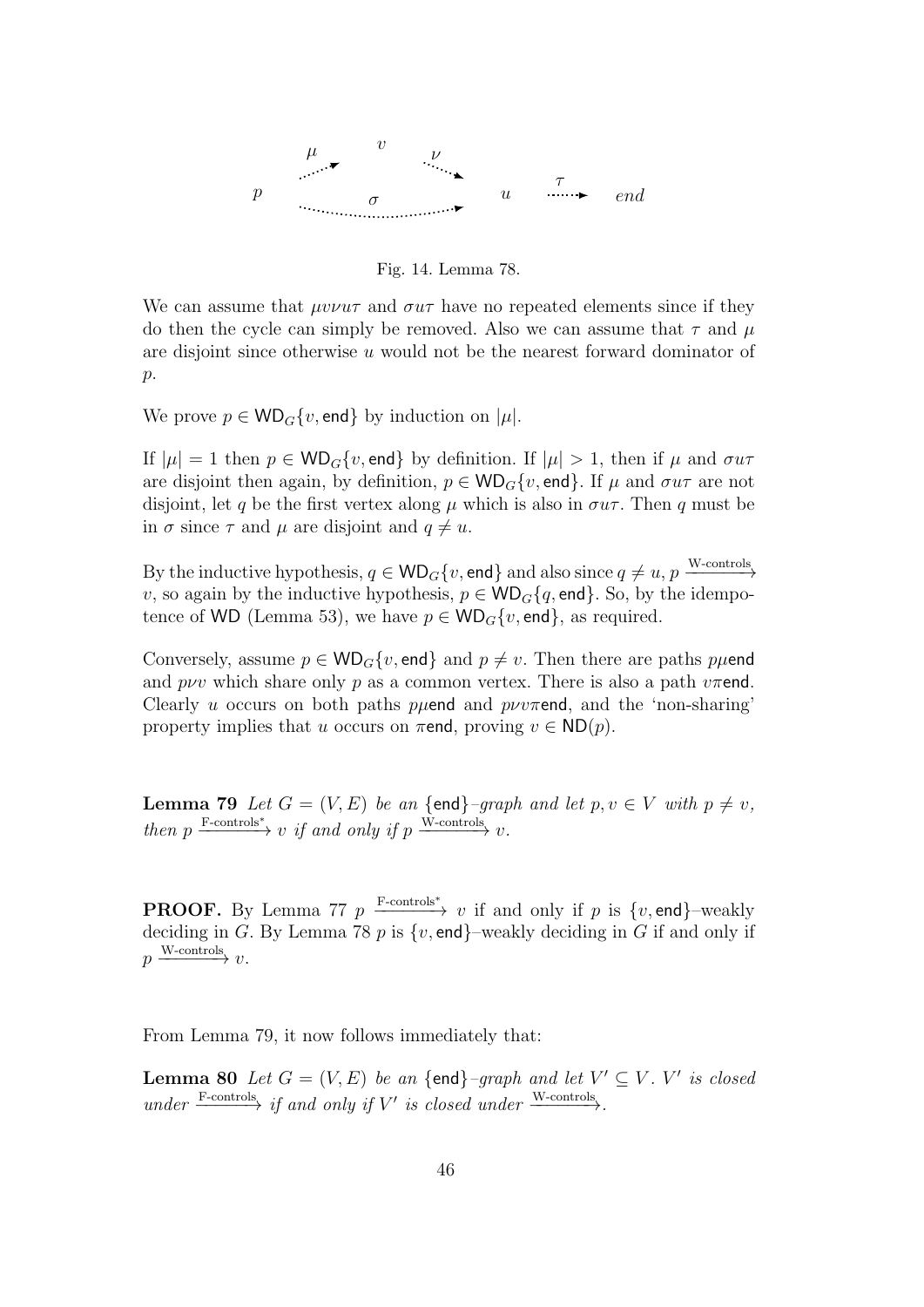

Fig. 15. Necessity that start  $\in V'$  in Lemma 81: Here v controls both  $v_1$  and  $v_2$ , so  ${v_1, v_2}$  is not closed under control dependence, but  ${v_1, v_2}$  is weakly control–closed in G

$$
start \longrightarrow v \longrightarrow w \longrightarrow end
$$

Fig. 16. Necessity that end  $\in V'$  in Lemma 81: Here if  $V' = \{\text{start}, w\}$  then  $V'$ is weakly control-closed in  $G$  but  $v$  controls  $w$ , so  $V'$  is not closed under control dependence.

7.7 Sets closed under weak forms of control dependence and weak control closure

Lemma 81 Let  $G = (V, E)$  be a {start, end}–graph and let {start, end}  $\subset$  $V' \subseteq V$ . If V' is weakly control-closed in G then V' is closed under  $\frac{\text{F-controls}}{\text{F-}$  $(and by Lemma 80, \frac{W\text{-controls}}{P}.$ 

**PROOF.** Suppose not, then there are vertices v, w with  $v \in V \backslash V'$  and  $w \in$ V' such that v  $\frac{\text{F-control}}{\text{F}$  w. Thus, by Lemma 73, v has distinct immediate successors  $z_1, z_2$  such that there are paths  $z_1 \rho_1 w$  and  $z_2 \rho_2$ end, where w does not occur on either  $\rho_i$  and end is not reachable in  $V \setminus \{w\}$  from  $z_1$ . Thus v is  $\{\text{end}, w\}$ -weakly deciding in G. By Lemma 52 v is V'-weakly deciding in G. But v is reachable from start  $\in V'$  therefore by Lemma 51, V' is not weakly control–closed in G.

Note that the condition that start  $\in V'$  really is necessary, as the example in Figure 15 shows.

Furthermore, the condition that end  $\in V'$  cannot be dispensed with. In Figure 16, let  $V' = \{\text{start}, w\}$ . V' is weakly control-closed in G but v controls w so  $V'$  is not closed under control dependence.

**Lemma 82** Let  $G = (V, E)$  be an {end}-graph and let  $V' \subseteq V$ . Suppose that  $w \in V \backslash V' \cap \mathsf{WD}_G(V')$ . Then there exists  $w_1 \in V \backslash V'$  and  $v \in V'$  such that  $w_1$ is  $\{v, \text{end}\}$ -weakly deciding in G.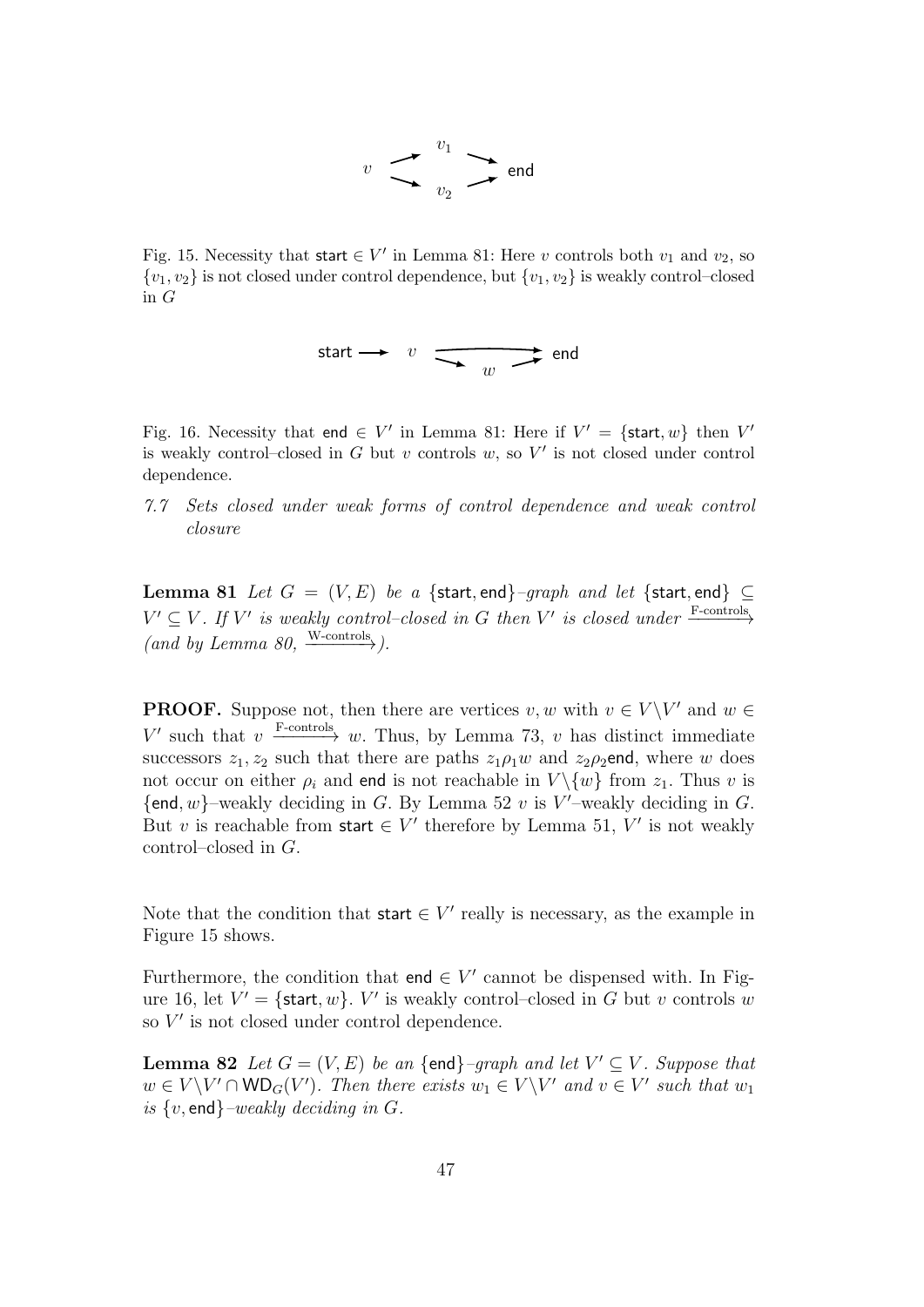

Fig. 17. Lemma 85.

**PROOF.** Since  $w \in \text{WD}_G(V')$ , for  $i \in \{1,2\}$  there are proper V'-paths  $w\rho_i z_i$ for vertices  $z_i$  such that no vertex lies on both paths  $\rho_i z_i$ . There is also a path  $z_1$ σend through G which does not pass more than once through  $z_1$ . By replacing  $z_1$  by  $z_2$  if necessary, and using a suffix of  $\sigma$ end, we may assume also that  $\sigma$ end does not pass through  $z_2$ . If no vertex on  $\sigma$ end also occurs on  $\rho_2$ , then the conclusion follows for  $w_1 = w$  and  $v = z_2$  by examining the paths  $w\rho_1z_1\sigma$  and  $w\rho_2z_2$ . Otherwise we may write  $\rho_2 = \alpha w_1\beta$  and  $\sigma = \tau w_1\omega$ , where  $w_1 \in V$  and no vertex occurs on both  $\beta$  and  $\omega$ , and the conclusion again follows for  $v = z_2$  by examining the paths  $w_1 \beta z_2$  and  $w_1 \omega$ end.

**Lemma 83** Let  $G = (V, E)$  be an {end}-graph and let  $V' \subseteq V$ . If V' closed under  $\xrightarrow{\text{F-controls}}$  then V' is weakly control-closed in G.

**PROOF.** Suppose that  $V'$  is not weakly control-closed in  $G$ , then by Lemma 51,  $V \setminus V'$  contains an element of  $WD_G(V')$ . By Lemma 82, there exists  $z \in$  $V \setminus V'$  and  $v \in V'$  such that  $z \in \mathsf{WD}_G(\{v, \mathsf{end}\})$ , and hence by Lemma 77  $z \xrightarrow{\text{F-controls}^*} v$ . Hence V' is not closed under  $\xrightarrow{\text{F-controls}}$ .

**Lemma 84** Let  $G = (V, E)$  be a finite directed graph and let  $V' \subseteq V$ . If V' is closed under  $\xrightarrow{WOD}$  then V' is weakly control–closed in G.

**PROOF.** Suppose not, then there exists  $y \in V \backslash V'$  which is reachable from  $V'$  and which is not weakly-committing. This implies there exist proper  $V'$ paths  $y\alpha_1w_1$  and  $y\alpha_2w_2$  for distinct vertices  $w_1 \neq w_2$ . Let  $\Omega$  be the set of all vertices from which  $w_2$  is reachable in  $V \setminus \{w_1\}$ ; thus  $y \in \Omega$ , but  $w_1 \notin \Omega$ . Thus we may write  $y\alpha_1w_1 = \beta v\gamma w_1$ , where  $v \in \Omega$  and no vertex in  $\gamma w_1$  lies in  $\Omega$ . Hence  $v \xrightarrow{\text{WOD}} w_1, w_2$  which contradicts that V' is closed under weak order dependence.

**Lemma 85** Let  $G = (V, E)$  be a {start}-graph with start  $\in V'$ . If V' is weakly control-closed in G then V' is closed under  $\frac{\text{WOD}}{\text{WOD}}$ .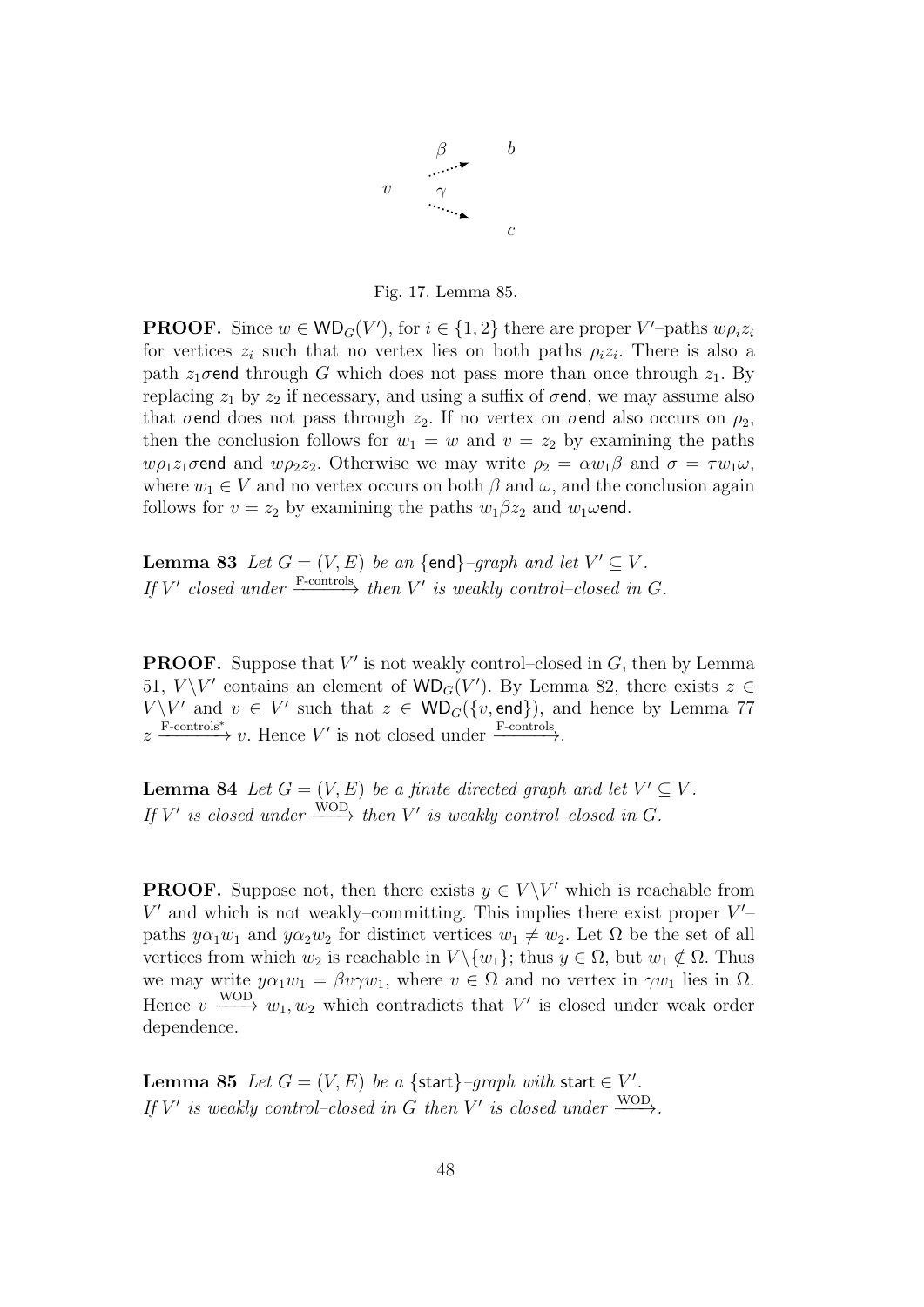**PROOF.** Suppose that  $b, c \in V'$  and  $v \xrightarrow{WOD} b, c$  holds for  $v \in V$ . We will assume that  $v \notin V'$  and deduce a contradiction. From the definition of weak order dependence and by interchanging b and c if necessary, there are paths  $v\beta b$  and  $v\gamma c$  such that b does not occur on  $\gamma c$ , nor c on  $\beta b$ , and all paths from the first vertex of  $\beta b$  to c pass through b before reaching c, which implies that no vertex occurs on both  $\beta b$  and  $\gamma c$ . See Figure 17. So  $v \in WD_G(V')\backslash V'$ . Vertex v is reachable from start  $\in V'$  contradicting the assumption that V' is weakly control–closed in  $G$  (by Lemma 51).

Note that the condition that start  $\in V'$  really is necessary: in Figure 15 v  $\xrightarrow{\text{WOD}}$  $v_1, v_2$  so  $\{v_1, v_2\}$  is not closed under  $\frac{\text{WOD}}{\text{WOD}}$  but  $\{v_1, v_2\}$  is weakly control–closed in G.

We have shown that all weak forms of control dependence in the literature are essentially the same: vertex sets closed under them all induce weak projections. We may call any relation on vertex sets that has this property weak control dependence. So  $\xrightarrow{W\text{-controls}}$ ,  $\xrightarrow{F\text{-controls}}$  and  $\xrightarrow{WOD}$  are all examples of weak control dependence. In the next section, we turn our attention to the strong forms of control dependence.

# 8 The strong forms of control dependence

# 8.1 Summary

In the literature, there are two distinct forms of control dependence which we call strong because, as we show in this section, vertex sets closed under them induce strong projections. These are:

- the combination of  $\frac{\text{NTSCD}}{\text{max}}$  and  $\frac{\text{DOD}}{\text{max}}$  of Ranganath et al. [29].
- $\frac{\text{PC-weak}}{\text{C-weak}}$ , the weak control dependence of Podgurski and Clarke [26].

The main results of this section give the relationship between sets closed under the strong forms of control dependence mentioned above and strongly control– closed sets. These can be summarised as follows:

**Lemma 93** Let  $G = (V, E, \beta)$  be a complete CFG. If  $V' \subseteq V$  is closed under both  $\xrightarrow{\text{NTSCD}}$  and  $\xrightarrow{\text{DOD}}$  then V' is strongly control–closed in G.

**Lemma 94** Let  $G = (V, E)$  be {start}-graph and start  $\in V' \subseteq V$ . If V' is strongly control–closed in G then  $V'$  is closed under both  $\xrightarrow{\text{NTSCD}}$  and  $\xrightarrow{\text{DOD}}$ .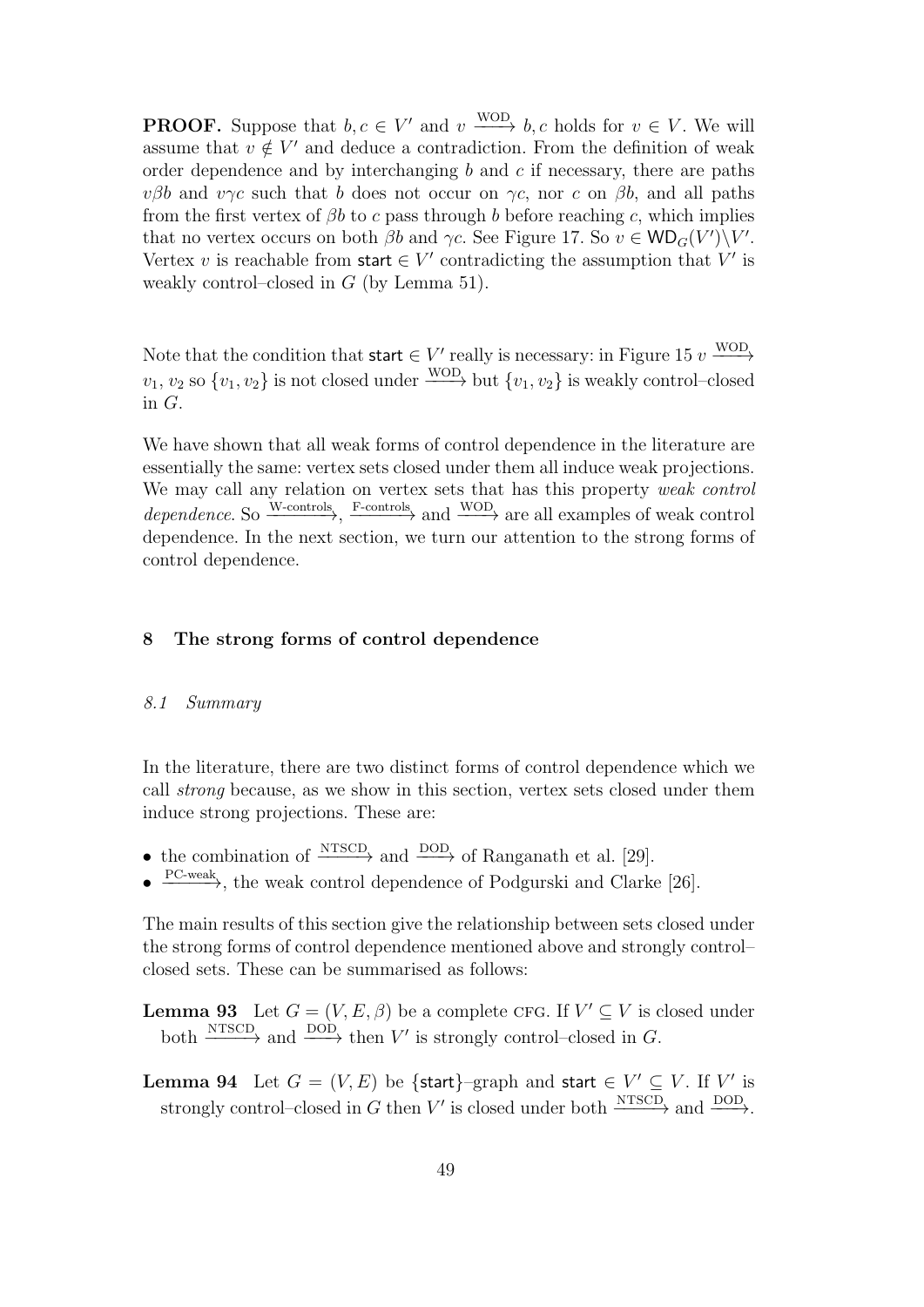**Lemma 96** Let  $G = (V, E, \beta)$  be a complete {end}-CFG and  $V' \subseteq V$ . If  $V'$ is closed under  $\frac{PC\text{-weak}}{}$  then V' is strongly control–closed in G.

**Lemma 97** Let  $G = (V, E)$  be a {start, end}-graph with start  $\in V' \subseteq V$ . If V' is strongly control-closed in G then V' is closed under  $\frac{PC\text{-weak}}{}$ .

From these, we can prove our main result which shows that, indeed, both strong forms of control dependence in the literature induce strong projections. These forms of control dependence have thus been semantically characterised for the first time. The characterisation is as follows:

#### Theorem 86 (Main theorem for strong control dependence)

- (1) If G is a complete {start}-CFG with start  $\in V'$  then V' is closed under  $\longrightarrow$  and  $\longrightarrow$  if and only if the induced graph induced by V' from G is a strong projection of G.
- (2) If G is a complete {start, end}-CFG with start  $\in V'$  then V' is closed under  $\longrightarrow^{\text{PC-weak}}$  if and only if the induced graph induced by V' from G is a strong projection of G.

# PROOF. (1) follows from Lemmas 93, 94 and Theorem 49 and

(2) follows from Lemmas 96, 97 and Theorem 49.

It can be seen from Theorem 86, that each form of strong control dependence requires a restriction to the CFG for it to be characterised by a strong projection. As Theorem 49 showed, strong control–closure, on the other hand, requires no such restriction and can thus be more generally applied.

8.2 Ranganath's non-termination-sensitive control dependence  $\xrightarrow{\text{NTSCD}}$ 

Ranganath et al. [29] observe that, despite being widely used, existing definitions and approaches to calculating control dependence are difficult to apply directly to modern program structures which make substantial use of exception processing and which may deliberately run indefinitely. A major motivation of Ranganath's work is that traditional forms of control require the end to be reachable from every vertex. They rightly claim that this is not a suitable restriction for such programs which are designed to non–terminate. So they, like us, allow CFGs where end is not necessarily reachable from every vertex.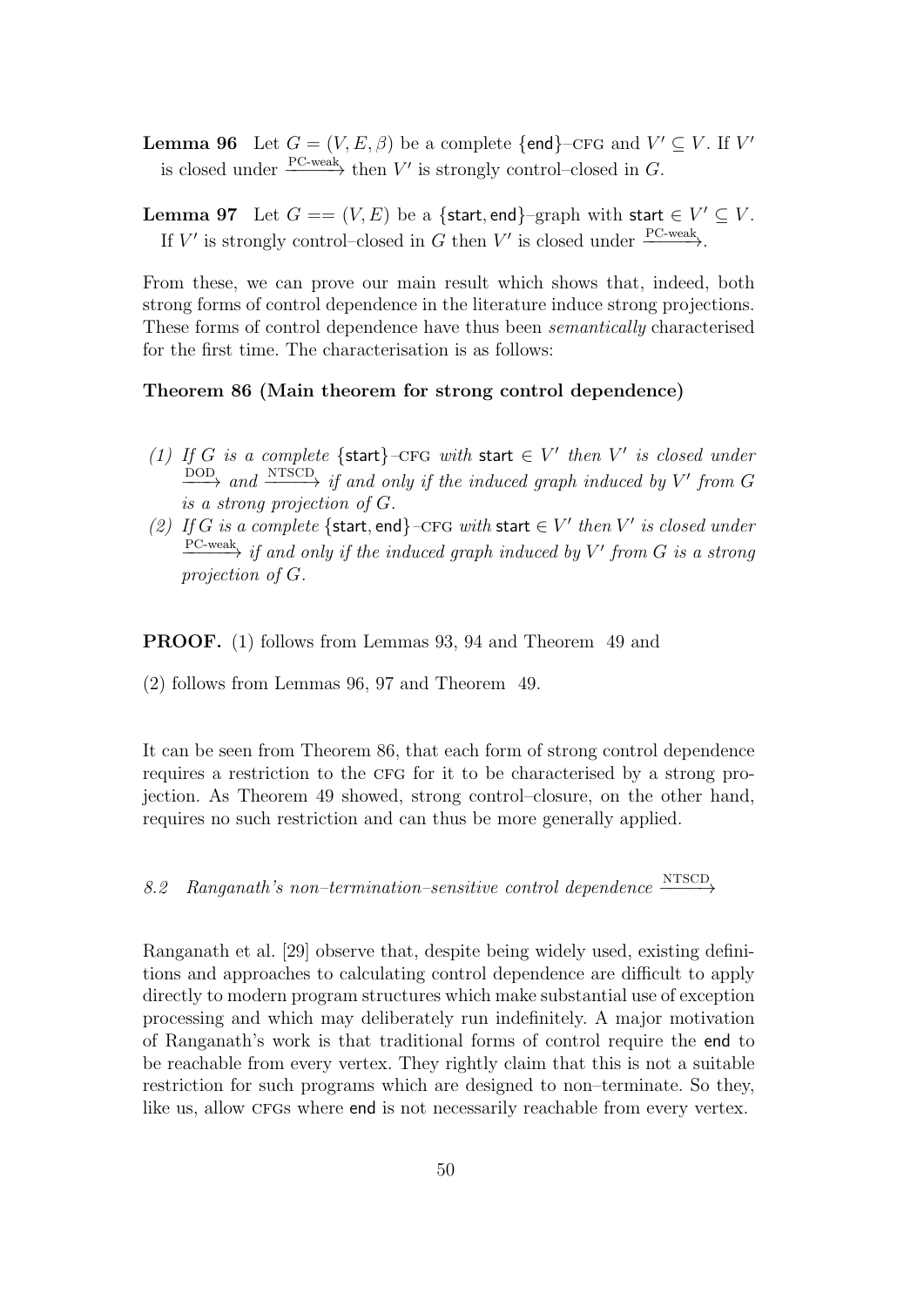For these sort of programs, they argue that the slice should non–terminate in all initial states when the original does. In order to compute this strong form of slice, Ranganath et al. define two new control dependence relations:

- Non–termination–sensitive control dependence,  $\frac{\text{NTSCD}}{\text{ATS}}$ .
- Decisive order dependence (sometimes referred to as direct order depen $dence$ ,  $\frac{DOD}{\longrightarrow}$ .

In the definitions below, reproduced from their work [29], the term maximal path refers to a path that either is infinite or ends at end. The definitions still make sense for the more general class of graphs under investigation in this paper where a *maximal path* is taken as the path  $\bar{\omega}$  of a maximal walk  $\omega$  (see Definitions 15 and 21). By Proposition 23 both of these notions of maximal path coincide in CFGs where all predicates are complete.

**Definition 87** ( $\overrightarrow{DD}$ ) Let  $G = (V, E)$  be a finite directed graph, then v  $\overrightarrow{DD}$ ) b, c if and only if:

- (1) All maximal paths from v contain both b and c.
- $(2)$  v has an immediate successor from which all maximal paths contain b before any occurrence of c.
- $(3)$  v has an immediate successor from which all maximal paths contain c before any occurrence of b.

**Definition 88** ( $\frac{\text{NTSCD}}{\text{P}}$ ) Let  $G = (V, E)$  be a finite directed graph, then  $v \xrightarrow{\text{NTSCD}} w \text{ if and only if:}$ 

- (1) v has at least two immediate successors.
- (2) w occurs on all maximal paths from one of these immediate successors.
- (3) there is a maximal path from another immediate successor which does not contain w.

8.3 Podgurski–Clarke weak control dependence

Definition 89 (Strong forward domination) Let G be an  $\{end\}$ -graph. A vertex w strongly forward dominates a vertex v if and only if w forward dominates v and there exists an  $n \in \mathbb{N}$  such that every path of length n from v contains w.

Strong forward domination is a properly stronger condition than forward domination as can be seen by the diagram in Figure 18.

**Definition 90** ( $\frac{PC\text{-weak}}{P}$ ) Let  $G = (V, E)$  be an {end}-graph, then v  $\frac{PC\text{-weak}}{P}$ u if and only if: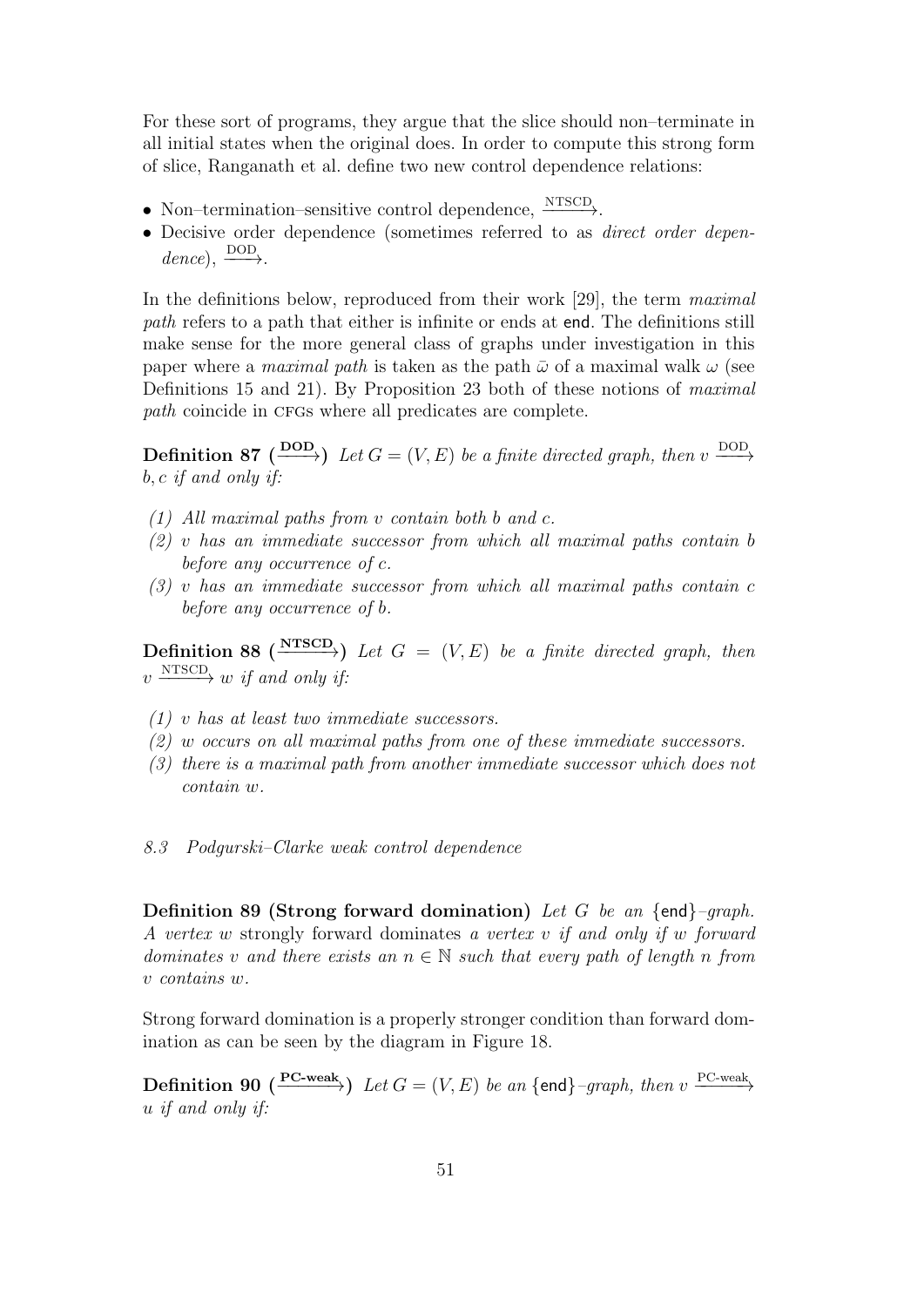

Fig. 18. Vertex  $w$  forward dominates  $v$  but does not strongly forward dominate  $v$ .

- (1) v has at least two immediate successors  $w_1$  and  $w_2$ .
- (2) u strongly forward dominates  $w_1$  but does not strongly forward dominate  $w_2$ .

In  $\{\text{end}\}\text{—graphs}$   $\xrightarrow{\text{PC-weak}}$  and  $\xrightarrow{\text{NTSCD}}$  are equivalent. Ranganath et al. [29] prove a similar result (Theorem 3 (Coincidence Properties, II)). We shall show in Lemma 91 that  $\frac{\text{NTSCD}}{\text{NTSCD}}$  (by itself) is equivalent to Podgurski–Clarke weak control dependence in {end}–graphs.

**Lemma 91** Let  $G = (V, E)$  be an {end}-graph. Then for all  $u, v \in V$ ,  $v \xrightarrow{\text{PC-weak}} u \text{ if and only if } v \xrightarrow{\text{NTSCD}} u.$ 

**PROOF.** Observe that since end is reachable from every vertex in  $V$ , a path in G is maximal if and only if it is either infinite or reaches end.

We prove that for  $u, w \in V$ , u strongly forward dominates w if and only if every maximal path from  $w$  passes through  $u$ .

With this equivalence part 2 of Definition 88 becomes equivalent to the condition of  $w_1$  in Definition 90. The contra-positive form of this equivalence makes part 3 of Definition 88 equivalent to the condition on  $w_2$  in Definition 90.

Suppose that u strongly forward dominates v. Then for some  $n \geqslant 0$  every path from v of length n contains u. Now let  $\nu\mu$  be a maximal path. If  $\nu\mu$ is infinite then it has a prefix of length n which contains u as required. If  $\nu\mu$  is finite then it contains end and since strong forward domination implies forward domination,  $v\mu$  again contains u.

Conversely, assume that every maximal path from  $w$  passes through  $u$ . Clearly u forward dominates w, but in addition every path  $w\rho$  of length  $|V|+1$  must pass through u, since  $\omega \rho$  must pass more than once through at least one vertex, and so if  $w\rho$  does not pass through u, then an infinite path from w exists which also does not pass through  $u$ , giving a contradiction, hence  $u$ strongly forward dominates w.

**Lemma 92** Let  $G = (V, E)$  be a finite directed graph and let  $v \in V$ . Let  $d_1, \ldots, d_n \in V$  be all the immediate successors of v, and assume that  $n \geq 2$ .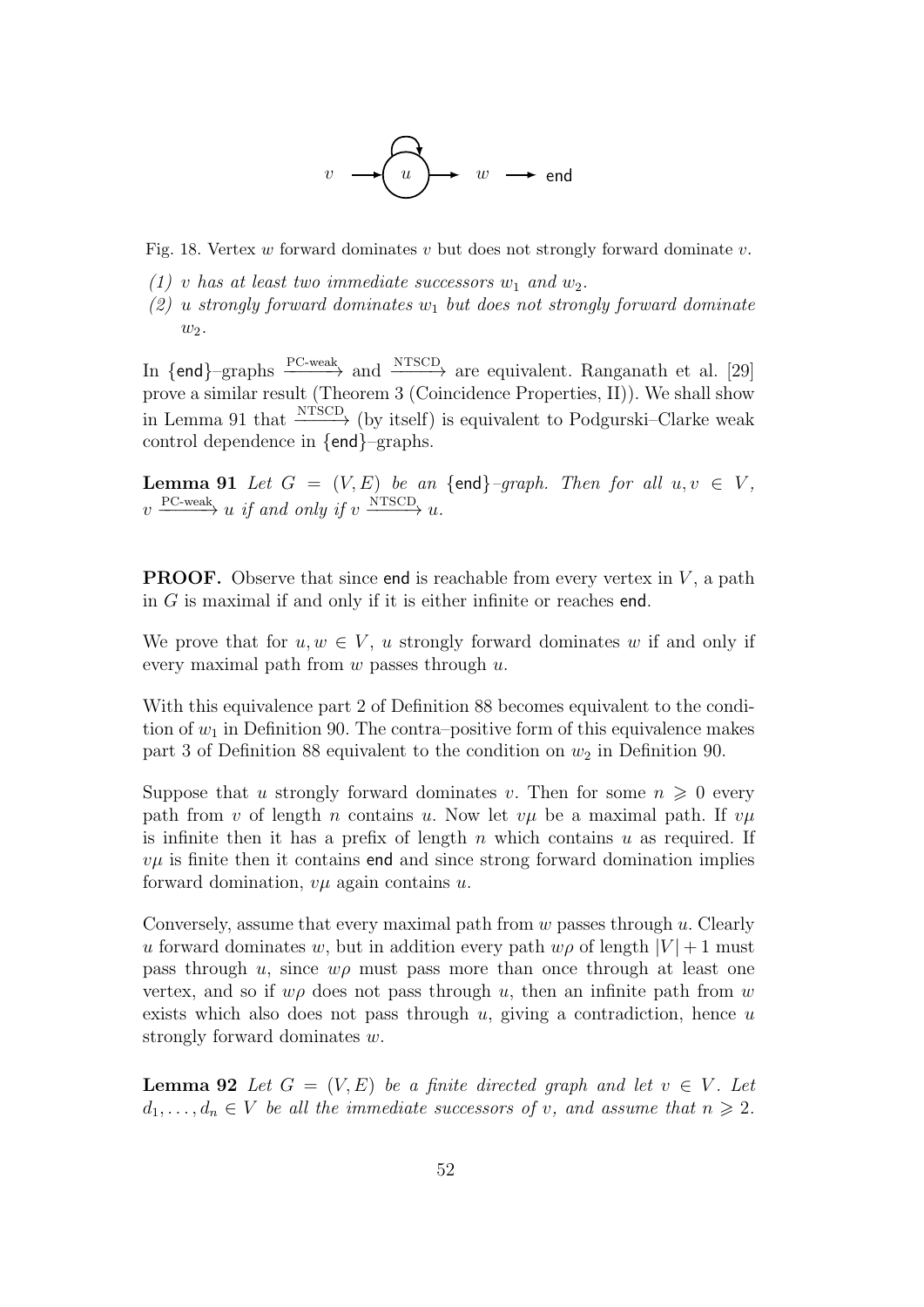Let  $e_1, \ldots, e_n \in V$  and assume that for each  $i \leq n$ , all maximal paths from  $d_i$ pass through  $e_i$ , and do so before passing through any  $e_j$  for  $j \neq i$ . Then either there exist  $e_k, e_l$  such that  $v \xrightarrow{\text{DOD}} e_k, e_l$  or there exists  $e_l$  such that  $v \xrightarrow{\text{NTSCD}} e_l$ .

**PROOF.** If every vertex  $e_i$  occurs on every maximal path starting at any of the vertices  $d_j$ , then  $v \stackrel{\text{DOD}}{\longrightarrow} e_i, e_j$  for every  $i \neq j$  follows. Otherwise, there exist  $i, j$  such that  $e_i$  does not occur on every maximal path starting at  $d_j$ , whereas necessarily  $e_i$  occurs on every maximal path starting at  $d_i$ . Hence  $v \xrightarrow{\text{NTSCD}} e_i$  follows.

# 8.4 The relationship between strongly control–closed sets and sets closed un $der both \xrightarrow{\text{NTSCD}} and \xrightarrow{\text{DOD}}$

**Lemma 93** Let  $G = (V, E, \beta)$  be a complete CFG. If V' is closed under both  $\xrightarrow{\text{NTSCD}}$  and  $\xrightarrow{\text{DOD}}$  then V' is strongly control–closed in G.

**PROOF.** For any  $x \in V \backslash V'$ , we first define  $S_x$  to be the set of all vertices in  $V \backslash V'$  which are reachable from x via a path which only contains vertices in  $V \backslash V'$ . Observe that if  $(x, y)$  is an edge with  $x, y \in V \backslash V'$ , then  $S_x \supseteq S_y$ , with strict inclusion if there is no maximal path starting at  $x$  and not passing through V', since in that case  $x \in S_x \backslash S_y$ .

Suppose that  $V'$  is not strongly control-closed in  $G$ . Then there is a vertex  $v \in V \backslash V'$  which is not V'-avoiding and is not strongly committing. Choose v satisfying this condition such that  $|S_v|$  is minimal, and among all such v, such that the minimal length of any path from  $v$  to  $V'$  is minimal. This implies that v has two immediate successors  $d_1, d_2$ . We may assume that  $d_1$  is closer to  $V'$  than  $v$  is.

Clearly  $d_1$  is not V'-avoiding, and hence by the minimality assumption on  $v$ , the observation above on the sets  $S_x$  and the condition on  $d_1$ ,  $d_1$  is strongly committing and so every maximal path starting at  $d_1$  passes through  $V'$ , and enters  $V'$  at a single vertex  $e_1$ . Suppose the vertex  $d_2$  is the initial vertex of a maximal path that does not pass through  $V'$ ; then  $v \xrightarrow{\text{NTSCD}} e_1$  holds, hence  $V'$ is not closed under  $\xrightarrow{\text{NTSCD}}$ . Thus we may suppose instead that every maximal path starting at  $d_2$  (and hence v) passes through V'. If all maximal paths starting at  $d_2$  always enter V' at  $e_1$ , hence since G is complete, v is strongly committing, giving a contradiction. Thus there is a maximal path starting at  $d_2$  that enters V' at a vertex  $e_2 \neq e_1$ . If all such maximal paths enter V' at  $e_2$ , then the conclusion follows from Lemma 92. Otherwise,  $d_2$  would not be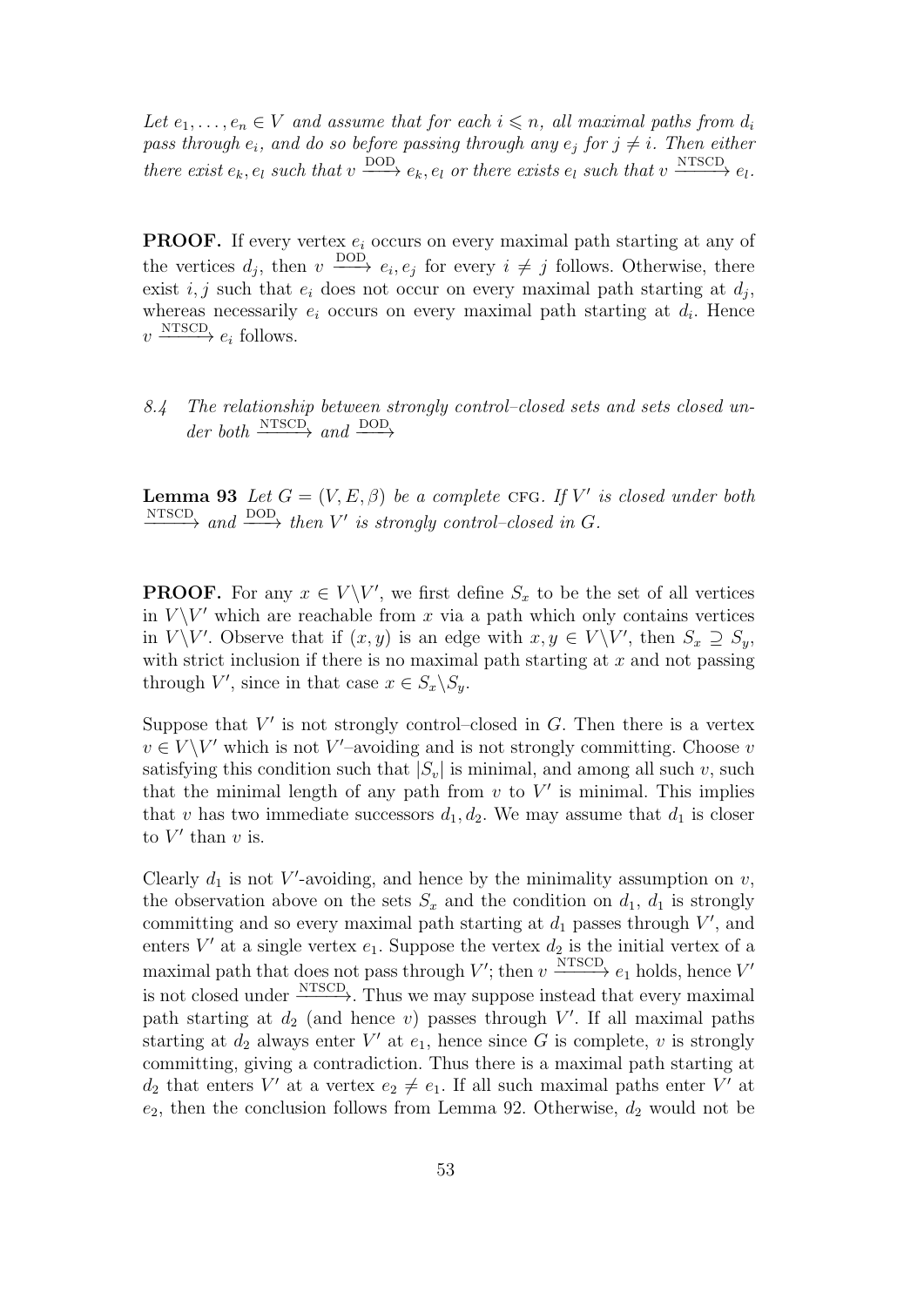

Fig. 19. The smallest set closed under  $\xrightarrow{\text{NTSCD}}$  and  $\xrightarrow{\text{DOD}}$  in  $G_{19(a)}$  containing {start, end} is {start, end} but the induced graph,  $G_{19(b)}$ , is not a strong projection of  $G_{19(a)}$  because the maximal walk, start,  $(p_0, \mathsf{F})$ , of  $G_{19(a)}$  restricts to the walk start of  $G_{19(b)}$  which is not maximal in  $G_{19(b)}$ . Alternatively, we can see that {start, end} is not strongly control closed in  $G_{19(a)}$  since  $p_0$  is reachable from {start, end} in  $G_{19(a)}$  but  $p_0$  is neither {start, end}–strongly committing nor {start, end}–avoiding in  $G_{19(a)}$ .

either  $V'$ -avoiding or  $V'$  strongly committing, contradicting the minimality condition on v.

Figure 19 gives an example where the graph has incomplete predicates.  $V'$  is closed under both  $\xrightarrow{\text{NTSCD}}$  and  $\xrightarrow{\text{DOD}}$  but V' is not strongly control–closed in G and hence the induced graph is not a strong projection. This shows that we cannot drop the 'complete predicates' condition of Theorem 93.

**Lemma 94** Let  $G = (V, E)$  be start-graph and start  $\in V'$ . If V' is strongly  $control-closed$  in G then V' is closed under both  $\xrightarrow{\text{NTSCD}}$  and  $\xrightarrow{\text{DOD}}$ .

PROOF. We consider two cases.

- First assume that V' is not closed under  $\frac{DOD}{\longrightarrow}$ . Then  $v \xrightarrow{DOD} b_1, b_2$  for some  $b_1, b_2 \in V'$  and  $v \in V \backslash V'$ . Thus v has immediate successors  $x_1, x_2$  such that for each i, all maximal paths from  $x_i$  contain  $b_i$  before  $b_{3-i}$ . By definition of  $\frac{\text{DOD}}{\text{D}}$ , there are paths  $x_i \nu_i$  on which  $b_{3-i}$  does not occur, and on which  $b_i$ occurs at the end, but not before; and by conditions (2) and (3) of the  $\frac{\text{DOD}}{\text{DOD}}$ definition, no vertex occurs on both paths. Hence each path  $x_i \nu_i$  has a prefix  $\tau_i a_i$  which is a V'-path for distinct  $a_i \in V'$ , and so  $v \in WD_G(V')$ . Now, v is reachable from start  $\in V'$ , so by Lemma 51 V' is not weakly control-closed, and hence not strongly control–closed.
- Suppose instead that V' is not closed under  $\xrightarrow{\text{NTSCD}}$ . Thus  $v \xrightarrow{\text{NTSCD}} w$  holds for some  $w \in V'$  and  $v \in V \backslash V'$ . Hence v has immediate successors  $x_1, x_2$ such that all maximal paths from  $x_1$  contain  $w$ , but there is a maximal and hence complete path  $x_2\mu$  not passing through w. Thus v is not strongly committing. Since  $v$  is clearly not  $V'$ -avoiding, and is reachable from start,  $V'$  is not strongly control–closed.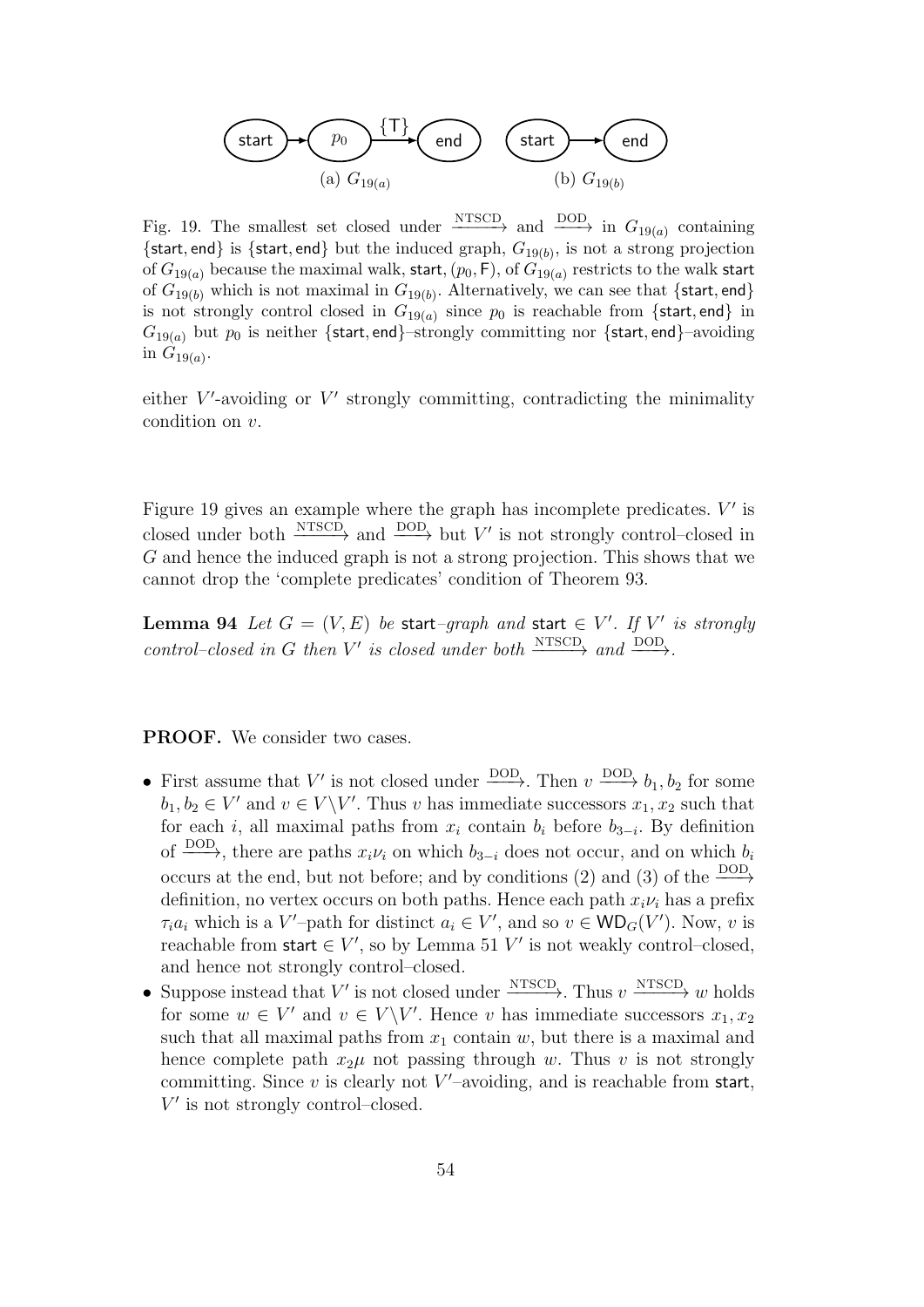8.5 The relationship between strongly control–closed sets and sets closed under Podgurski–Clarke weak control dependence

Let  $G = (V, E, \beta)$  be a {start, end}-CFG and  $V' \subseteq V$ . In this section we prove that  $V'$  is strongly control-closed in  $G$  if and only if  $V'$  is closed under Podgurski–Clarke weak control dependence.

Theorems 97 and 96 show that closure under  $\frac{PC\text{-weak}}{ }$  is equivalent to strong control–closure for vertex sets containing start, provided that end is reachable from all vertices.

**Lemma 95** Let  $G = (V, E)$  be an {end}-CFG, then for all  $v, b, c \in V$ ,  $v \xrightarrow{\text{DOD}}$ b, c never holds.

**PROOF.** Suppose that  $v \xrightarrow{\text{DOD}} b, c$  holds. After interchanging b and c if necessary, there is a path  $b\rho$ end which does not pass through c. From condition (2) of Definition 87 there is a path  $v\sigma b$  which also does not pass through c. However this contradicts condition (1) of Definition 87.

**Lemma 96** Let  $G = (V, E)$  be a complete {end}-CFG and  $V' \subseteq V$ . If V' is closed under  $\frac{PC\text{-weak}}{P}$  then V' is strongly control–closed in G.

PROOF. This follows immediately from Lemma 95 and Lemmas 91 and 93.

**Lemma 97** Let  $G = (V, E)$  be a {start, end}-graph and let start  $\in V' \subseteq V$ . If  $V'$  is strongly control-closed in G then  $V'$  is closed under  $\frac{PC\text{-weak}}{\ }$ .

**PROOF.** Suppose V' is not closed under  $\frac{PC\text{-weak}}{C\text{-weak}}$ . Thus for some  $u \in V'$ and  $v \in V \backslash V'$ ,  $v \xrightarrow{\text{PC-weak}} u$  holds. Thus by Lemma 91 and the fact that end is reachable from u, for vertices  $w_i$  there is a path  $vw_1\rho_1u$  and a maximal and hence complete path  $vw_2\rho_2$  which does not pass through u, and every maximal path starting at a vertex on  $w_1 \rho_1 u$  passes through u. Clearly v is not V'-avoiding. Let  $x_1$  be first element of V' to occur on  $vw_1\rho_1$ . If  $vw_2\rho_2$  does not pass through  $V'$ , then v is not  $V'$ -strongly committing. On the other hand, suppose that  $x_2$  is the first element of V' to occur on  $vw_2\rho_2$ , then  $x_1 \neq x_2$ , since otherwise there would be a maximal path from  $x_1$  not passing through u. Again, we have shown that  $v$  is not  $V'$ -strongly committing. Thus, since start  $\in V'$ , V' is not strongly control-closed, proving the theorem.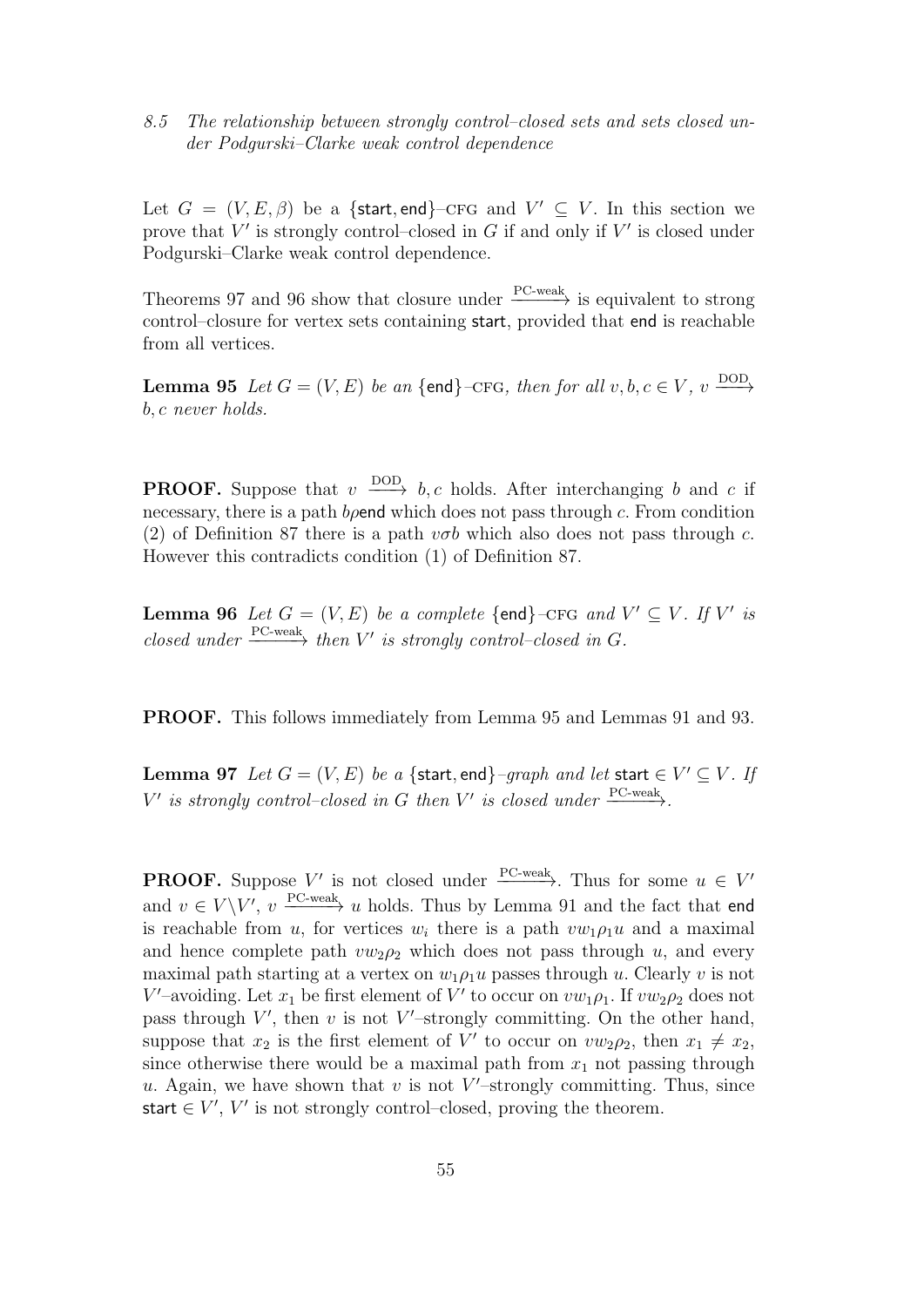We have shown that both strong forms of control dependence in the literature are essentially the same: vertex sets closed under them all induce strong projections. We may call any relation on vertex sets that has the property strong  $control\ dependence.$  So  $\xrightarrow{\text{PC-weak}}$  and the combination of  $\xrightarrow{\text{NTSCD}}$  and  $\xrightarrow{\text{DOD}}$  are both examples of strong control dependence.

# 9 Conclusions and Future Work

Authors have previously expressed control dependence as a relation between the vertices of a CFG. In an attempt to capture the *intention* of control dependence, we, on the other hand, define relations between CFGs and show that all previous forms of control dependence induce graphs which, indeed, satisfy these relations. Weak and strong projection can, thus, be thought of as a specification or a semantics of control dependence rather than an implementation. Furthermore, by introducing weak and strong control-closure, we have generalised control dependence and algorithms which compute sets closed under its different forms.

We believe these very natural relations can be considered as correctness criteria for future definitions of control dependence on more general structures and that authors of such new definitions will have a proof obligation based on them. The work we present here also has practical implications: we have defined reasonably efficient algorithms which can be used for slicing more general structures than those considered previously. Future research will include the following work:

- (1) We will investigate the applicability of the theory to more general structures. Clearly, since the concept of a walk generalises to arbitrary finite labelled graphs, so do weak and strong projections. This may be useful, for example, in defining control dependence in graphs representing non–deterministic programs where non-predicate vertices may have out– degree greater than one and predicates may have non-disjoint edge labels.
- (2) We will investigate the theoretical validity and practicability of combining the algorithms for the minimal weakly and strongly control–closed supersets of  $V'$  in  $G$  and described in this paper with data dependence to form weak and strong semantic slices of arbitrarily unstructured programs.
- (3) Improvements to the algorithms for computing the minimal weakly and strongly control-closed supersets of  $V'$  in  $G$  will be investigated. It is believed that better than  $O(V^3)$  worst-case time complexity algorithms may exist.
- (4) We will investigate the application our generalised notions of control dependence to other structures for example extended finite state machines [4].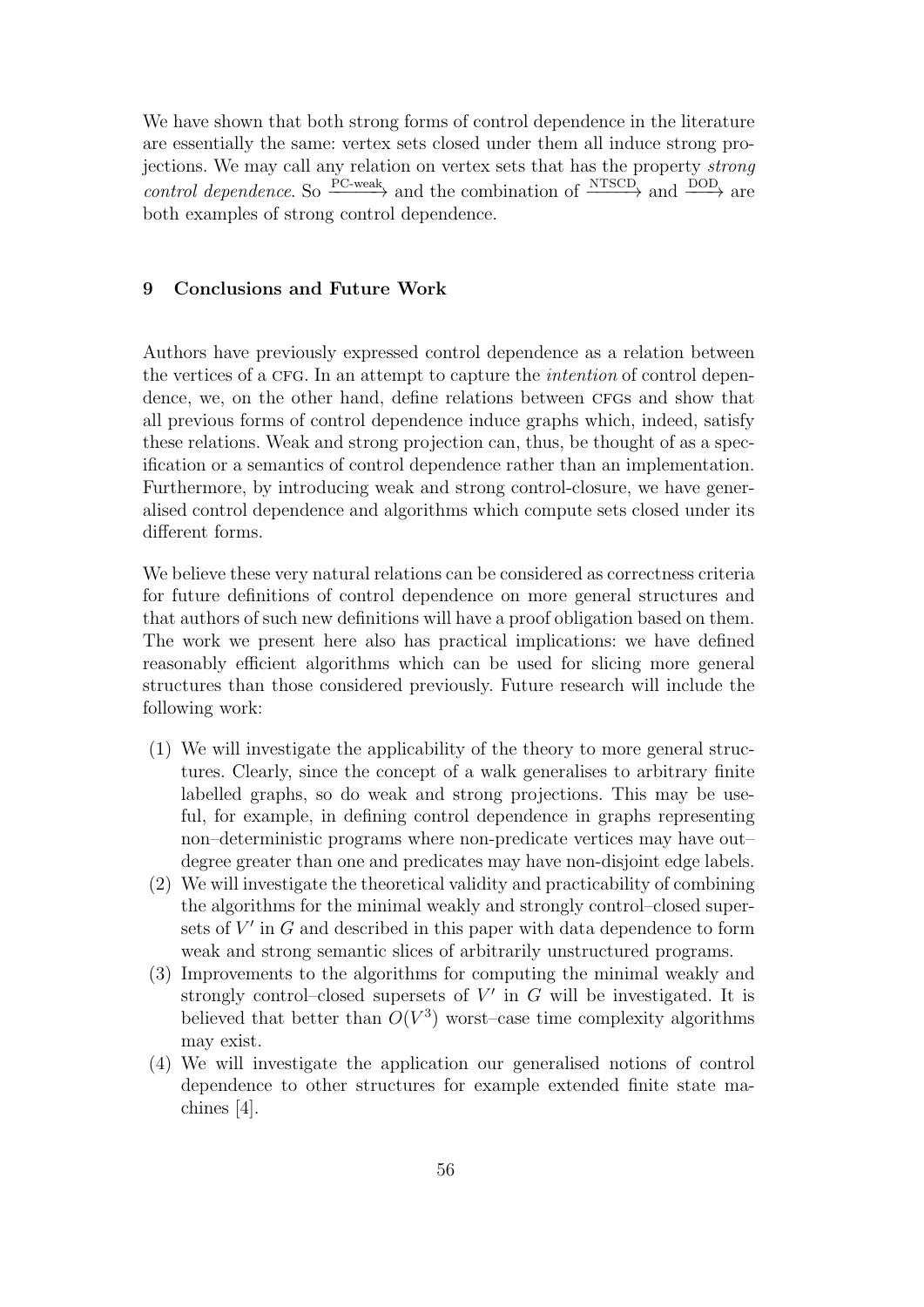### 10 Glossary of Definitions, Results and Algorithms

#### 10.1 Definitions

**CFGs (Definition 1)** A control flow graph (CFG) is a triple  $G = (V, E, \beta)$ where  $(V, E)$  is a finite directed graph and the vertex set V is partitioned as  $V = P \cup N$  (predicates and non–predicates) with  $P \cap N = \emptyset$ , and  $\beta : E \rightarrow$  $P({T, F})$  is the edge labelling function.

- (1) If  $x \in P$  then the out–degree of x is at most 2.
	- If  $x \in N$  then the out–degree of x is at most 1.
	- There is at most one end vertex. It has out–degree 0. (end  $\in N$  is the only vertex which represents normal termination.)
- (2) The edges are labelled by  $\beta$  where:
	- If  $x \in P$  and  $(x, y) \in E$  then  $\beta(x, y) \neq \emptyset$ .
	- If  $x \in N$  and  $(x, y) \in E$  then  $\beta(x, y) = \emptyset$ . (For clarity we omit the label  $\emptyset$  from our diagrams.)
- (3) Let p be a predicate. If  $(p, y) \in E$  and  $(p, z) \in E$  with  $y \neq z$  then  $\beta(p, y) \cap \beta(p, z) = \emptyset$ . (In other words, our CFGs are deterministic.)

Complete predicates of a CFG (Definition 2) A predicate is complete if and only if the union of the labels of its outgoing edges is  $\{T, F\}$ .

Complete CFGs (Definition 3) A CFG is complete if and only if all its predicates are complete.

Final vertices of a CFG (Definition 4) A final vertex is either a nonpredicate vertex of out–degree 0 or an incomplete predicate.

 $\{$ **start, end**}–CFGs and graphs (Definition 5) Let  $G = (V, E)$  be a finite directed graph.

- (1) If G has a unique distinguished vertex start  $\in V$  and every  $v \in V$  is reachable from start then G is a  $\{\text{start}\}$ -graph.
- (2) If G has a unique distinguished vertex end  $\in V$  that is reachable from every vertex  $v \in V$  then G is an {end}–graph.
- (3) If G is a {start}–graph and G is also an {end}–graph then G is a {start, end}– graph.

If  $G = (V, E, \beta)$  is a CFG and the graph  $(V, E)$  is a {start}-graph then we call G a {start}-CFG, etc.

**Paths of a graph (Definition 6)** A path in a graph  $G = (V, E)$  is a sequence of vertices  $v_1, \ldots, v_i, v_{i+1}, \ldots$  with  $(v_i, v_{i+1}) \in E$  for all i.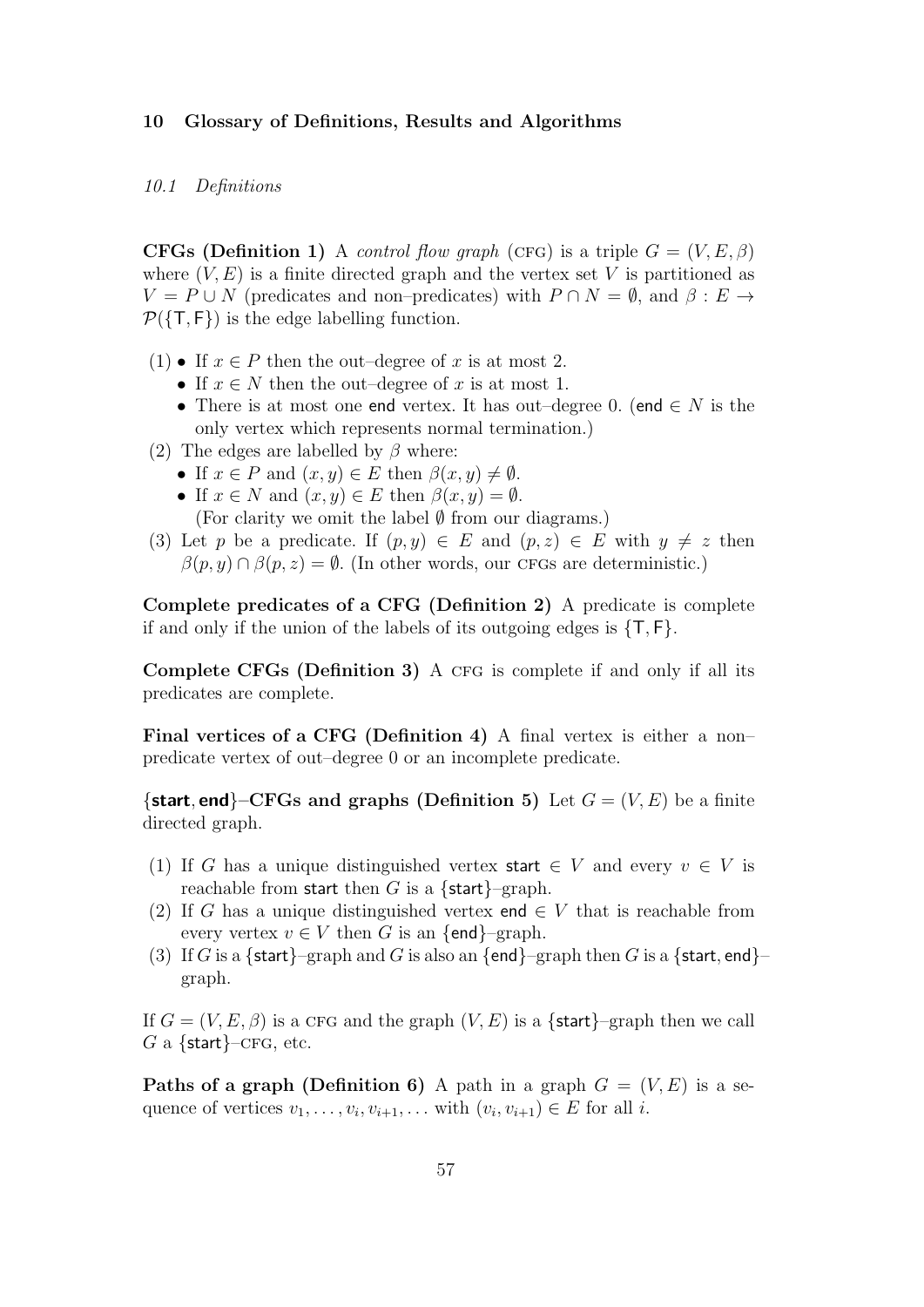Note that paths can be empty (of length zero), of length one (consisting of a single vertex), or even infinite.

Proper paths (Definition 7) A path is *proper* if its initial and final vertices are distinct.

**Prefixes (Definition 8)** A prefix of a path  $\pi$  is a path  $\rho$  such that there exists a path  $\sigma$  with  $\pi = \rho \sigma$  (the concatenation of  $\rho$  and  $\sigma$ ). Note  $\pi$  is a prefix of itself. Write  $\rho \sqsubseteq \pi$ . If  $\rho \sqsubseteq \pi$  and  $\rho \neq \pi$ ,  $\rho$  is called a 'proper' prefix of  $\pi$ .

V'-intervals and V'-paths (Definition 9) Let  $G = (V, E)$  be a graph and let  $V' \subseteq V$ .

- A V'-interval is a finite path of length  $> 1$  in G where only the first and last elements are in  $V'$ .
- An [l, m] V'-interval is a V'-interval that starts at  $l \in V'$  and ends at  $m \in V'.$
- A V'-path [17] is a finite path  $v_1 \dots v_m$  in G where  $m > 1$ ,  $v_m \in V'$  and  $1 < i < m \Rightarrow v_i \notin V'.$

Complete Paths of a CFG (Definition 10) A complete path is either an infinite path or a finite path whose last vertex is final.

Terminating Paths of a CFG (Definition 11) A terminating path is a finite path whose last vertex is end.

Non-terminating Paths of a CFG (Definition 12) A non-terminating path is a complete path which is either infinite or whose last vertex is not end.

The induced graph (Definition 13) Let  $G = (V, E, \beta)$  be a CFG and let  $V' \subseteq V$ . The graph induced by V' from G has edge set  $E' \subseteq V' \times V'$  where  $(x, y) \in E'$  if and only if there is a V'-interval  $x, \ldots, y$  in G. In the graph induced by  $V'$  from  $G$ ,

> $\beta'(x,y) = \begin{pmatrix} 1 \end{pmatrix}$  $x' \in K$  $\beta(x, x')$ where  $K = \{x' \in V \mid (x, x', \dots, y) \text{ is a } V'$ -interval}.

The predicates and non-predicates of the graph induced by  $V'$  from  $G$  are deemed to be  $V' \cap P$  and  $V' \cap N$ , where P and N are the predicates and non–predicates of G respectively.

Elements (Definition 14) Let  $G = (V, E, \beta)$  be a CFG. An *element* w is either a vertex  $v \in N \subseteq V$ , or a pair  $(p, \mathsf{B})$  where  $p \in P \subseteq V$  and  $\mathsf{B} \in \{\mathsf{T}, \mathsf{F}\}.$ Write  $\bar{w}$  for the vertex component of an element and  $\bar{\bar{w}}$  for the second (boolean) component of the pair when it exists.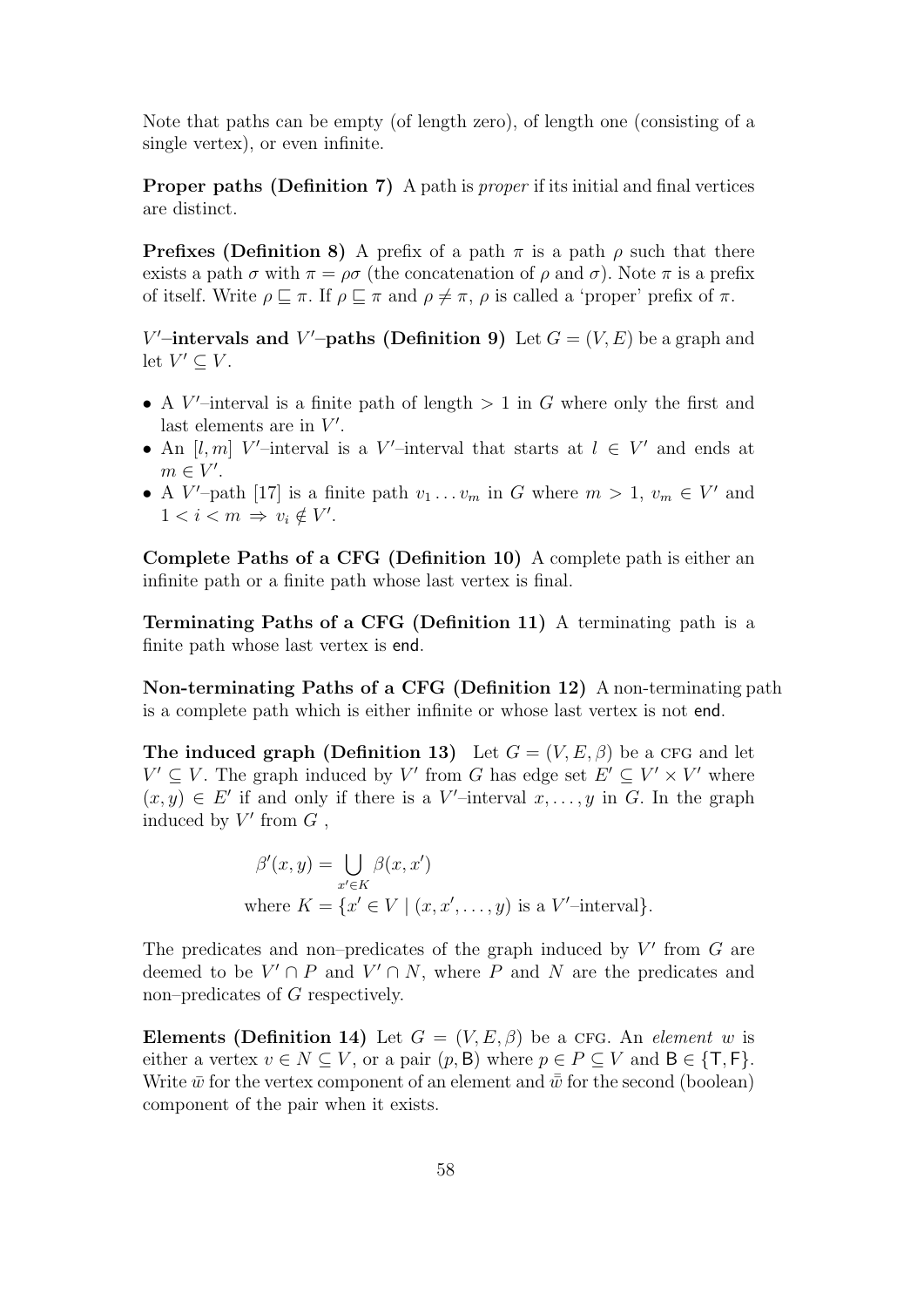**Walks (Definition 15)** Let  $G = (V, E, \beta)$  be a CFG. A walk  $\omega$  in G is a sequence  $w_1, w_2, \ldots, w_i, \ldots$  of elements where:

- $(1)$   $\bar{\omega} = \bar{w_1}, \bar{w_2}, \dots, \bar{w_i}, \dots$  is a path in G; and
- (2) if  $w_i, w_{i+1}$  are consecutive elements of  $\omega$  and  $\bar{w}_i$  is a predicate vertex then  $\bar{\bar{w}}_i \in \beta(\bar{w}_i, \bar{w}_{i+1}).$
- $\overrightarrow{G}$  (Definition 16) Let G be a CFG.  $\overrightarrow{G}$  is the set of all walks in G.

Path Restriction (Definition 17) Let  $G = (V, E)$  be a graph, let  $V' \subseteq V$ , and let  $\pi$  be a path in G.  $\pi \downarrow V'$  is the subsequence of  $\pi$  obtained by removing all vertices v of  $\pi$  where  $v \notin V'$ . We say  $\pi \downarrow V'$  is the restriction of  $\pi$  to V'.

Walk restriction (Definition 18) Let  $G = (V, E, \beta)$  be a CFG, let  $V' \subseteq V$ , and let  $\omega$  be a walk in G. Define  $\omega V'$  to be the subsequence of  $\omega$  obtained by removing all elements  $\omega_i$  of  $\omega$  where  $\bar{\omega}_i \notin V'$ . We say  $\omega \downarrow V'$  is the *restriction* of  $\omega$  to  $V'$ .

Weak projections (Definition 19) Given a CFG  $G = (V, E, \beta)$ , a CFG  $G' = (V', E', \beta')$   $(V' \subseteq V)$  is a weak projection of G if and only if and every walk of G when restricted to  $V'$ , is a walk of G'. *i.e.*,

$$
\omega\in \overrightarrow{G} \implies \omega {\downarrow} V'\in \overrightarrow{G}'.
$$

**Maximal walks (Definition 21)** A maximal walk of  $G$  is a walk which is not a proper prefix of a walk of G.

Strong projections (Definition 25) Let  $G = (V, E, \beta)$  be a CFG and  $V' \subseteq$ V. A CFG  $G' = (V', E', \beta')$  is a strong projection of CFG if and only if all maximal walks of G when restricted to  $V'$  give maximal walks of  $G'$ . *i.e.*,

$$
\omega\in \overrightarrow{G} \text{ is maximal} \implies \omega {\downarrow} V'\in \overrightarrow{G}' \text{ and is maximal}.
$$

Terminating Walks of a CFG (Definition 30) Walk  $\omega$  is a terminating walk if and only if the path  $\bar{\omega}$  is a terminating path.

Non-terminating Walks of a CFG (Definition 31) Walk  $\omega$  is a nonterminating walk if and only if the path  $\bar{\omega}$  is a non-terminating path.

 $V'$ -weakly committing vertices (Definition 34) Let  $G$  be a directed graph. A vertex  $v$  is  $V'$ -weakly committing in G if all  $V'$ -paths from  $v$  have the same end point. In other words, there is at most one element of  $V'$  that is 'firstreachable' from v.

Weakly control–closed sets (Definition 35) Let  $G$  be a directed graph and let  $V' \subseteq V$ . V' is weakly control-closed in G if and only if all vertices not in  $V'$  that are reachable from  $V'$  are  $V'$ -weakly committing in  $G$ .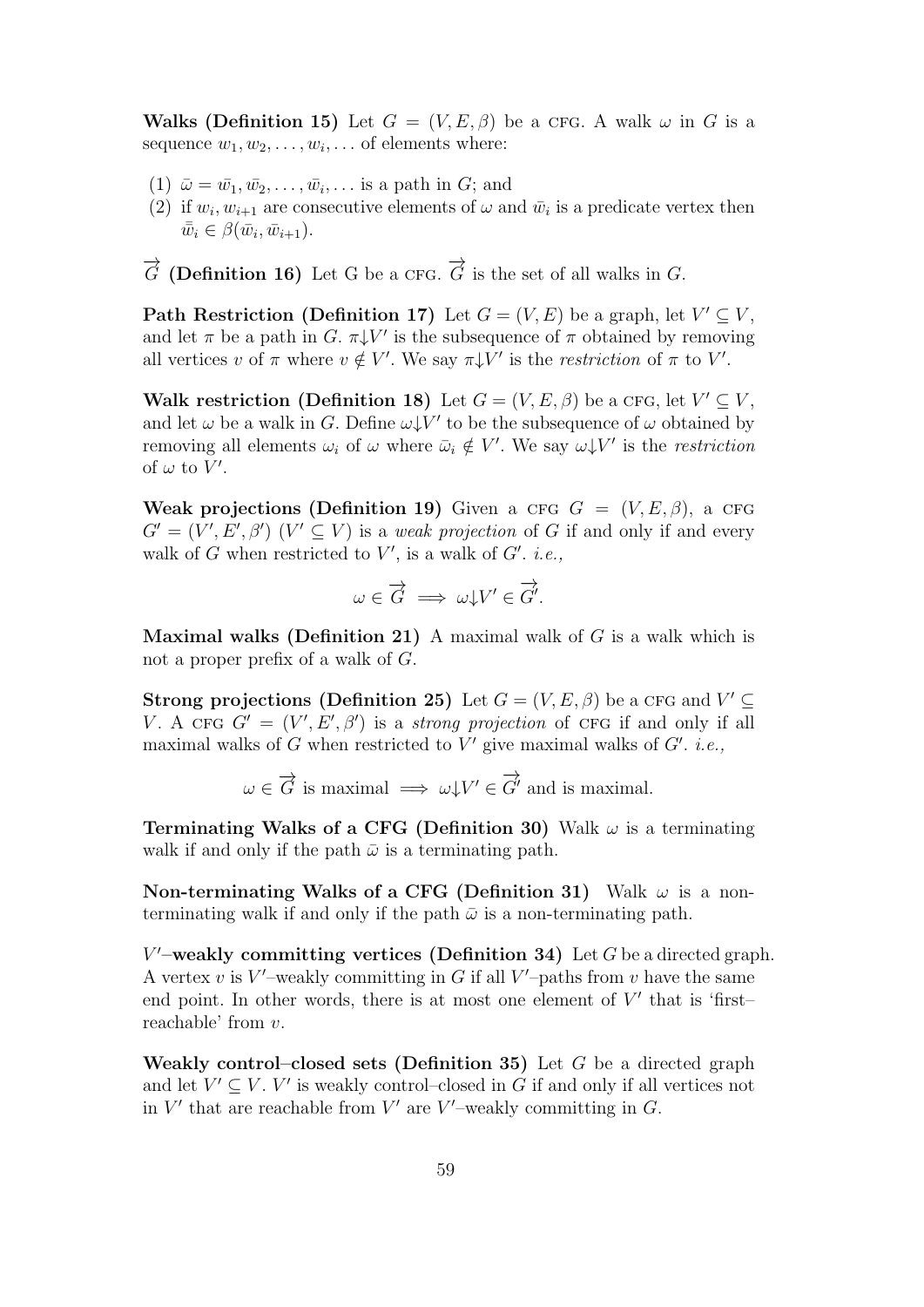V'-strongly committing vertices (Definition 36) Let  $G = (V, E, \beta)$  be a CFG and let  $V' \subseteq V$ . A vertex v is V'-strongly committing G if and only if it is  $V'$ -weakly committing in  $G$  and all complete paths in  $G$  from  $v$  contain an element of  $V'$ .

V'-avoiding vertices (Definition 37) Let  $G = (V, E, \beta)$  be a CFG and let  $V' \subseteq V$ . A vertex v is V'-avoiding in G if and only if no vertex in V' is reachable in  $G$  from  $v$ .

**Strongly control–closed sets (Definition 38)** Let  $G = (V, E, \beta)$  be a CFG and let  $V' \subseteq V$ . V' is strongly control-closed in G if and only if every vertex in  $V \backslash V'$  that is reachable in G from V' is V'-strongly committing or V'-avoiding in G.

Weakly deciding vertices (Definition 50) Let  $G = (V, E)$  be a finite directed graph and let  $V' \subseteq V$ . A vertex  $v \in V$  is V'-weakly deciding in G if and only if there exist two finite proper  $V'$ -paths in  $G$  that both start at  $v$  and have no other common vertex. We write  $WD_G(V')$  for the set of all V'-weakly deciding vertices in G.

The set of vertices  $\Gamma(G, V')$  (Definition 55) Let  $G = (V, E)$  be a finite directed graph and let  $V' \subseteq V$ . We define  $\Gamma(G, V')$  to be the set of all  $x \in V$ that lie on a complete path in  $G$  which does not pass through  $V'$ .

The set of vertices  $\Theta(G, V', u)$  (Definition 56) Let  $G = (V, E)$  be a finite directed graph and let  $V' \subseteq V$ . Let H be the CFG obtained from G by deleting all edges  $(v', v)$  with  $v' \in V'$ . For any  $u \in V$ , we define  $\Theta(G, V', u)$  to be the set of vertices in  $V'$  that are reachable in  $H$  from  $u$ .

**Forward domination (Definition 68)** Let  $G = (V, E)$  be an {end}–graph and let  $v, w \in V$ . If every path from v to end passes through w then w forward dominates v.

Nearest Forward Dominator (Definition 69) We call the first such vertex apart from v the nearest forward dominator of v.

**ND(Definition 70)** Let  $G = (V, E)$  be an {end}–graph and  $v \in V$ . ND(v) is the set of vertices which lie on a path from  $v$  to its nearest forward dominator  $b$ , excluding  $v$  and  $b$  themselves.

<u>W-controls</u> (Definition 71) Let  $G = (V, E)$  be an {end}-graph and v, w ∈ V, then  $v \xrightarrow{\text{W-controls}} w$  if and only if  $w \in \text{ND}(v)$ .

 $\longrightarrow$  (Definition 72) Let  $G = (V, E)$  be an {end}-graph, then v  $\longrightarrow$ w if and only if v is not forward dominated by w, and there exists a path  $\pi$ from v to w such that for all vertices z occurring on  $\pi$  apart from v are forward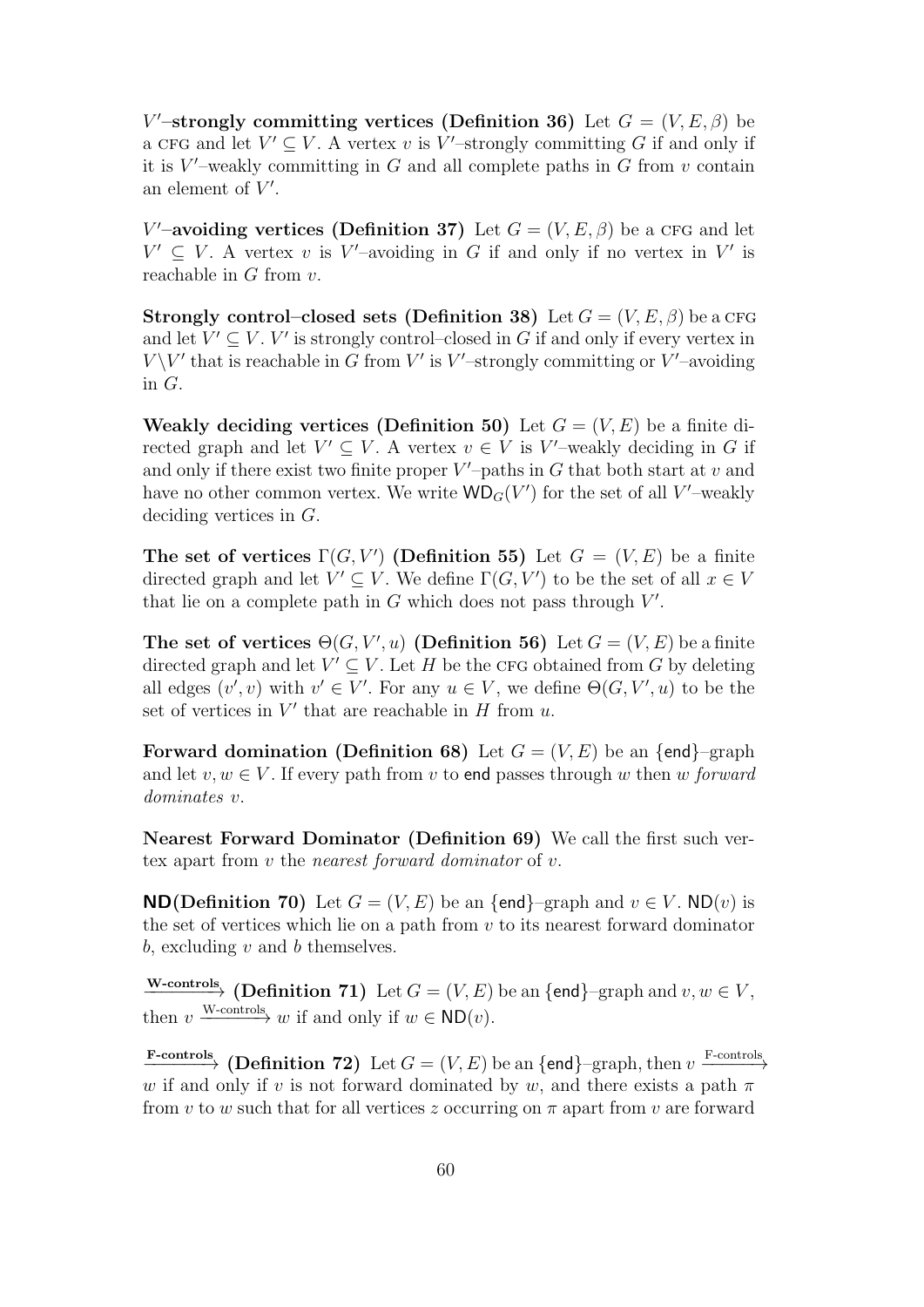dominated by w.

WOD (Definition 74) Let  $G = (V, E)$  be a finite directed graph with  $v, b, c \in$ V. Then  $v \xrightarrow{\text{WOD}} b, c$  if and only if:

- (1) There is a path from v to b not containing c.
- (2) There is a path from  $v$  to  $c$  not containing  $b$ .
- $(3)$  v has an immediate successor a such that either
	- $\bullet$  b is reachable from a, and all paths from a to c contain b; or
	- $c$  is reachable from  $a$ , and all paths from  $a$  to  $b$  contain  $c$ .

#### The Reflexive Transitive Closure of a Relation (Definition 75)

Given a relation  $r$ , the reflexive transitive closure of  $r$ , write  $r^*$  is defined to be the smallest reflexive, transitive relation containing  $r$ .

# Closed Sets (Definition 76)

Given a relation r, we define a set S to be closed under r to mean that if  $s \in S$ and  $t \xrightarrow{r} s$ , then  $t \in S$ .

DOD (Definition 87) Let  $G = (V, E)$  be a finite directed graph, then  $v \xrightarrow{DOD}$  $b, c$  if and only if:

- (1) All maximal paths from  $v$  contain both  $b$  and  $c$ .
- $(2)$  v has an immediate successor from which all maximal paths contain b before any occurrence of c.
- $(3)$  v has an immediate successor from which all maximal paths contain c before any occurrence of b.

<u>NTSCD</u> (Definition 88) Let  $G = (V, E)$  be a finite directed graph, then  $v \xrightarrow{\text{NTSCD}} w$  if and only if:

- (1) v has at least two immediate successors.
- (2) w occurs on all maximal paths from one of these immediate successors.
- (3) there is a maximal path from another immediate successor which does not contain w.

**Strong forward domination (Definition 89)** Let G be an {end}–graph. A vertex w strongly forward dominates a vertex v if and only if w forward dominates v and there exists an  $n \in \mathbb{N}$  such that every path of length n from v contains w.

PC-weak (Definition 90) Let  $G = (V, E)$  be an {end}–graph, then  $v \xrightarrow{PC-weak}$  $u$  if and only if:

- (1) v has at least two immediate successors  $w_1$  and  $w_2$ .
- (2) u strongly forward dominates  $w_1$  but does not strongly forward dominate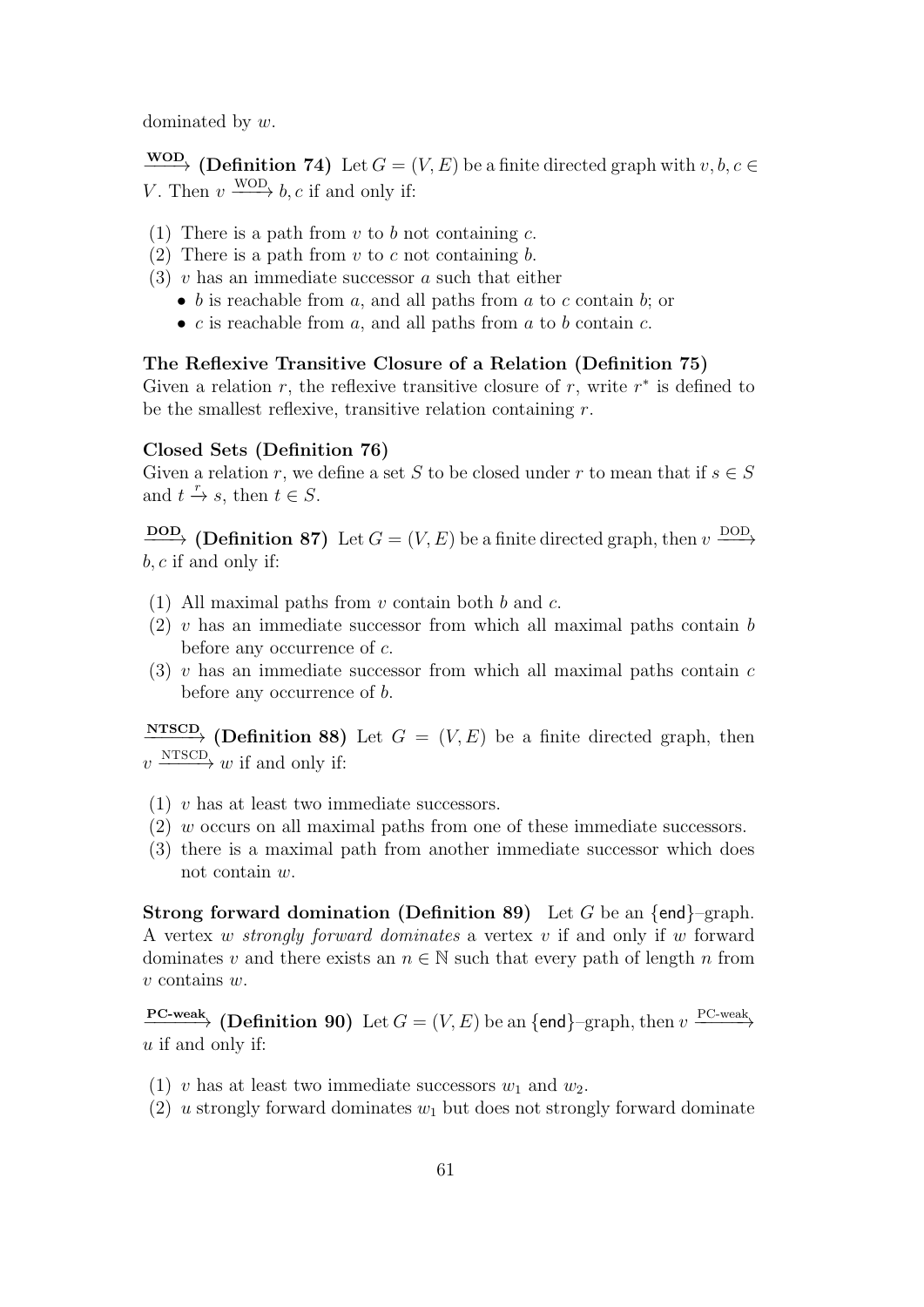$w_2$ .

# 10.2 Main Results

**Theorem** (45) Let  $G = (V, E, \beta)$  be a CFG and  $V' \subseteq V$ . The following are equivalent.

- (1) The graph induced by  $V'$  from  $G$  is a CFG.
- (2)  $V'$  is weakly control-closed in  $G$ .
- (3) The graph induced by  $V'$  from  $G$  is a weak projection of  $G$ .

**Theorem** (49) Let  $G = (V, E, \beta)$  be a CFG and  $V' \subseteq V$ . The graph induced by  $V'$  from G is a strong projection of G if and only if  $V'$  is strongly controlclosed in G.

**Theorem** (54) Let  $G = (V, E)$  be a finite directed graph and let  $V' \subseteq V$ . There exists a unique minimal weakly control–closed subset of  $V$  that contains  $V'.$ 

**Theorem** (58) Let  $G = (V, E)$  be a finite directed graph and let  $V' \subseteq V$ . There exists a unique minimal strongly control-closed superset of  $V'$  in  $G$ .

Theorem (67) [Main theorem for weak control dependence]

- (1) If G is a {start, end}-CFG with {start, end}  $\subseteq V'$ , then V' is closed under  $\xrightarrow{\text{W-controls}}$  if and only if the induced graph induced by V' from G is a weak projection of G.
- (2) If G is a {start, end}-CFG with {start, end}  $\subseteq V'$ , then V' is closed under  $f$ <sup>F-controls</sup> if and only if the induced graph induced by V' from G is a weak projection of G.
- (3) If G is a {start}–CFG with start  $\in V'$  then V' is closed under  $\frac{\text{WOD}}{\text{WOD}}$  if and only if the induced graph induced by  $V'$  from  $G$  is a weak projection of G.

Theorem (86) [Main theorem for strong control dependence]

- (1) If G is a complete {start}–CFG with start  $\in V'$  then V' is closed under  $\longrightarrow$  and  $\longrightarrow$  if and only if the induced graph induced by V' from G is a strong projection of G.
- (2) If G is a complete {start, end}–CFG with start  $\in V'$  then  $V'$  is closed under  $\frac{PC\text{-weak}}{\ }$  if and only if the induced graph induced by V' from G is a strong projection of G.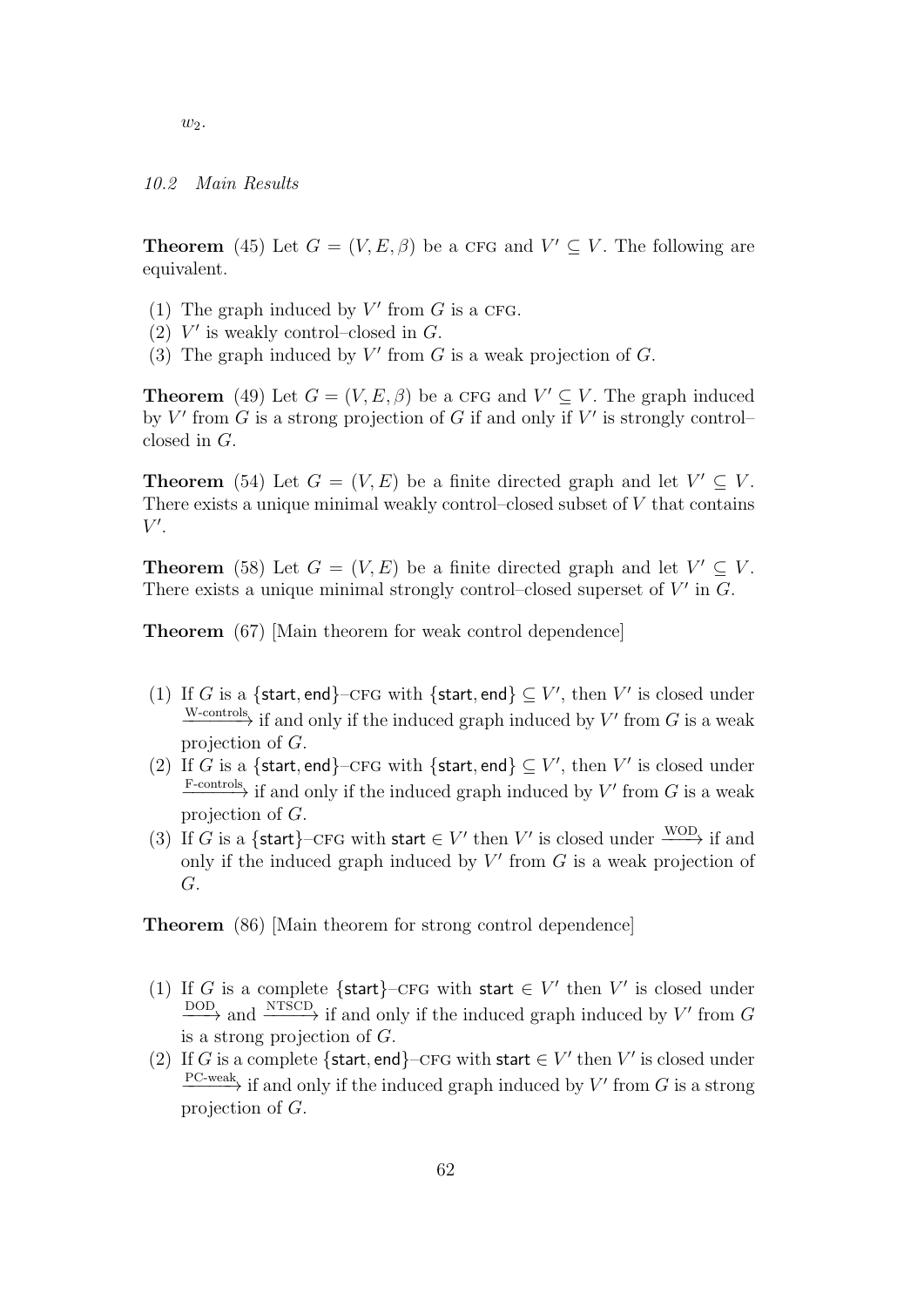Algorithm (61) [To compute the minimal weakly control–closed superset of  $V'$ 

- (1) Assign  $X = V'$ .
- (2) Choose any edge  $(p, v)$  in G with p reachable from V' and such that  $|\Theta(G, X, v)| = 1$  and  $|\Theta(G, X, p)| \ge 2$  hold, and assign  $X = X \cup \{p\}$ . If no such edge  $(p, v)$  exists then STOP.
- (3) GOTO 2.

**Theorem** (62) This algorithm has time complexity  $O(|V|^3)$ , and the value of the set  $X$  when STOP is reached is the minimal weakly control–closed superset of  $V'$  in  $G$ .

Algorithm (65)[To compute the minimal strongly control–closed superset of  $V'$ 

- (1) Assign  $X = V'$ .
- (2) Find an edge  $(p, r)$  in G such that p is reachable in G from X and satisfying:
	- (a)  $|\Theta(G, X, r)| = 1$  and
	- (b)  $r \notin \Gamma(G, X)$  and
	- (c)  $|\Theta(G, X, p)| \geq 2$  or  $p \in \Gamma(G, X)$ .
	- If no such edge exists, then STOP, else assign  $X = X \cup \{p\}.$
- (3) GOTO (2).

Theorem (66) This algorithm computes unique minimal strongly control– closed superset of V' and has worst-case time complexity  $O(|V|^4)$ .

# 11 Acknowledgements

The authors would like to thank the anonymous referee whose very detailed and insightful suggestions and comments made a significant contribution to the paper. This work was partly funded by the Engineering and Physical Science Research Council (grant number EP/E002919/1).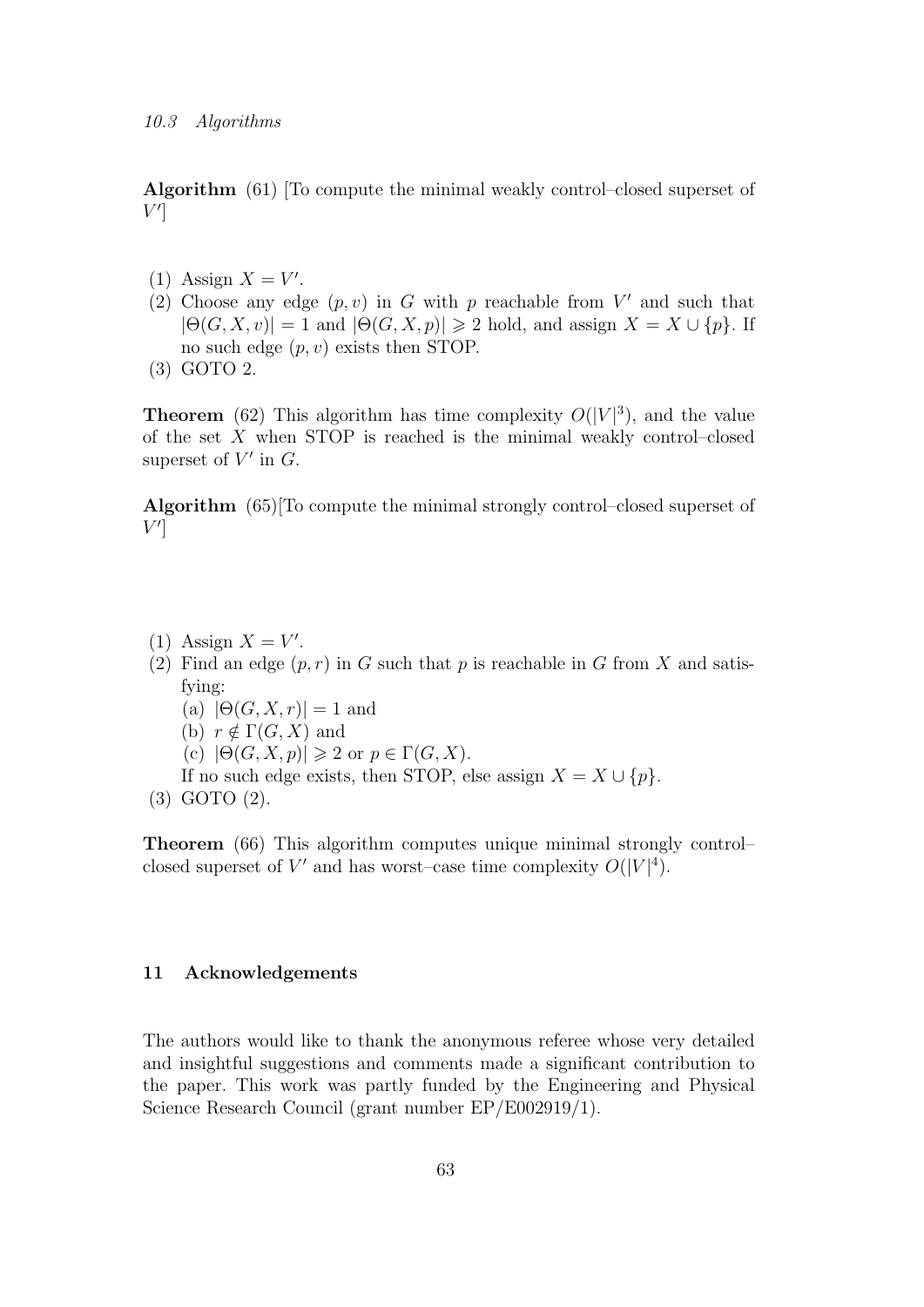#### References

- [1] A. Abadi, R. Ettinger, Y. A. Feldman, Improving slice accuracy by compression of data and control flow paths, in: Proceedings of the the 7th joint meeting of the European software engineering conference and the ACM SIGSOFT symposium on The foundations of software engineering, ESEC/FSE '09, ACM, New York, NY, USA, 2009, pp. 223–232. URL http://doi.acm.org/10.1145/1595696.1595729
- [2] J. R. Allen, K. Kennedy, C. Porterfield, J. Warren, Conversion of control dependence to data dependence, in: POPL '83: Proceedings of the 10th ACM SIGACT-SIGPLAN symposium on Principles of programming languages, ACM, New York, NY, USA, 1983, pp. 177–189.
- [3] T. Amtoft, Slicing for modern program structures: a theory for eliminating irrelevant loops, Information Processing Letters 106 (2008) 45–51, an abridged version of Technical report 2007-3 (with title: 'Correctness of Practical Slicing for Modern Program Structures'), Department of Computing and Information Sciences, Kansas State University, May 2007.
- [4] K. Androutsopoulos, D. Clark, M. Harman, Z. Li, L. Tratt, Control dependence for extended finite state machines, in: Fundamental Approaches to Software Engineering (FASE '09), vol. 5503, Springer LNCS, York, UK, 2009, pp. 216– 230.
- [5] R. Barraclough, D. Binkley, S. Danicic, M. Harman, R. Hierons, Akos ´ Kiss, M. Laurence, A trajectory-based strict semantics for program slicing, Theoretical Computer ScienceAvailable online doi:10.1016/j.tcs.2009.10.025.
- [6] G. Bilardi, K. Pingali, A framework for generalized control dependence, in: PLDI '96: Proceedings of the ACM SIGPLAN 1996 conference on Programming language design and implementation, ACM, New York, NY, USA, 1996, pp. 291–300.
- [7] D. Binkley, S. Danicic, T. Gyimóthy, M. Harman, Ákos Kiss, B. Korel, Theoretical foundations of dynamic program slicing, Theoretical Computer Science 360 (1) (2006) 23–41.
- [8] D. Binkley, S. Danicic, T. Gyimóthy, M. Harman, A. Kiss, L. Ouarbya, Formalizing executable dynamic and forward slicing, in:  $4^{th}$  International Workshop on Source Code Analysis and Manipulation (SCAM 04), IEEE Computer Society Press, Los Alamitos, California, USA, 2004, pp. 43–52.
- [9] D. W. Binkley, S. Danicic, M. Harman, J. Howroyd, L. Ouarbya, A formal relationship between program slicing and partial evaluation, Formal Aspects of Computing 18 (2) (2006) 103–119.
- [10] D. W. Binkley, M. Harman, A survey of empirical results on program slicing, Advances in Computers 62 (2004) 105–178.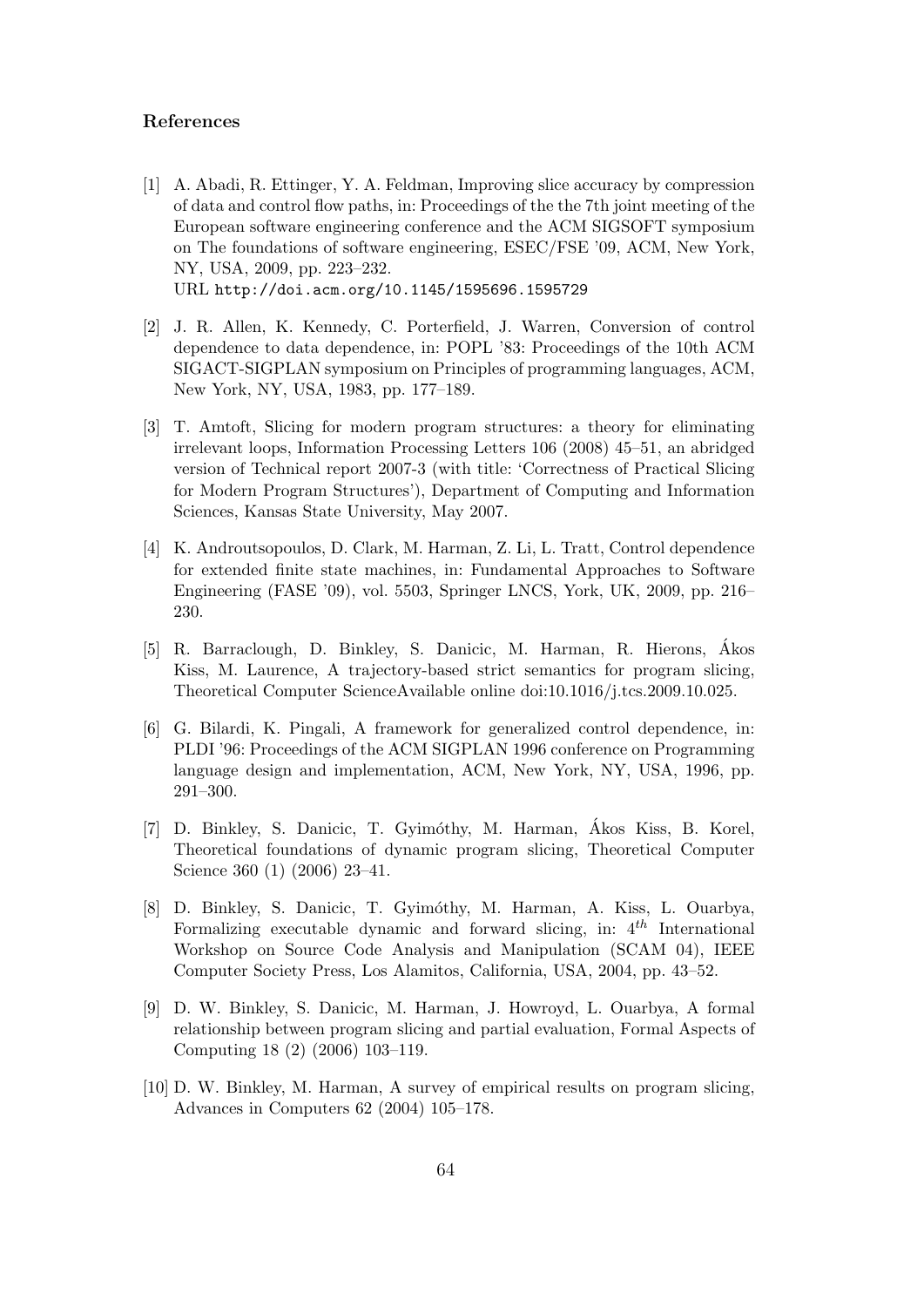- [11] S. Danicic, D. Binkley, T. Gyim´othy, M. Harman, Akos Kiss, B. Korel, Minimal ´ slicing and the relationships between forms of slicing, in:  $5<sup>th</sup>$  IEEE International Workshop on Source Code Analysis and Manipulation (SCAM 05), IEEE Computer Society Press, Los Alamitos, California, USA, 2005, pp. 45–54, best paper award winner.
- [12] S. Danicic, D. Binkley, T. Gyimóthy, M. Harman, Ákos Kiss, B. Korel, A formalisation of the relationship between forms of program slicing, Science of Computer Programming 62 (3) (2006) 228–252.
- [13] S. Danicic, M. Harman, J. Howroyd, L. Ouarbya, A lazy semantics for program slicing, in: 1<sup>st.</sup> International Workshop on Programming Language Interference and Dependence, Verona, Italy, 2004. URL http://profs.sci.univr.it/ mastroen/noninterference.html
- [14] M. Daoudi, S. Danicic, J. Howroyd, M. Harman, C. Fox, L. Ouarbya, M. Ward, ConSUS: A scalable approach to conditioned slicing, in: IEEE Working Conference on Reverse Engineering (WCRE 2002), IEEE Computer Society Press, Los Alamitos, California, USA, 2002, pp. 109–118, invited for special issue of the Journal of Systems and Software as best paper from WCRE 2002.
- [15] D. E. Denning, P. J. Denning, Certification of programs for secure information flow, Commun. ACM 20 (7) (1977) 504–513.
- [16] J. Ferrante, K. J. Ottenstein, J. D. Warren, The program dependence graph and its use in optimization, ACM Transactions on Programming Languages and Systems 9 (3) (1987) 319–349.
- [17] T. Gallai, Maximum-minimum sätze und verallgemeinerte faktoren von graphen, Acta Math. Acad. Sci. Hungar. 12 (1961) 131–173.
- [18] M. Harman, D. W. Binkley, S. Danicic, Amorphous program slicing, Journal of Systems and Software 68 (1) (2003) 45–64.
- [19] M. Harman, S. Danicic, A new algorithm for slicing unstructured programs, Journal of Software Maintenance and Evolution 10 (6) (1998) 415–441.
- [20] M. Harman, R. M. Hierons, An overview of program slicing, Software Focus 2 (3) (2001) 85–92.
- [21] S. Horwitz, T. Reps, D. W. Binkley, Interprocedural slicing using dependence graphs, in: ACM SIGPLAN Conference on Programming Language Design and Implementation, Atlanta, Georgia, 1988, pp. 25–46, proceedings in SIGPLAN Notices, 23(7), pp.35–46, 1988.
- [22] S. Horwitz, T. Reps, D. W. Binkley, Interprocedural slicing using dependence graphs, ACM Transactions on Programming Languages and Systems 12 (1) (1990) 26–61.
- [23] R. Milner, A Calculus of Communicating Systems, Springer-Verlag New York, Inc., Secaucus, NJ, USA, 1982.